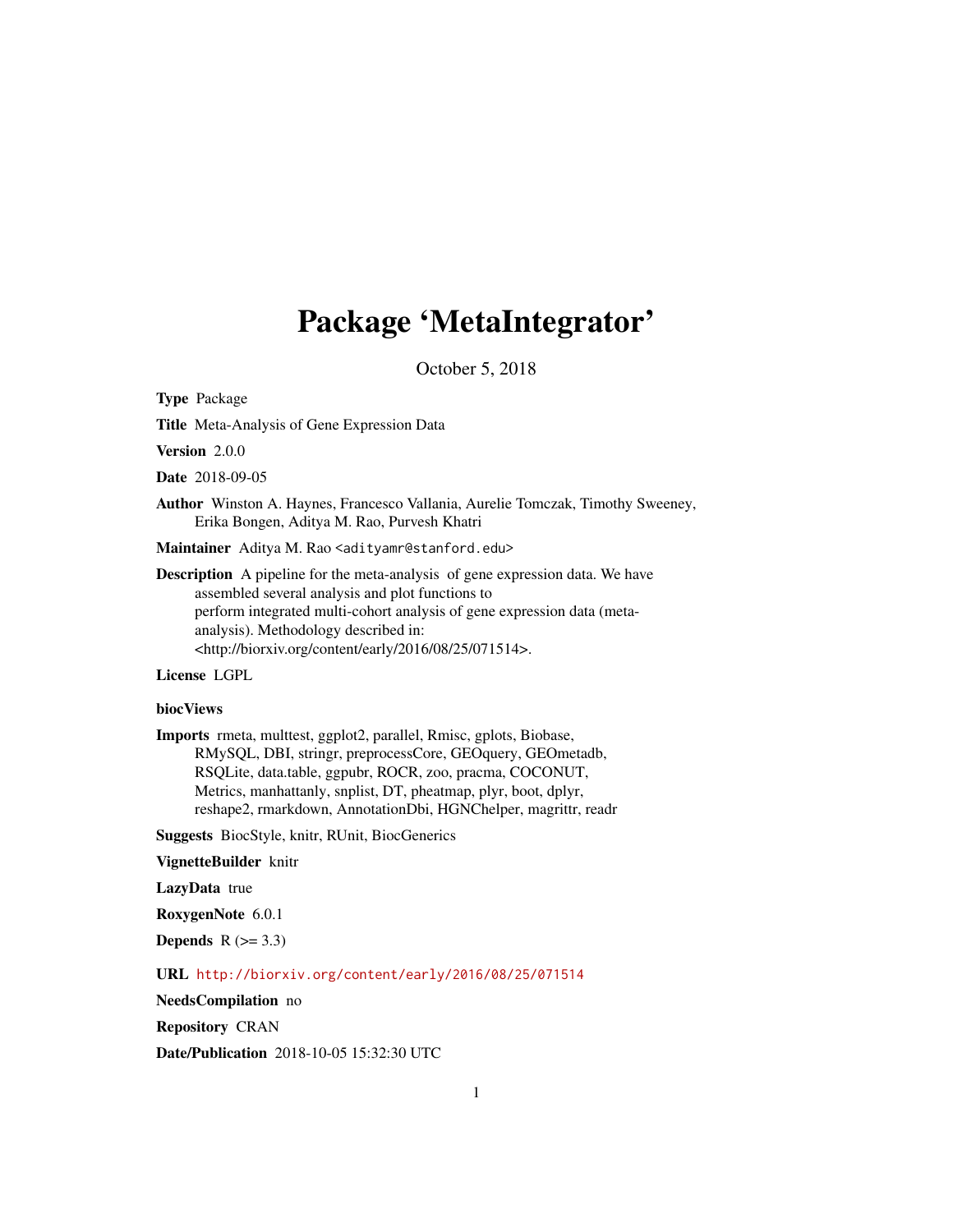## R topics documented:

| 3              |
|----------------|
| $\overline{4}$ |
| 5              |
| 6              |
| 8              |
| 9              |
| 10             |
| 11             |
| 11             |
| 11             |
| 12             |
| 13             |
| 14             |
| 16             |
| 16             |
| 17             |
| 18             |
| 19             |
| 20             |
| 21             |
| 21             |
| 22             |
| 22             |
| 23             |
| 24             |
|                |
| 27             |
| 28             |
| 29             |
| 30             |
| 32             |
| 32             |
| 34             |
| 36             |
| 37             |
|                |
|                |
| 39             |
| 40             |
| 41             |
| 42             |
| 42             |
| 42             |
| 42             |
|                |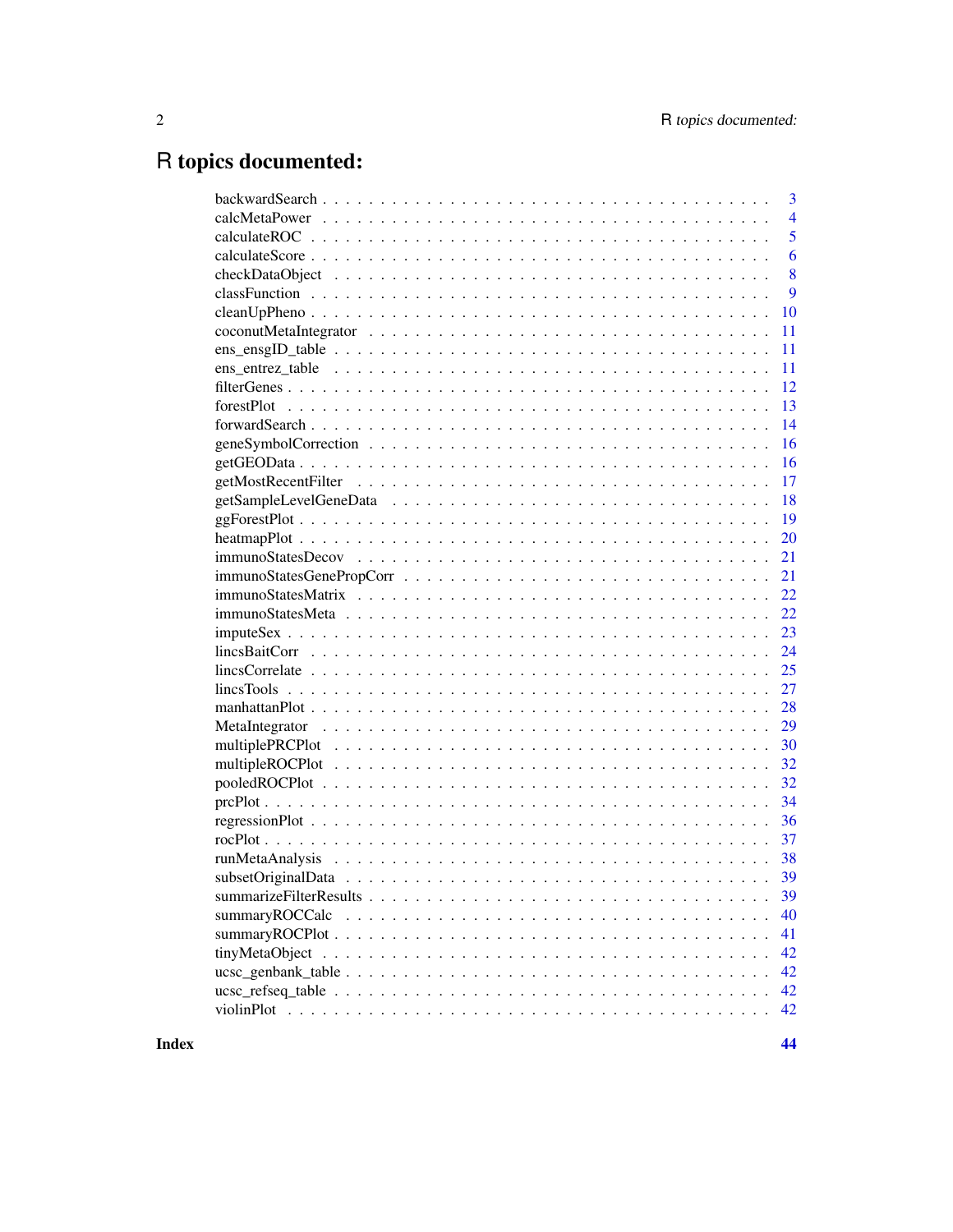<span id="page-2-1"></span><span id="page-2-0"></span>Backward search is useful for reducing the size of the gene set in your filterObject. In general, backward search identifies a small set of genes with maximum ability to distinguish cases from controls.

backwardSearch is a method of optimizing a given set of significant genes to maximize discriminatory power, as measured by area under the ROC curve (AUC). The function works by taking a given set of genes (presumably a set that has been filtered for statistical significance), and iteratively removing one gene at a time, until the stopping threshold is reached. At each round, the gene whose removal contributes the greatest increase in weighted AUC is removed. Weight AUC is defined as the sum of the AUC of each dataset, times the number of samples in that dataset. The stopping threshold is in units of weighted AUC.

## Usage

```
backwardSearch(metaObject, filterObject, backThresh = 0)
```
## Arguments

| metaObject   | The metaObject from the main metaIntegrator function.  |
|--------------|--------------------------------------------------------|
| filterObiect | An object matching the specifications for Filter       |
| backThresh   | Stopping threshold for the backward search. Default=0. |

#### Details

The forwardSearch and backwardSearch functions are designed to assist in selection of gene sets optimized for discriminatory power. The selection of an optimized set is a non-convex problem, and hence both functions will yield gene sets that are only locally optimized (ie, they are not global optima). Both the forwardSearch and backwardSearch functions follow a greedy algorithm, either adding (or removing) genes that contribute the most (or the least) to the overall weighted AUC of the discovery datasets from the metaObject.

Both search functions allow a user to set a stopping threshold; the fundamental tradeoff here will be sparsity of the returned gene set vs. overall discriminatory power. The default threshold is 0, such the functions will return the set of genes at which no gene could be added or removed for the forward or backward functions, respectively, and increase the weighted AUC.

Note that the weighted AUC returned during the function run is dependent on sample size; this was done (instead of a simple mean) so that the gene set discriminates the MOST SAMPLES, rather than being optimized for any particular dataset.

## Value

A Filter object which has results from backward search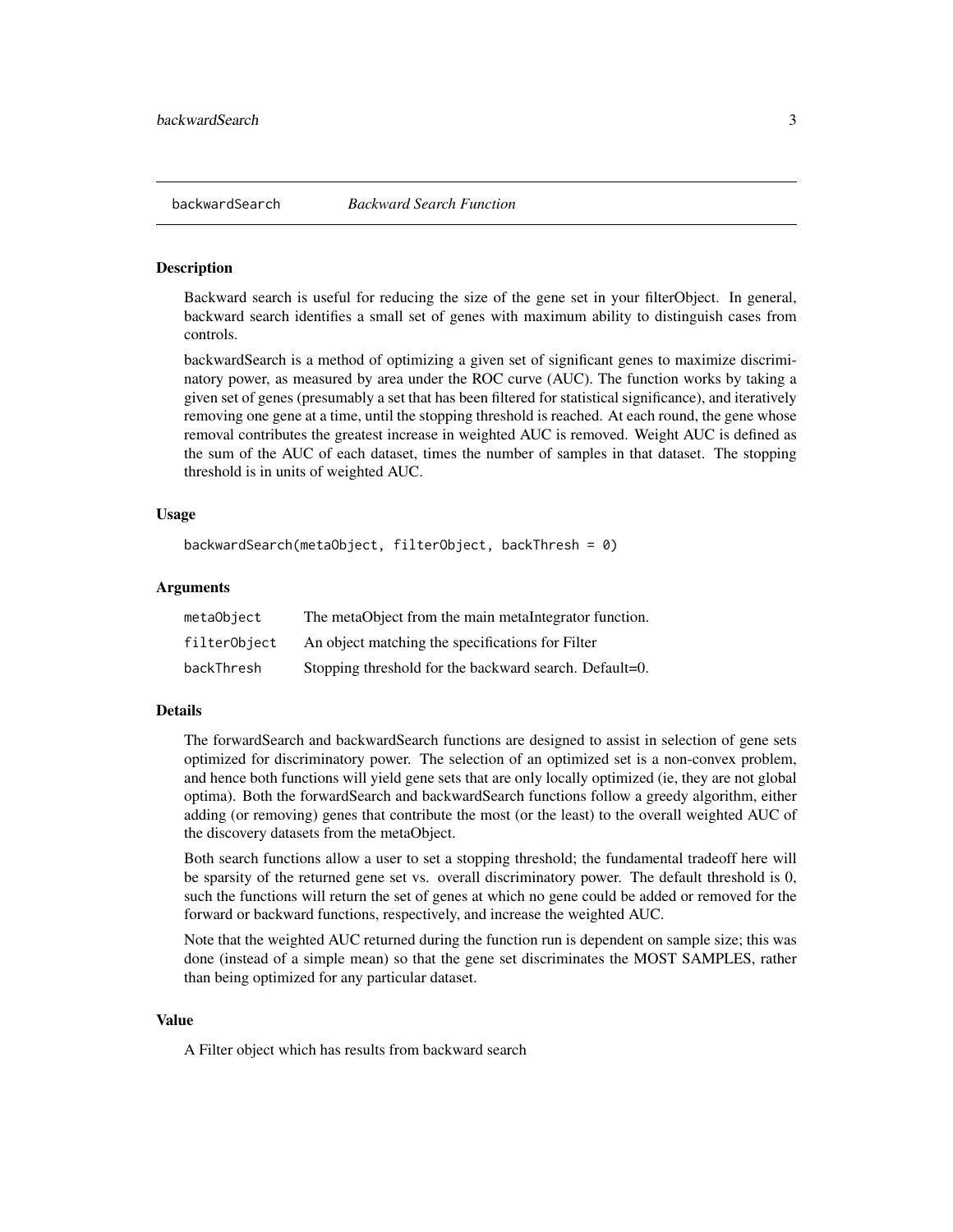## <span id="page-3-0"></span>Author(s)

Timothy E. Sweeney

## References

Sweeney et al., Science Translational Medicine, 2015

## See Also

[forwardSearch](#page-13-1)

## Examples

```
#Run backward search to reduce the size of our filter results
backwardRes <- backwardSearch(tinyMetaObject, tinyMetaObject$filterResults[[1]], backThresh = -3)
#See the results
print(backwardRes$posGeneNames)
 print(backwardRes$negGeneNames)
```
calcMetaPower *Calculates the statistical power of a random effects meta-analysis*

## Description

Calculates the statistical power of a random effects meta-analysis based on the methods described by Valentine et al. 2010, J of Educational and Behavioral Studies.

#### Usage

```
calcMetaPower(es, avg_n, nStudies, hg, tail=2)
```
## Arguments

| es       | effect size you're trying to detect $(e.g. 0.6)$                                      |
|----------|---------------------------------------------------------------------------------------|
| avg_n    | the average sample size of each GROUP in each STUDY (e.g. 10)                         |
| nStudies | the number of studies you put in the meta-analysis (aka Discovery cohort) (e.g.       |
| hg       | heterogeneity, $($ ".33" for small, "1" for moderate, $\&$ "3" for large) (e.g. 0.33) |
| tail     | whether you have a one tail or two tail p-value                                       |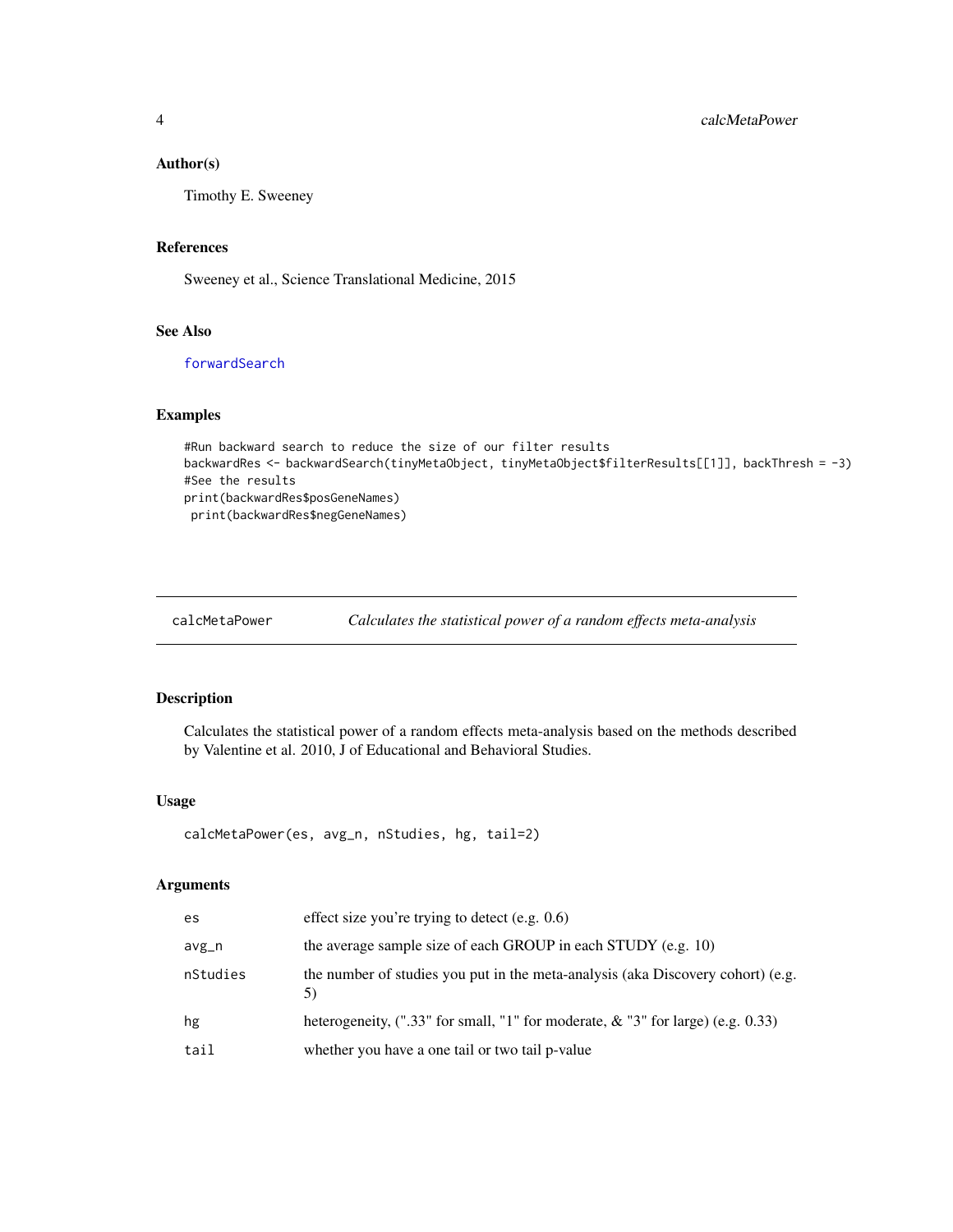## <span id="page-4-0"></span>calculateROC 5

## Details

Based on the paper by Valentine et al.: JC Valentine, TD Pigott, and HR Rothstein. How Many Studies Do You Need? A Primer on Statistical Power for Meta-Analysis J of Educational and Behavioral Statistics April 2010 Vol 35, No 2, pp 215-247

The code itself is adapted from a blog post by Dan Quintana, Researcher at Oslo University in Biological Psychiatry On the website Towards Data Science, July 2017

https://towardsdatascience.com/how-to-calculate-statistical-power-for-your-meta-analysis-e108ee586ae8

avg\_n is the average number people in each group in each study, so if you have 4 studies, and each study compared 10 cases and 10 controls, then  $\arg_{n} n = 10$ .

NOTE: THIS CODE DOES NOT TAKE MULTIPLE HYPOTHESIS TESTING INTO ACCOUNT IT ASSUMES P< 0.05

For clarity, avg\_n is the average number people in each group in each study, so if you have 4 studies, and each study compared 10 cases and 10 controls, then  $avg\_n = 10$ .

## Value

Statistic Power of the random effects meta-analysis described. Most statisticians want a statistical power of at least 0.8, which means that there is an 80 that if there is a true effect, you will detect it.

#### Examples

```
# effect size =0.7
# 10 samples on average in each group in each study
# 5 studies included in meta-analysis
# low heterogeneity (0.33)
calcMetaPower(es=0.7, avg_n=10, nStudies=5, hg=0.33)
```
<span id="page-4-1"></span>calculateROC *Calculate ROC Curve Statistics*

#### Description

Calculates receiver operating characteristic curve data, including AUC (using trapezoidal method). Takes only a vector of labels and a vector of predictions.

#### Usage

```
calculateROC(labels, predictions, AUConly = FALSE)
```
## Arguments

| labels      | Vector of labels; must have exactly two unique values (ie, cases and controls).                                                                          |
|-------------|----------------------------------------------------------------------------------------------------------------------------------------------------------|
| predictions | Vector of predictions (for instance, test scores) to be evaluated for ability to<br>separate the two classes. Must be exactly the same length as labels. |
| AUConly     | Return all ROC values, or just the AUC.                                                                                                                  |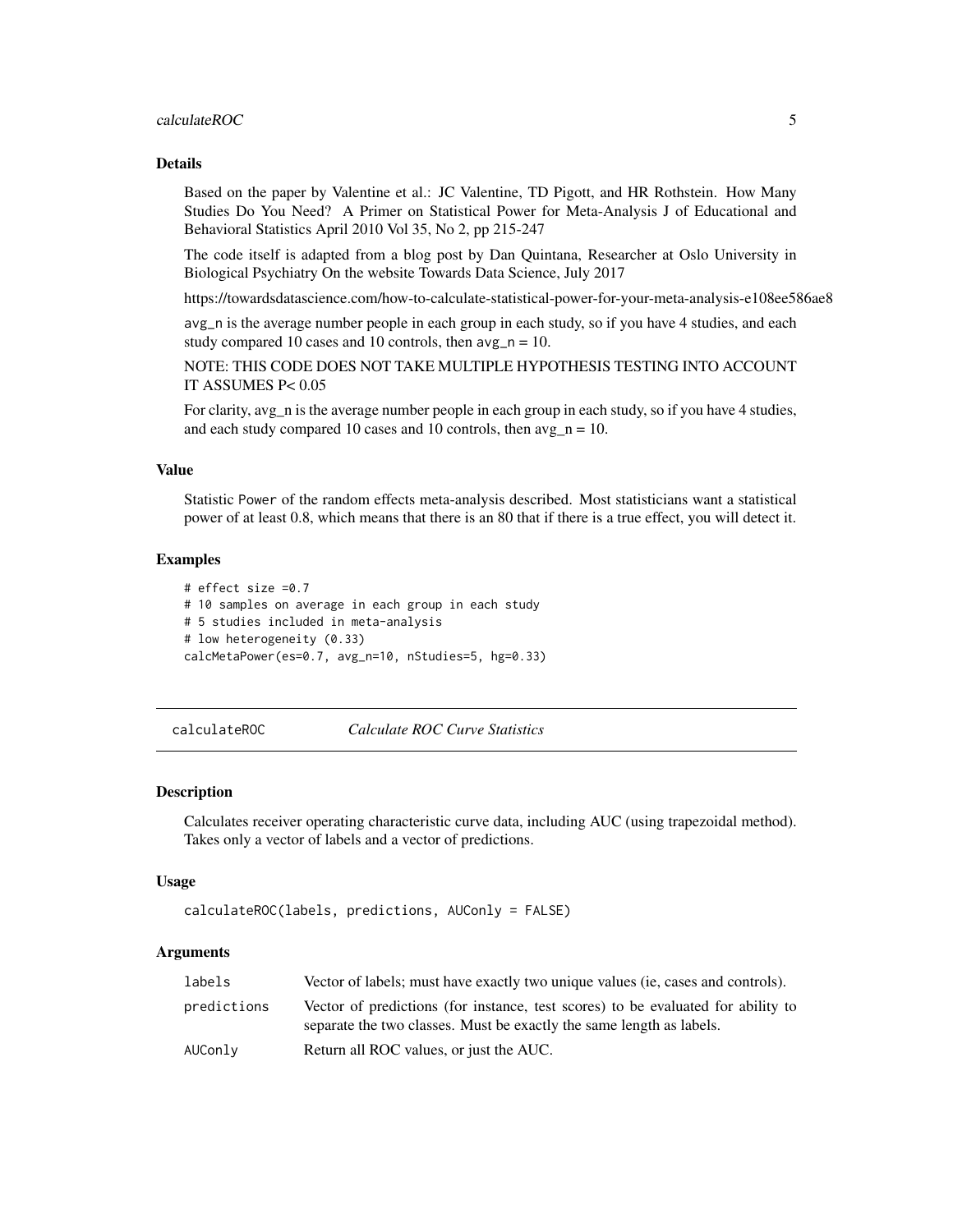## <span id="page-5-0"></span>Details

The code borrows its core ROC calculations from the ROCR package. AUC is calculated by the trapezoidal method. AUC standard errors are calculated according to Hanley's method.

#### Value

Assuming AUConly=F, returns a list of values:

| roc    | dataframe consisting of two columns, FPR and TPR, meant for plotting |
|--------|----------------------------------------------------------------------|
| auc    | area under the curve                                                 |
| auc.CI | 95% confidence interval for AUC                                      |

## Author(s)

Timothy E. Sweeney

#### References

The code borrows its core ROC calculations from the ROCR package.

## See Also

[calculateScore](#page-5-1), [rocPlot](#page-36-1)

## Examples

```
# expect an AUC near 0.5 with random test
labels <- c(rep(0, 500), rep(1, 500))
scores <- runif(1000)
calculateROC(labels, scores)
#With the real data, AUC should be around 0.85606
scoreResults <- calculateScore(tinyMetaObject$filterResults[[1]], tinyMetaObject$originalData[[1]])
rocRes <- calculateROC(predictions=scoreResults, labels=tinyMetaObject$originalData[[1]]$class)
print(rocRes$auc[[1]])
```
<span id="page-5-1"></span>calculateScore *Calculate a signature Z-score for a set of genes in a single dataset*

#### Description

Given a gene set of interest, it is often desirable to summarize the expression of that gene set using a single integrated score. The calculateScore method calculates the geometric mean of the expression level of all positive genes, minus the geometric mean of the expression level of all negative genes. The resulting scores are then standardized within the given dataset, such that the output Z-score has mean=0 and std. dev=1. Such a Z-score can then be used for classification, etc.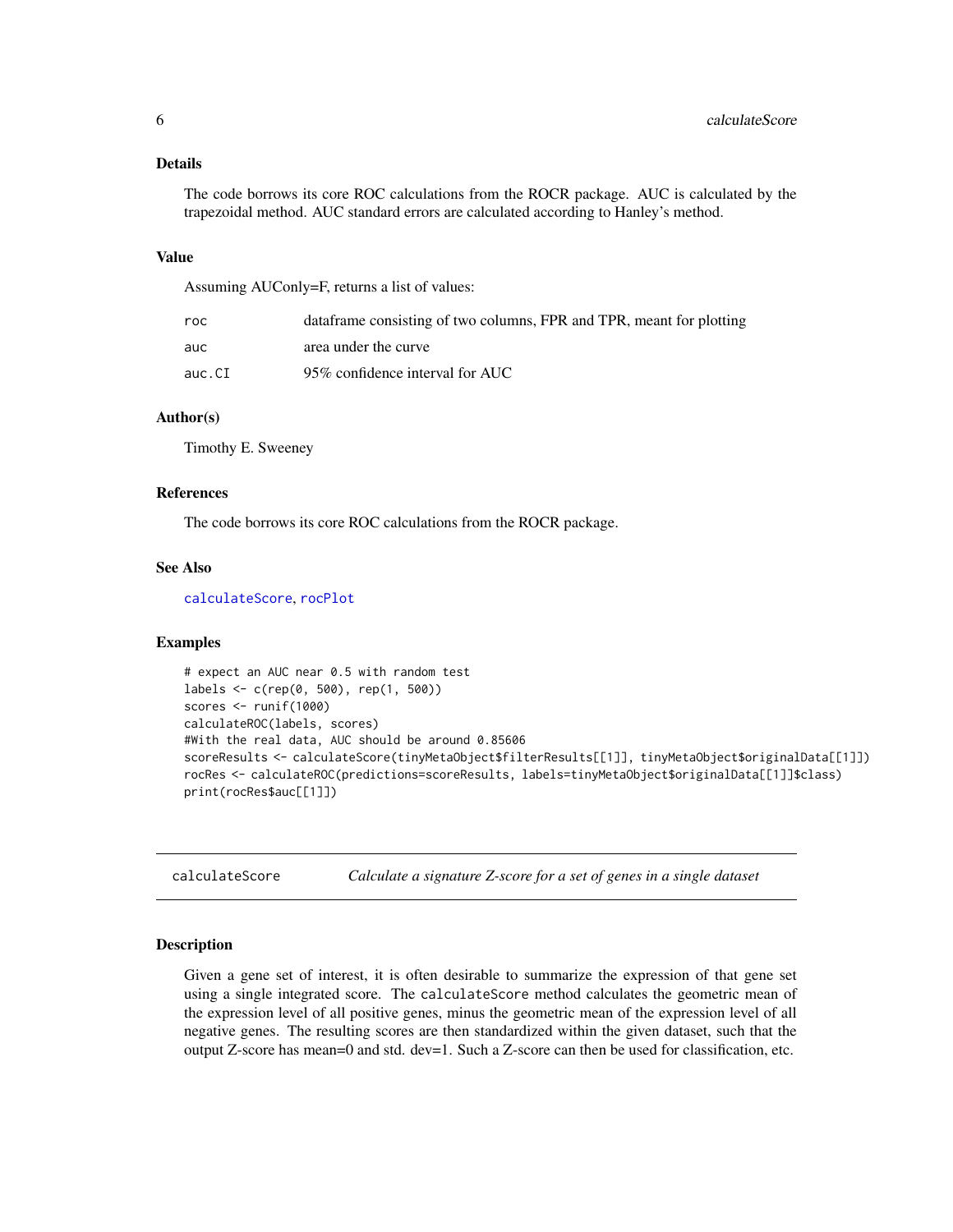## <span id="page-6-0"></span>calculateScore 7

#### Usage

```
calculateScore(filterObject, datasetObject, suppressMessages=FALSE)
```
## Arguments

| filterObject     | a MetaFilter object generated with filter Genes () containing the signature<br>genes that will be used for Z-score calculation.                                 |  |
|------------------|-----------------------------------------------------------------------------------------------------------------------------------------------------------------|--|
| datasetObject    | A Dataset object for which the signature score (Z-score) will be calculated. This<br>vector would typically be added as \$score column in datasetObject\$pheno. |  |
| suppressMessages |                                                                                                                                                                 |  |
|                  | Boolean value (TRUE/FALSE) about whether to display verbose output. De-                                                                                         |  |
|                  | fault: FALSE.                                                                                                                                                   |  |

## Details

The Z-score is based off of the geometric mean of expression. As such, negative expression values are not allowed. A dataset is thus always scaled by its minimum value  $+1$ , such that the lowest value = 1. Any individual NANs or NAs are also set to 1. If a dataset does not have any information on a given gene, the entire gene is simply left out of the score. When run, the function will print to command line the number of genes used, and the number passed in. Although mostly used internally, the function has been exported in case users want to compare multiple classes, etc., using the same Z-score as is used for producing two-class comparisons.

## Value

A vector of Z-scores, of length ncols(datasetObject\$expr) (and in the same order).

#### Author(s)

Timothy E. Sweeney, Winston A. Haynes

## See Also

## [filterGenes](#page-11-1)

## Examples

calculateScore(tinyMetaObject\$filterResults[[1]], tinyMetaObject\$originalData[[1]])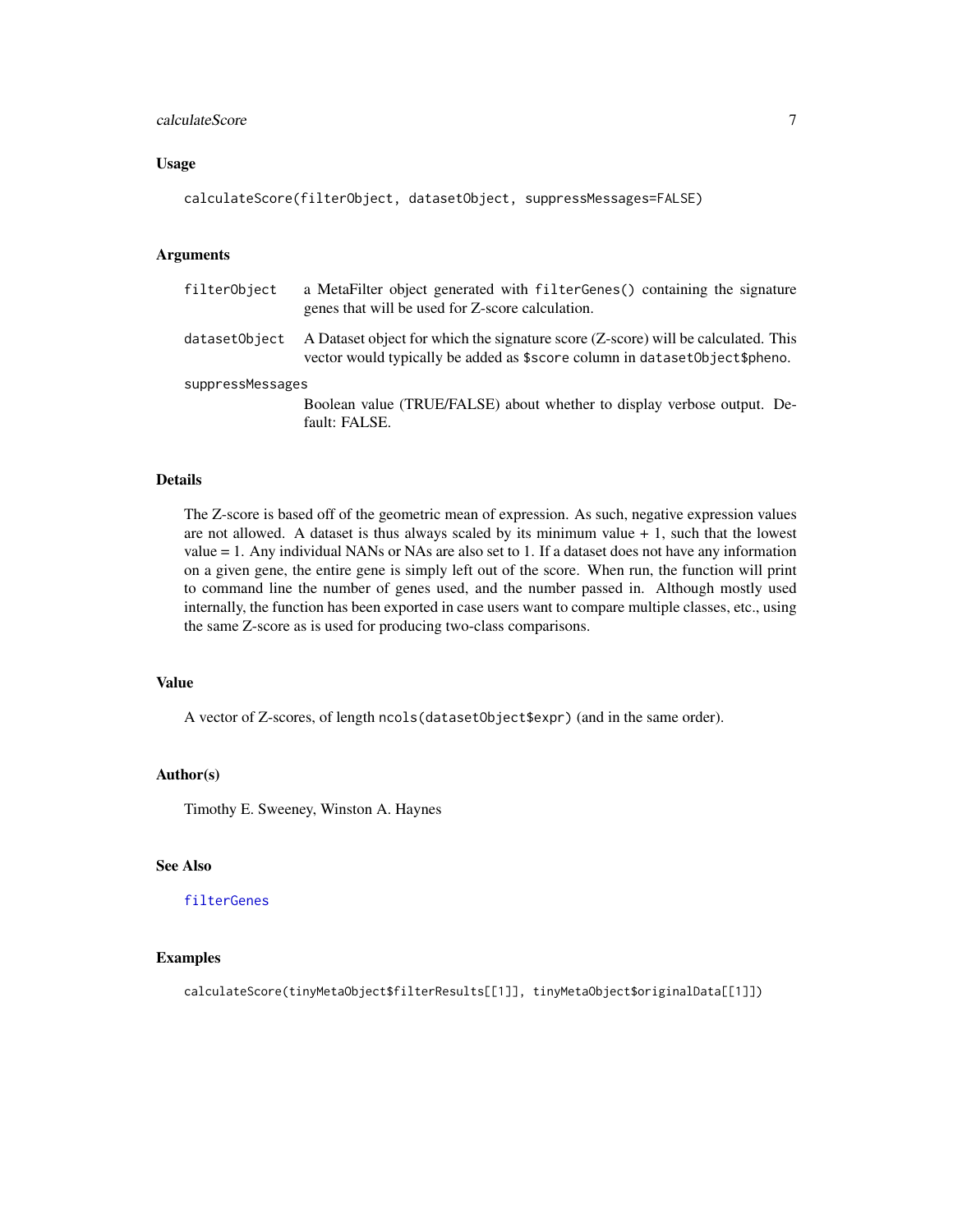<span id="page-7-1"></span><span id="page-7-0"></span>Given an object to check, its objectType and the objectStage, the function checkDataObject looks for errors within Meta, Dataset, MetaAnalyis, or MetaFilter objects. It returns TRUE if the object passed error checking, FALSE otherwise, and it prints warning messages explaining failed checks.

## Usage

checkDataObject(object, objectType, objectStage="")

#### Arguments

| object      | the object to be checked                                                                   |
|-------------|--------------------------------------------------------------------------------------------|
| objectType  | one type of "Meta", "Dataset", "MetaAnalysis", "MetaFilter"                                |
| objectStage | if a metaObject, one of "Pre-Analysis", "Pre-Filter", or "Post-Filter". Other-<br>wise: "" |

## Details

For metaAnalysisObject and filterObject, it makes sure that each entry within the object is 1) not NULL and 2) the correct type. For datasetObjects, it makes sure that: 1) the entries are not null (except \$class, which is permitted to be NULL) 2) the entries are the correct type and 3) the sample names (within \$pheno, \$expr, and \$class) match 4) the probeIDs (within \$expr and \$keys) match.

For metaObject, it recursively checks the Dataset, MetaAnalysis, and MetaFilter objects contained within the metaObject.

The objectStage defines what entries a metaObject contains. Thus, "Pre-Analysis" metaObjects only contain \$originalData. "Pre-Filter" metaObjects contain \$originalData, \$metaAnalysis, and \$leaveOneOutAnalysis. "Post-Filter" metaObjects contain \$originalData, \$metaAnalysis, \$leaveOneOutAnalysis, and \$filterResults.

## Value

TRUE if passed error checking, FALSE otherwise Prints warning messages explaining the portion of the error checking failed

## Author(s)

Erika Bongen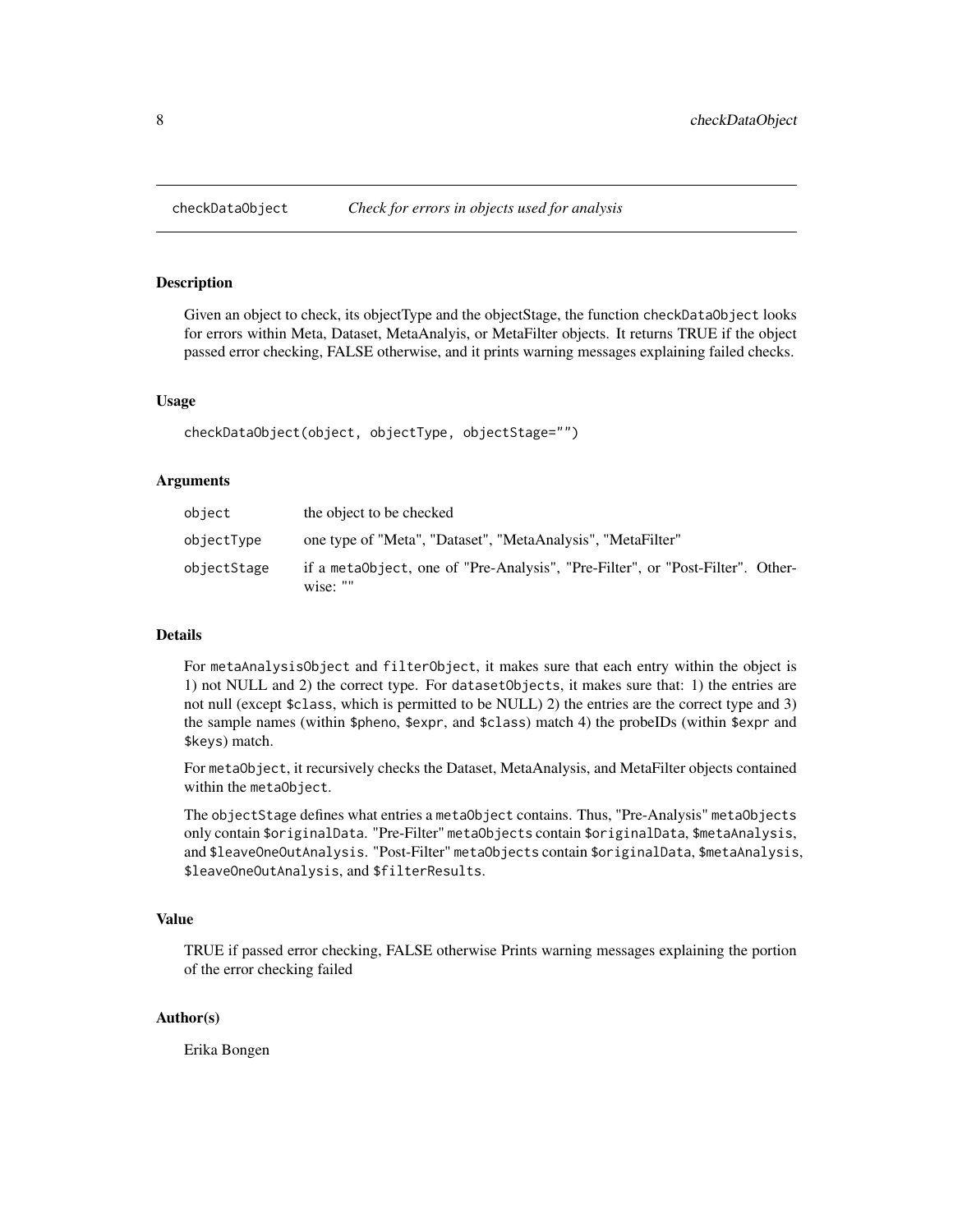## <span id="page-8-0"></span>classFunction 9

#### Examples

```
# check a datasetObject
checkDataObject(tinyMetaObject$originalData$Whole.Blood.Study.1, "Dataset")
# check a metaObject before running the meta-analysis
checkDataObject(tinyMetaObject, "Meta", "Pre-Analysis")
# check a metaObject after running the meta-analysis with runMetaAnalysis()
checkDataObject(tinyMetaObject, "Meta", "Pre-Filter")
# check a metaObject after filtering the meta-analysis results with filterGenes()
checkDataObject(tinyMetaObject, "Meta", "Post-Filter")
# check a metaAnalysisObject
checkDataObject(tinyMetaObject$metaAnalysis, "MetaAnalysis")
# check a filterObject
checkDataObject(tinyMetaObject$filterResults[[1]], "MetaFilter")
```
classFunction *Helper function to build the class vector*

## Description

Helper function to build the class vector

#### Usage

```
classFunction(datasetObject, column, diseaseTerms)
```
## Arguments

| datasetObiect | the Dataset object to build a class vector for            |
|---------------|-----------------------------------------------------------|
| column        | column from the Spheno slot to look for the disease terms |
| diseaseTerms  | a list of terms identifying the disease samples           |

## Details

Based on a defined set of disease terms, builds a class vector.

#### Value

returns a Dataset object that has a class vector inserted

#### Author(s)

Winston A. Haynes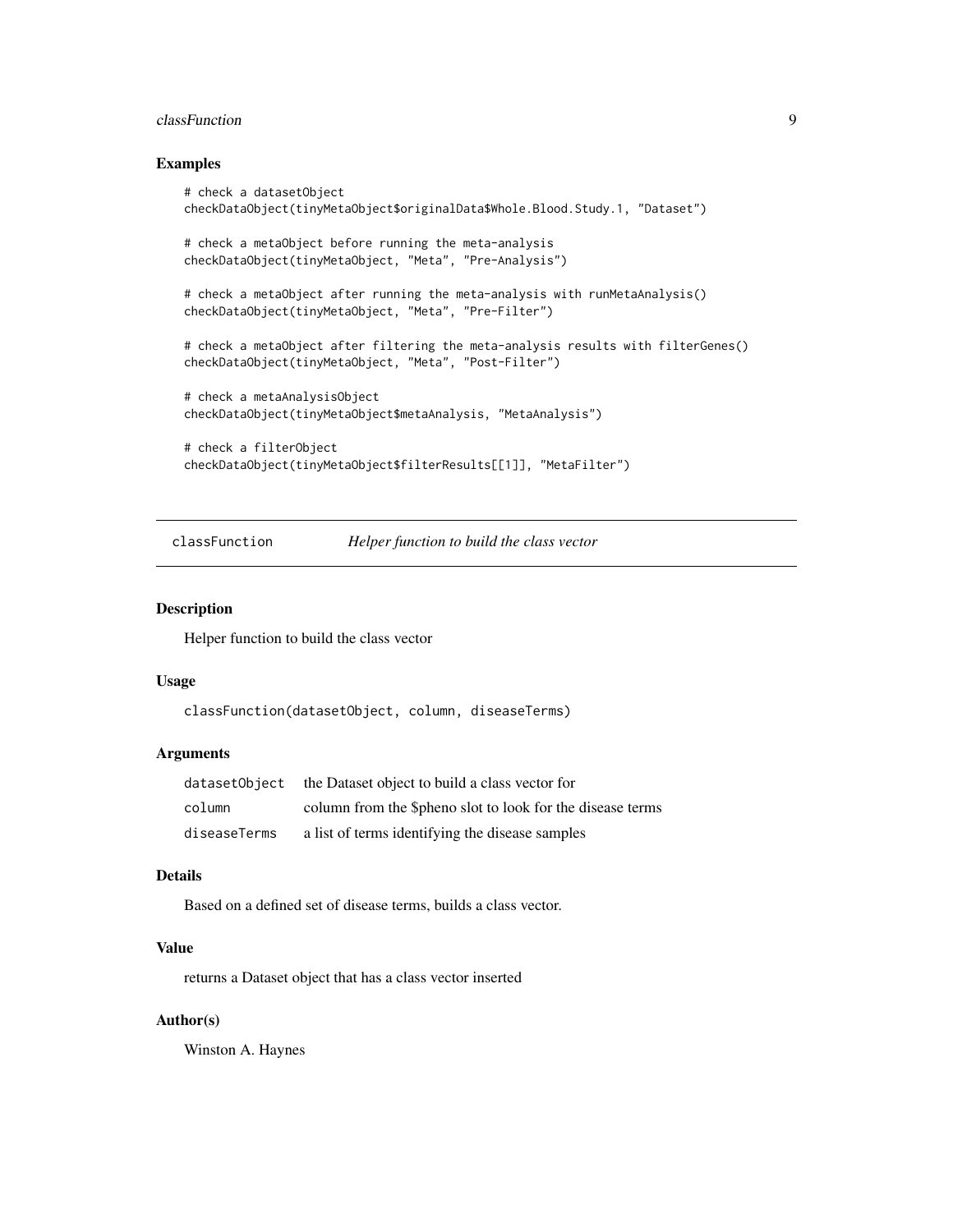## Examples

```
classObj <- classFunction(tinyMetaObject$originalData$Whole.Blood.Study.1,
   column="group", diseaseTerms=c("Disease"))
```
cleanUpPheno *Automatic preprocessing of \$pheno dataframe*

## Description

Takes a Dataset object and:

## Usage

```
cleanUpPheno(myDataset)
```
## Arguments

myDataset a datasetObject that contains unprocessed \$pheno

## Value

myDataset a datasetObject that contains processed \$pheno and original unprocessed \$rawPheno

## Author(s)

Erika Bongen

## Examples

```
## Not run:
# Download and automatically preprocess pheno
gse53195 = getGEOData("GSE53195")
gse53195 = gse53195$originalData$GSE53195
View(gse53195$pheno) # Original $pheno
gse53195 = cleanUpPheno(gse53195)
View(gse53195$rawPheno) # Original $pheno
View(gse53195$pheno) # Preprocessed $Pheno
```
## End(Not run)

<span id="page-9-0"></span>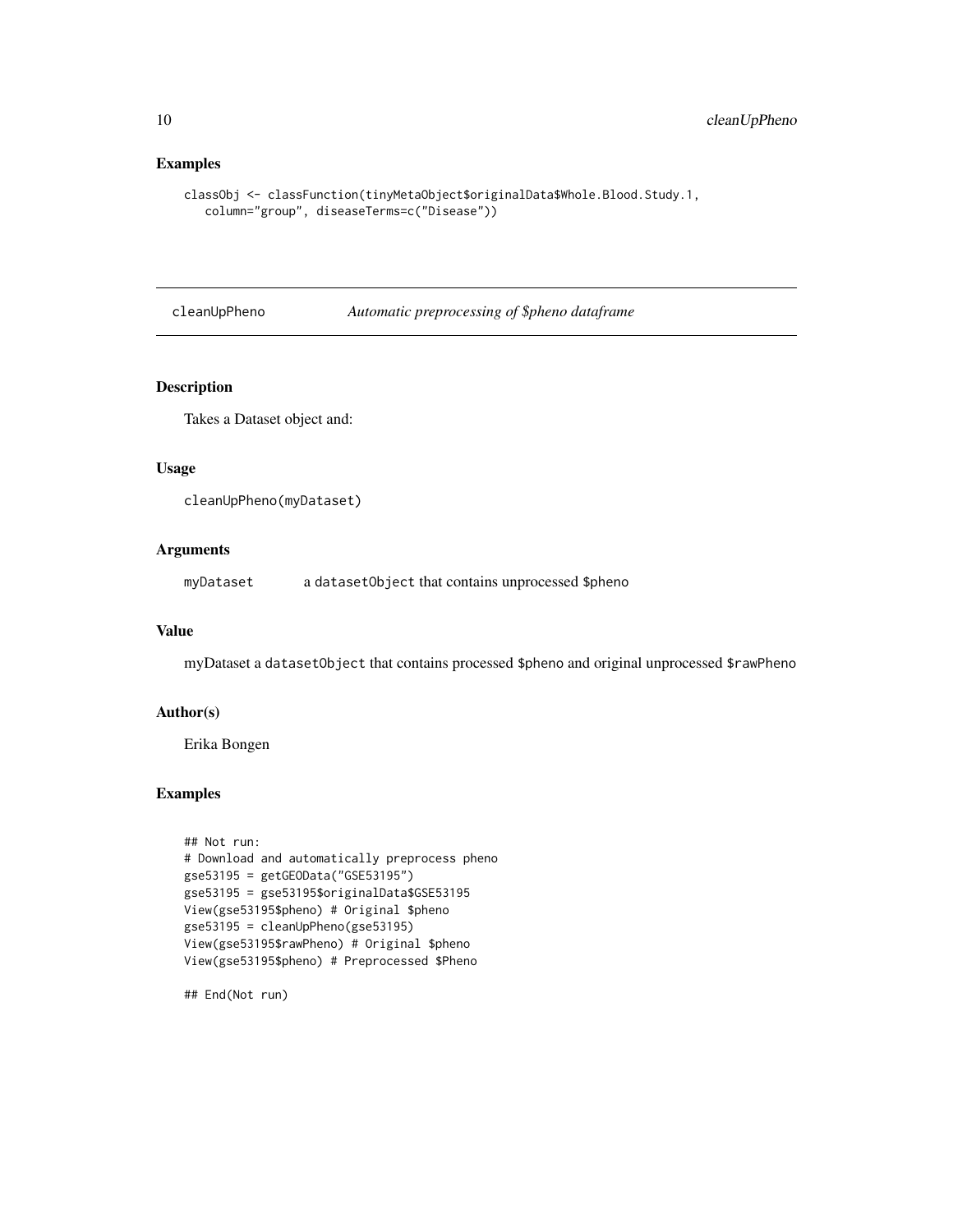<span id="page-10-0"></span>coconutMetaIntegrator *A wrapper function to run COCONUT on the MetaIntegrator objects.*

## Description

A wrapper function to run COCONUT on the MetaIntegrator objects.

#### Usage

```
coconutMetaIntegrator(metaObject, ...)
```
## Arguments

| metaObject | a MetaIntegrator formatted Meta object. |
|------------|-----------------------------------------|
| .          | pass along arguments to COCONUT         |

## Value

Results from COCONUT analysis on the MetaIntegrator object

## Author(s)

Winston A. Haynes

ens\_ensgID\_table *ENSEMBL gene id table cache*

## Description

Cached data to prevent cumbersome database connections.

ens\_entrez\_table *ENSEMBL entrez table cache*

## Description

Cached data to prevent cumbersome database connections.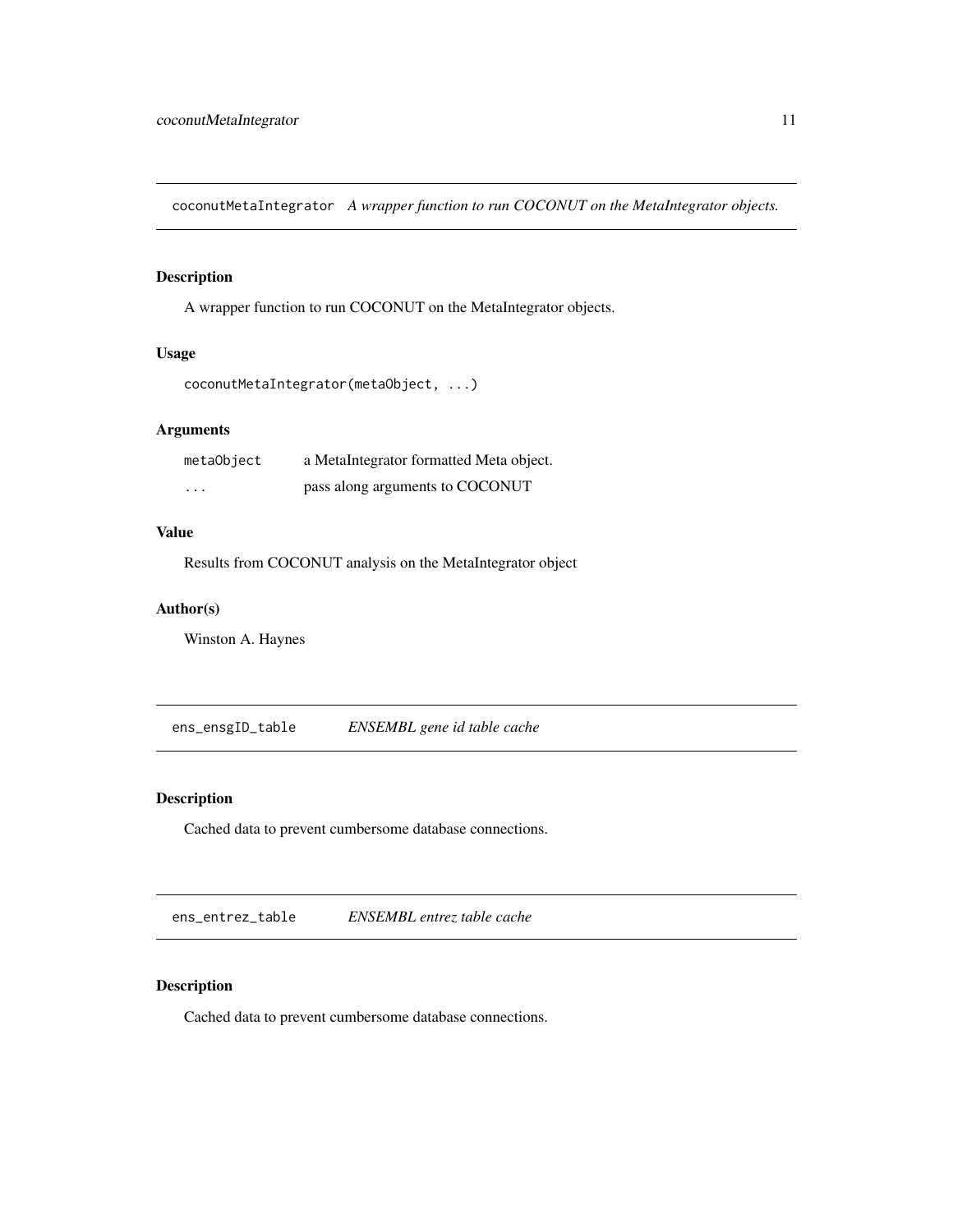After the Meta-Analysis results have been written to the metaObject, the results can be examined using different gene filtering criteria. This function will use the given filterParameter to select genes that fulfill the filter conditions. The function returns a modified version of the metaObject with results stored in metaObject\$filterResults

#### Usage

```
filterGenes(metaObject, isLeaveOneOut = TRUE, effectSizeThresh = 0,
  FDRThresh = 0.05, numberStudiesThresh = 1, heterogeneityPvalThresh = 0)
```
## Arguments

| metaObject              | a Meta object which must have the \$originalData, \$metaAnalysis populated                                                                                                                                                                                                                                                     |  |
|-------------------------|--------------------------------------------------------------------------------------------------------------------------------------------------------------------------------------------------------------------------------------------------------------------------------------------------------------------------------|--|
| isLeaveOneOut           | Do leave-one-out analysis on discovery datasets (default: TRUE). Needs at least<br>2 datasets for discovery.                                                                                                                                                                                                                   |  |
| effectSizeThresh        |                                                                                                                                                                                                                                                                                                                                |  |
|                         | a gene is selected, if the absolute value of its effect size is above this threshold<br>(detault: 0)                                                                                                                                                                                                                           |  |
| FDRThresh               | FDR cutoff: a gene is selected, if it has a p-value less than or equal to the FDR<br>cutoff (default: 0.05)                                                                                                                                                                                                                    |  |
| numberStudiesThresh     |                                                                                                                                                                                                                                                                                                                                |  |
|                         | number of studies in which a selected gene has to be significantly up/down reg-<br>ulated (default: 1)                                                                                                                                                                                                                         |  |
| heterogeneityPvalThresh |                                                                                                                                                                                                                                                                                                                                |  |
|                         | heterogeneity p-value cutoff (filter is off by default: heterogeneity PvalThresh = $\theta$ ).<br>Genes with significant heterogeneity and, thus a significant (low) heterogeneity<br>p-value, can be filtered out by using e.g.: heterogeneityPvalThresh = $0.05$<br>(removes all genes with heterogeneity p-value $< 0.05$ ) |  |

## Value

A modified version of the input metaObject with an additional filterObject stored within metaObject\$filterResults

## Note

Use checkDataObject(metaObject, "Meta", "Pre-Filter") to make sure your metaObject has the right format for filtering after running the meta-analysis with runMetaAnalysis().

#### Author(s)

Francesco Vallania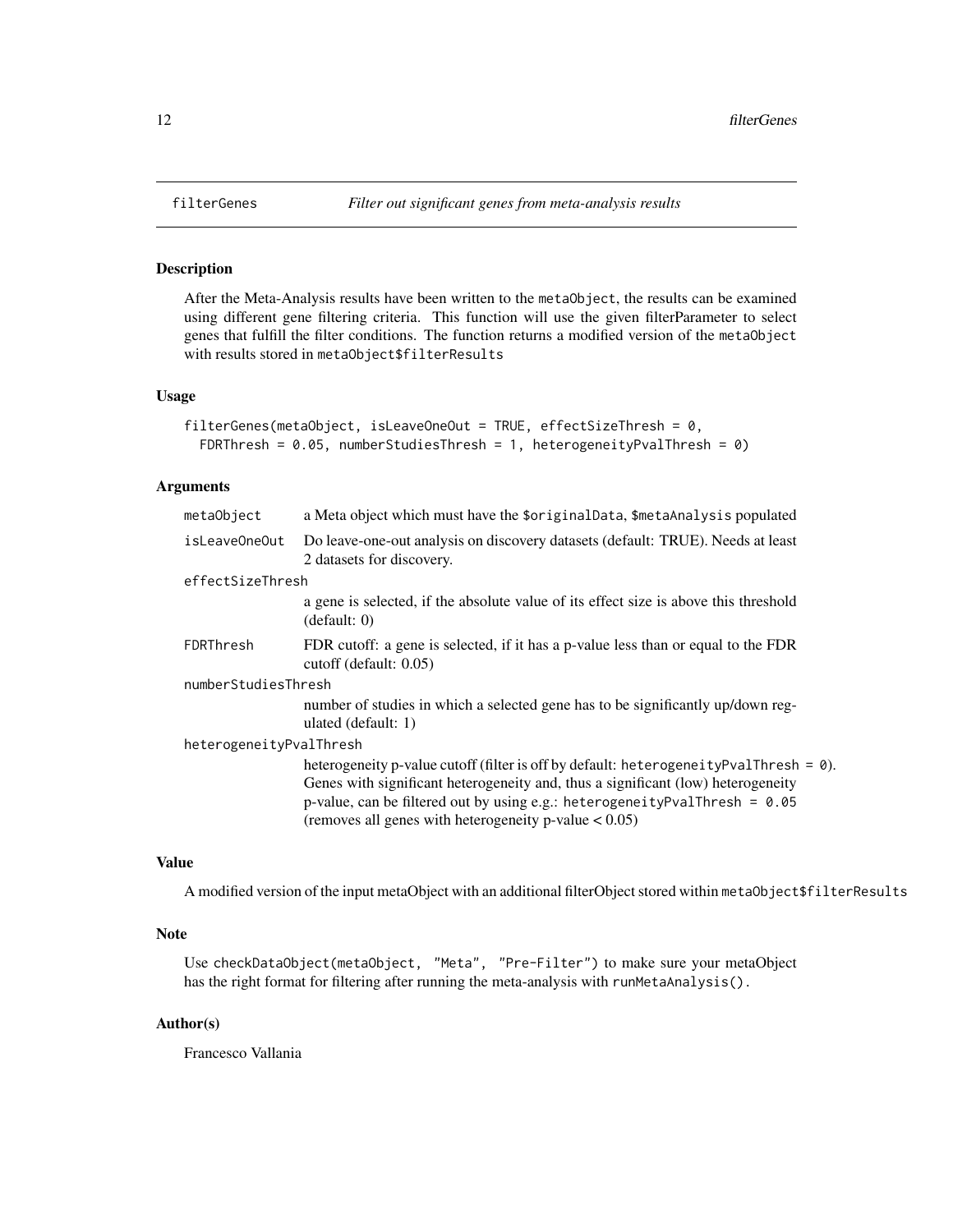#### <span id="page-12-0"></span>forestPlot 13

## See Also

[checkDataObject](#page-7-1)

#### Examples

```
# filter genes with default settings
#(false discovery rate cutoff of 5 percent and WITH leave-one-out analysis)
testMetaObject <- filterGenes(tinyMetaObject)
summarizeFilterResults(testMetaObject, getMostRecentFilter(testMetaObject))
# filter genes with false discovery rate of 1 percent and WITHOUT leave-one-out analysis
testMetaObject <- filterGenes(testMetaObject, FDRThresh = 0.01, isLeaveOneOut = FALSE)
summarizeFilterResults(testMetaObject, getMostRecentFilter(testMetaObject))
```
forestPlot *Compare effect sizes of a gene across all datasets in meta-analysis*

#### **Description**

A forest plot can be used to compare the expression values of a gene across different datasets. The size of the blue boxes is proportional to the number of samples in the study and light blue lines indicate the standard error of the effect sizes for each study (95% confidence interval). The summary effect size for all studies is indicated as yellow diamond below and the width of the diamond indicates the summary standard error.

## Usage

```
forestPlot(metaObject, geneName, boxColor = "blue", whiskerColor = "lightblue",
zeroLineColor = "black", summaryColor = "orange", textColor = "red")
```
## Arguments

| metaObject    | a filtered metaObject, i.e. it needs to include a filterObject generated by the<br>function filterGenes() |
|---------------|-----------------------------------------------------------------------------------------------------------|
| geneName      | name of the gene for which the forest plot should be generated                                            |
| boxColor      | desired color for the box, $default = "blue"$                                                             |
| whiskerColor  | desired color for the whiskers, default $=$ "lightblue"                                                   |
| zeroLineColor | desired color for the line indicating 0, default $=$ "black"                                              |
| summaryColor  | desired color for the diamond representing the summary effect size, default $=$<br>"orange"               |
| textColor     | desired color for the text of the dataset names, default = "red"                                          |

## Value

Plot to compare effect sizes of a gene across datasets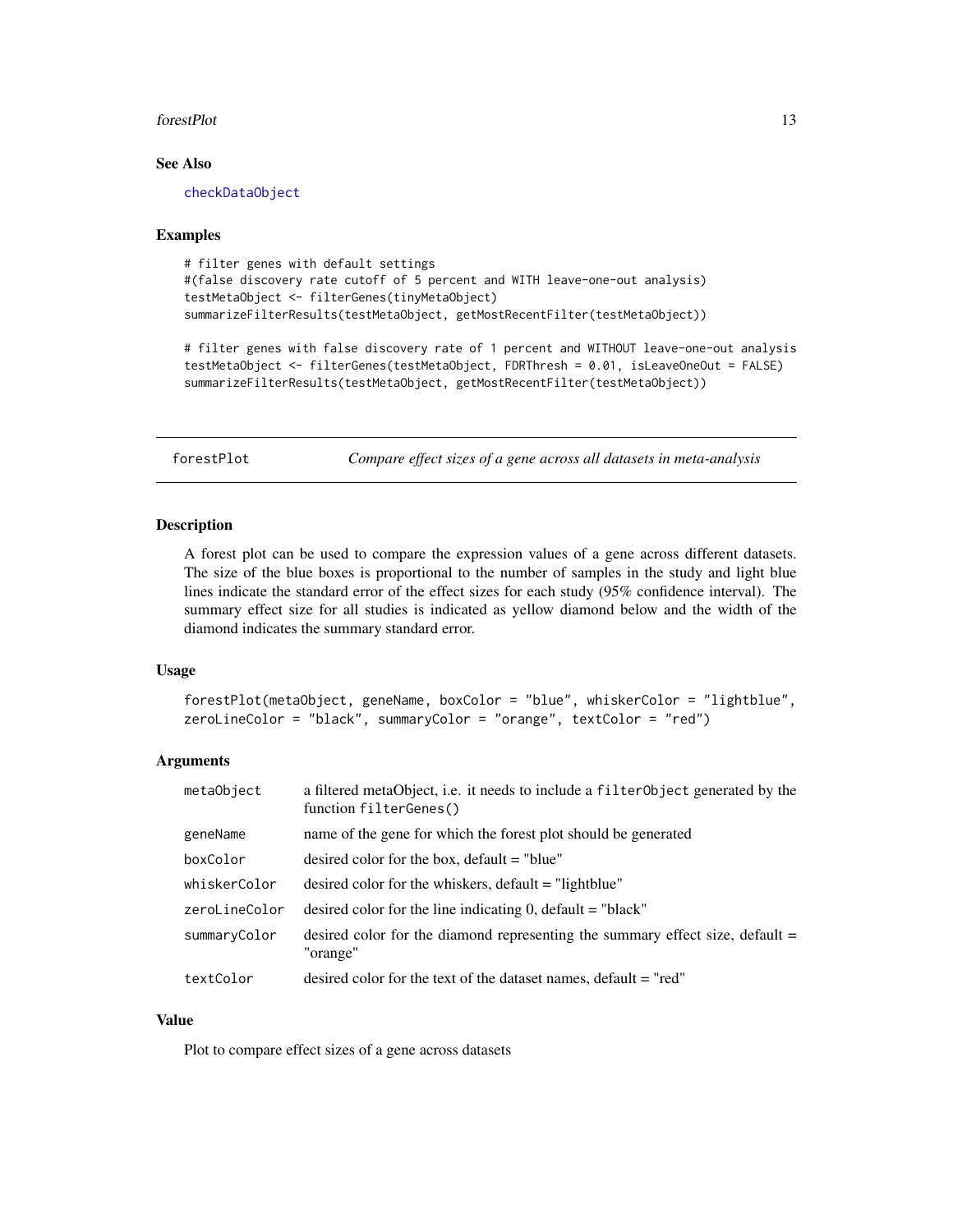#### <span id="page-13-0"></span>Author(s)

Winston A. Haynes, Jiaying Toh

## See Also

[filterGenes](#page-11-1), [runMetaAnalysis](#page-37-1), [violinPlot](#page-41-1)

## Examples

# compare effect sizes of the Gene1 for all discovery datasets in tinyMetaObject forestPlot(tinyMetaObject, geneName="Gene1")

<span id="page-13-1"></span>forwardSearch *Forward Search Function*

## Description

Forward search is useful for reducing the size of the gene set in your filterObject. In general, forward search identifies a small set of genes with maximum ability to distinguish cases from controls.

forwardSearch is a method of optimizing a given set of significant genes to maximize discriminatory power, as measured by area under the ROC curve (AUC). The function works by taking a given set of genes (presumably a set that has been filtered for statistical significance), and iteratively adding one gene at a time, until the stopping threshold is reached. At each round, the gene whose addition contributes the greatest increase in weighted AUC is added. Weight AUC is defined as the sum of the AUC of each dataset, times the number of samples in that dataset. The stopping threshold is in units of weighted AUC.

#### Usage

```
forwardSearch(metaObject, filterObject, yes.pos = NULL, yes.neg = NULL,
 forwardThresh = 0)
```
## Arguments

| metaObject    | The metaObject from the main metaIntegrator function.                                                                              |
|---------------|------------------------------------------------------------------------------------------------------------------------------------|
| filterObject  | An object matching the specifications for Filter                                                                                   |
| yes.pos       | Optional- if passed, the forward Search will start with the genes in yes.pos and<br>yes.neg (instead of starting from zero genes). |
| yes.neg       | Optional- if passed, the forward Search will start with the genes in yes.pos and<br>yes.neg (instead of starting from zero genes). |
| forwardThresh | Stopping threshold for the forward search. Default=0.                                                                              |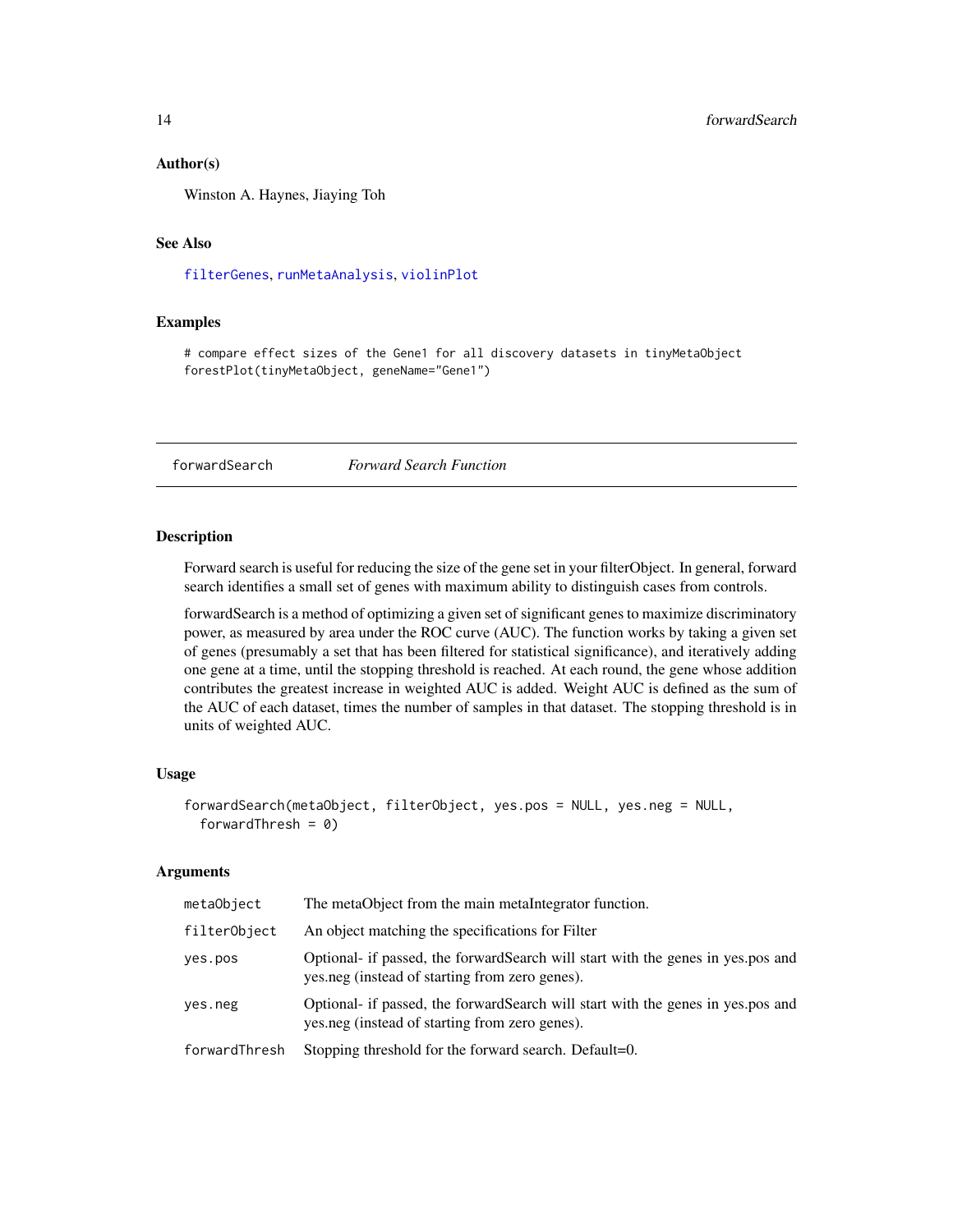## <span id="page-14-0"></span>forwardSearch 15

## Details

The forwardSearch and backwardSearch functions are designed to assist in selection of gene sets optimized for discriminatory power. The selection of an optimized set is a non-convex problem, and hence both functions will yield gene sets that are only locally optimized (ie, they are not global optima). Both the forwardSearch and backwardSearch functions follow a greedy algorithm, either adding (or removing) genes that contribute the most (or the least) to the overall weighted AUC of the discovery datasets from the metaObject.

Both search functions allow a user to set a stopping threshold; the fundamental tradeoff here will be sparsity of the returned gene set vs. overall discriminatory power. The default threshold is 0, such the functions will return the set of genes at which no gene could be added or removed for the forward or backward functions, respectively, and increase the weighted AUC.

Note that the weighted AUC returned during the function run is dependent on sample size; this was done (instead of a simple mean) so that the gene set discriminates the MOST SAMPLES, rather than being optimized for any particular dataset.

## Value

A Filter object which has results from forward search

#### Author(s)

Timothy E. Sweeney

#### References

Sweeney et al., Science Translational Medicine, 2015

## See Also

[backwardSearch](#page-2-1)

#### Examples

```
#Run forward search to reduce the size of our filter results
forwardRes <- forwardSearch(tinyMetaObject,
                            tinyMetaObject$filterResults[[1]],
                            forwardThresh = 0)
#See the results
```
print(forwardRes\$posGeneNames) print(forwardRes\$negGeneNames)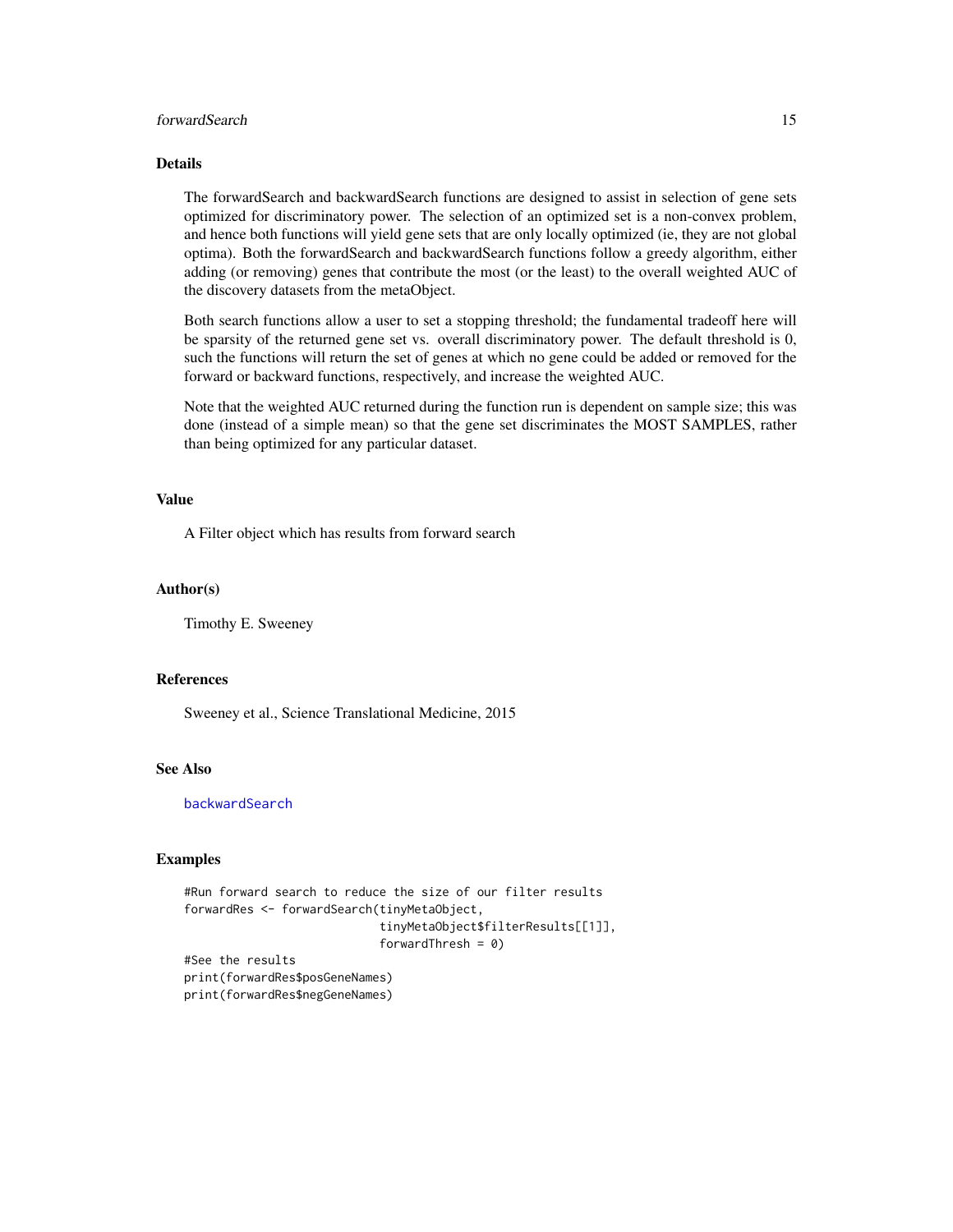<span id="page-15-0"></span>geneSymbolCorrection *Correct/update gene symbols in a metaObject*

## Description

The gene symbols in gene expression data are sometimes outdated or incorrect, so this function goes through your metaObject and updates the symbols based on the HGNChelper package, as well as correcting some other known issues.

## Usage

```
geneSymbolCorrection(metaObject)
```
#### Arguments

metaObject your metaObject

## Value

A modified version of the input metaObject with updated gene symbols for each dataset in metaObject\$originalData

#### Author(s)

Aditya Rao

## Examples

tinyMetaObject = geneSymbolCorrection(tinyMetaObject)

getGEOData *GEO download/processing through GEOquery*

## Description

Creates MetaIntegrator formatted objects by downloading and formatting data from GEO.

#### Usage

```
getGEOData(gseVector, formattedNames = gseVector, qNorm = FALSE, ...)
```
#### Arguments

| gseVector | a vector of GSE ids (each a string)                                                                |
|-----------|----------------------------------------------------------------------------------------------------|
|           | formatted Names a vector of formatted names corresponding to the GSE ids. Default: gse Vector      |
| gNorm     | perform quantile normalization of expression data within a dataset or not. De-<br>fault: FALSE     |
| $\ddots$  | will pass additional parameters to getGEO, including destdir, which specifies<br>download location |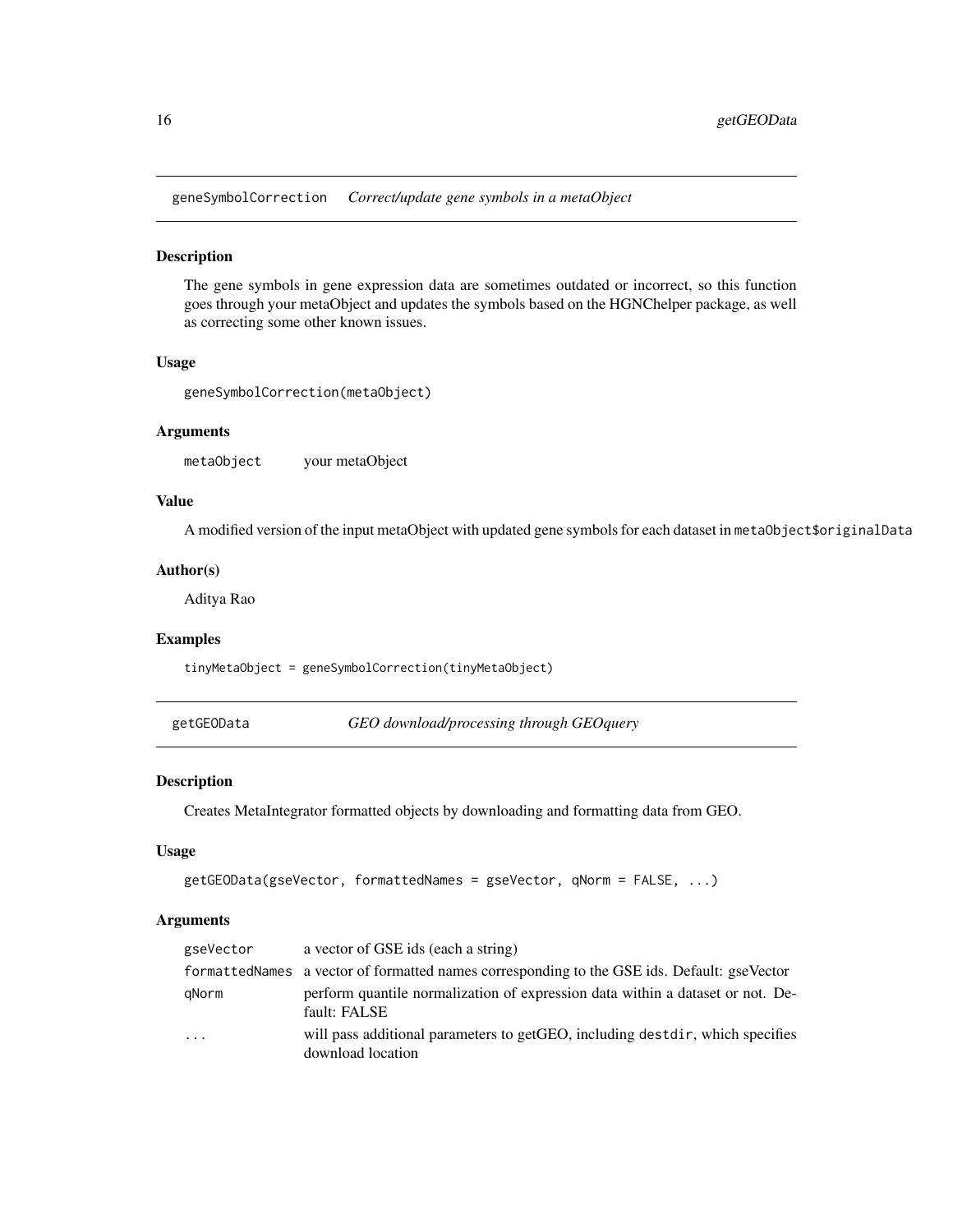## <span id="page-16-0"></span>getMostRecentFilter 17

## Value

a Pre-Analysis MetaObject containing the datasets loaded in \$originalData

#### Author(s)

Francesco Vallania, Andrew Tam

getMostRecentFilter *Get name of most recent filter*

## Description

Given a metaObject this function will look through \$filterResults for the most recent filter used and return the filter name.

## Usage

```
getMostRecentFilter(metaObject)
```
## Arguments

metaObject A meta object

## Value

Name of the most recent filter

## Author(s)

Francesco Vallania

## Examples

getMostRecentFilter(tinyMetaObject)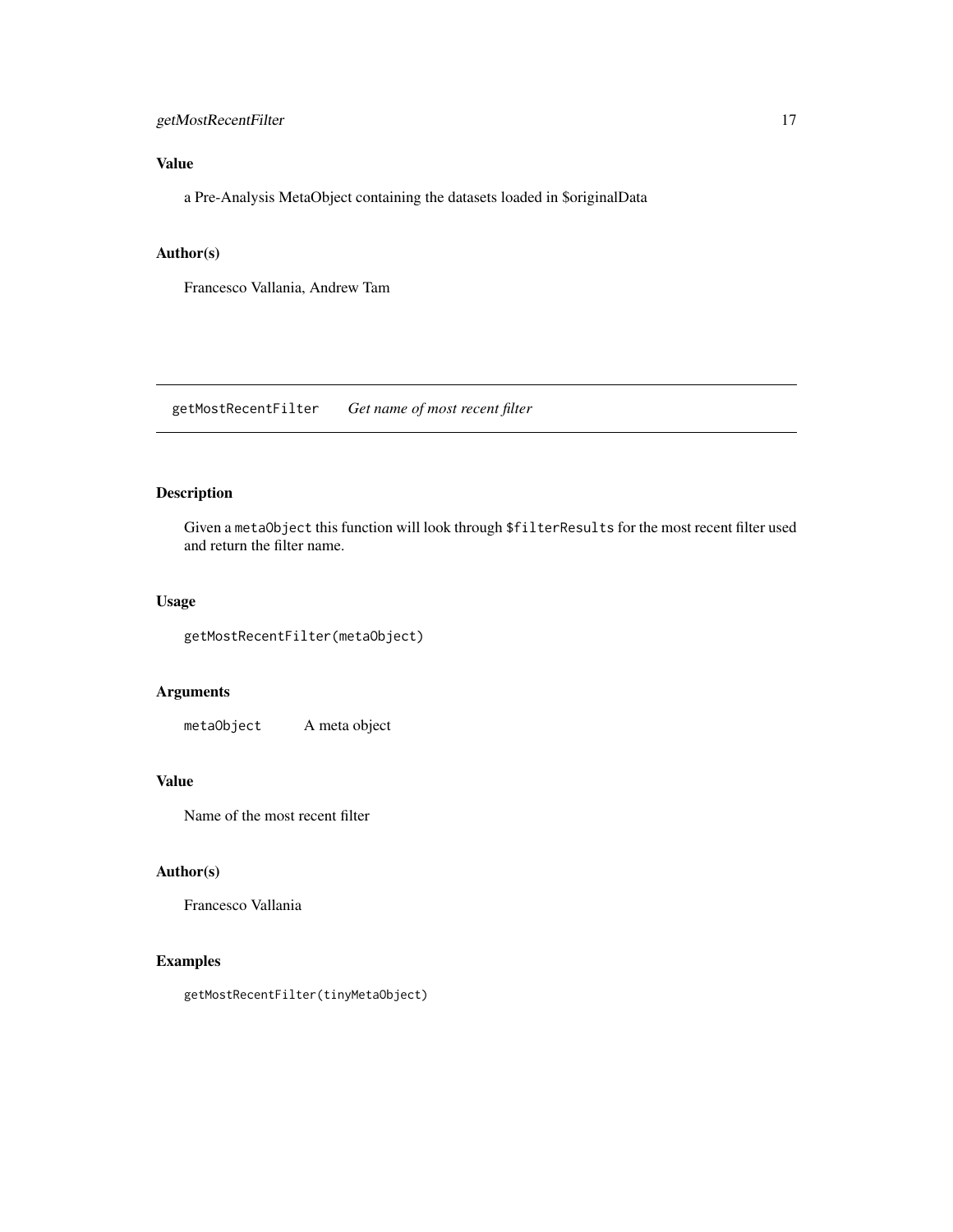```
getSampleLevelGeneData
```
*Extract gene-level data from a given data object*

#### Description

Given a datsetObject, and a set of target genes, this function will summarize probe-level data to gene-level data for the target genes. Returns a data frame with only the genes of interest, for each sample in the dataset.

#### Usage

getSampleLevelGeneData(datasetObject, geneNames)

## Arguments

|           | dataset0bject a Dataset object that is used to extract sample level data (At least, must have a |
|-----------|-------------------------------------------------------------------------------------------------|
|           | \$expr of probe-level data, and \$keys of probe: gene mappings).                                |
| geneNames | A vector of geneNames                                                                           |

## Details

Summarizes probe-level data to gene-level data, using the mean of the probes, according to the probe:gene mapping in the \$keys item in the dataset object. This is done only for the genes in the filter object.

#### Value

Returns a data frame with expression levels of only the genes of interest, for each sample in the dataset. Mostly used internally, but has been exposed to the user to allow advanced functionality on external datasets if desired.

## Author(s)

Timothy E. Sweeney, Winston A. Haynes

#### Examples

```
sampleResults <- getSampleLevelGeneData(datasetObject=tinyMetaObject$originalData[[1]],
geneNames=c(tinyMetaObject$filterResults[[1]]$posGeneNames,
 tinyMetaObject$filterResults[[1]]$negGeneNames))
```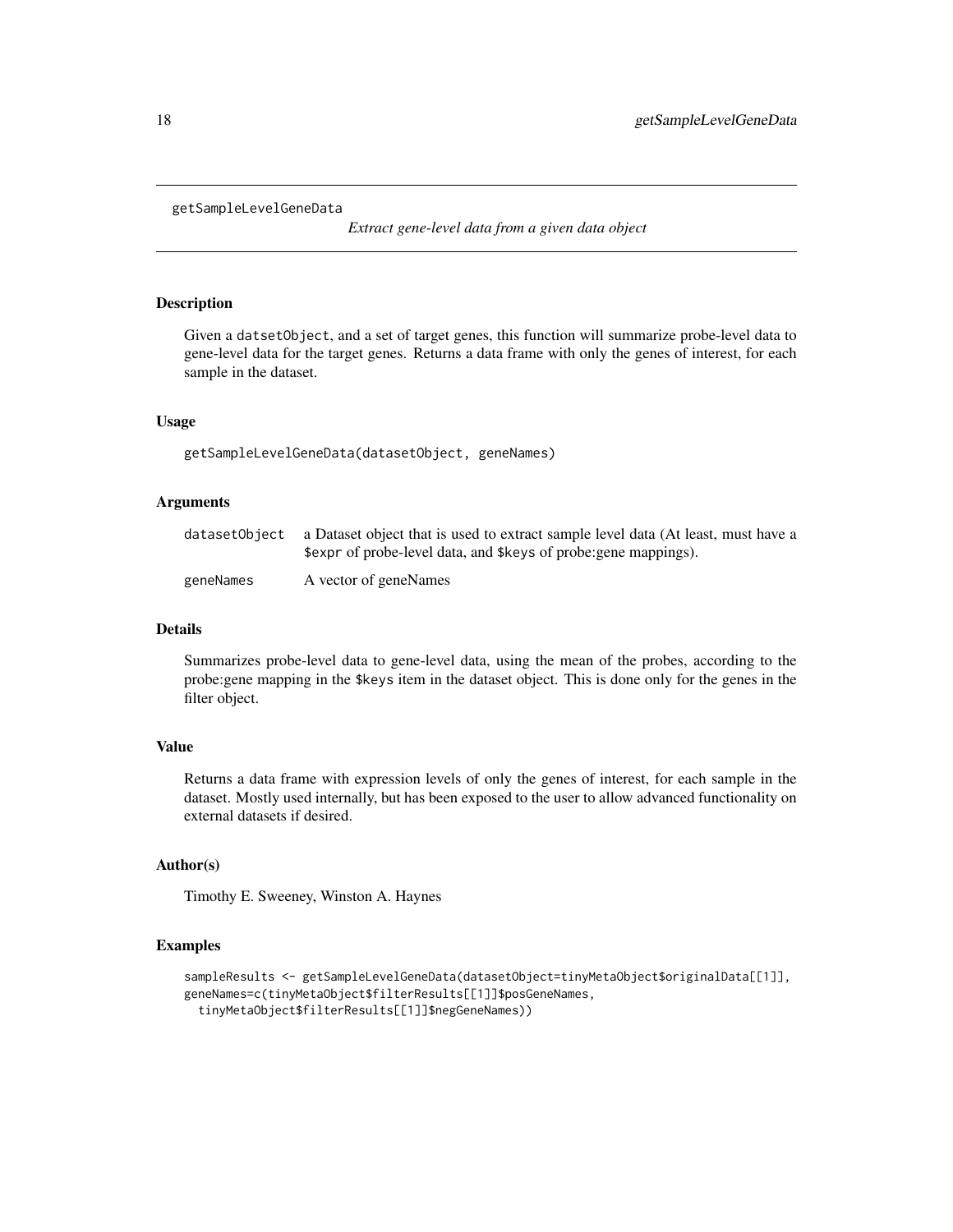A forest plot can be used to compare the expression values of a gene across different datasets. The area of the blue boxes is proportional to the number of samples in the study and black lines indicate the standard error of the effect sizes for each study (by default the 95% confidence interval). The summary effect size for all studies is indicated as an orange diamond below and the width of the diamond indicates the summary standard error.

## Usage

```
ggForestPlot(metaObject, genes, confLevel = 0.95, facetCols = NULL,
  facetScales = "free_x", boxScales = c(6, 16))
```
## Arguments

| metaObject  | a filtered metaObject, i.e. it needs to include a filterObject generated by the<br>function filterGenes()                                   |
|-------------|---------------------------------------------------------------------------------------------------------------------------------------------|
| genes       | character vector containing the genes for which the forest plot should be gener-<br>ated                                                    |
| confLevel   | confidence level                                                                                                                            |
| facetCols   | integer that specifies how many columns are going to be used for the plot                                                                   |
| facetScales | same as ggplot's facet_wrap: should Scales be fixed ("fixed", the default), free<br>("free"), or free in one dimension ("free_x", "free_y") |
| boxScales   | a numeric vector of length 2 providing scaling factors for the plot. Specifies<br>minimum and maximum size.                                 |

#### Value

ggplot2 Plot comparing effect sizes of a gene across datasets

## Author(s)

Winston A. Haynes, Jiaying Toh, Michele Donato

## See Also

[filterGenes](#page-11-1), [runMetaAnalysis](#page-37-1), [violinPlot](#page-41-1)

## Examples

# compare effect sizes of the Gene1 for all discovery datasets in tinyMetaObject ggForestPlot(tinyMetaObject, genes="Gene1")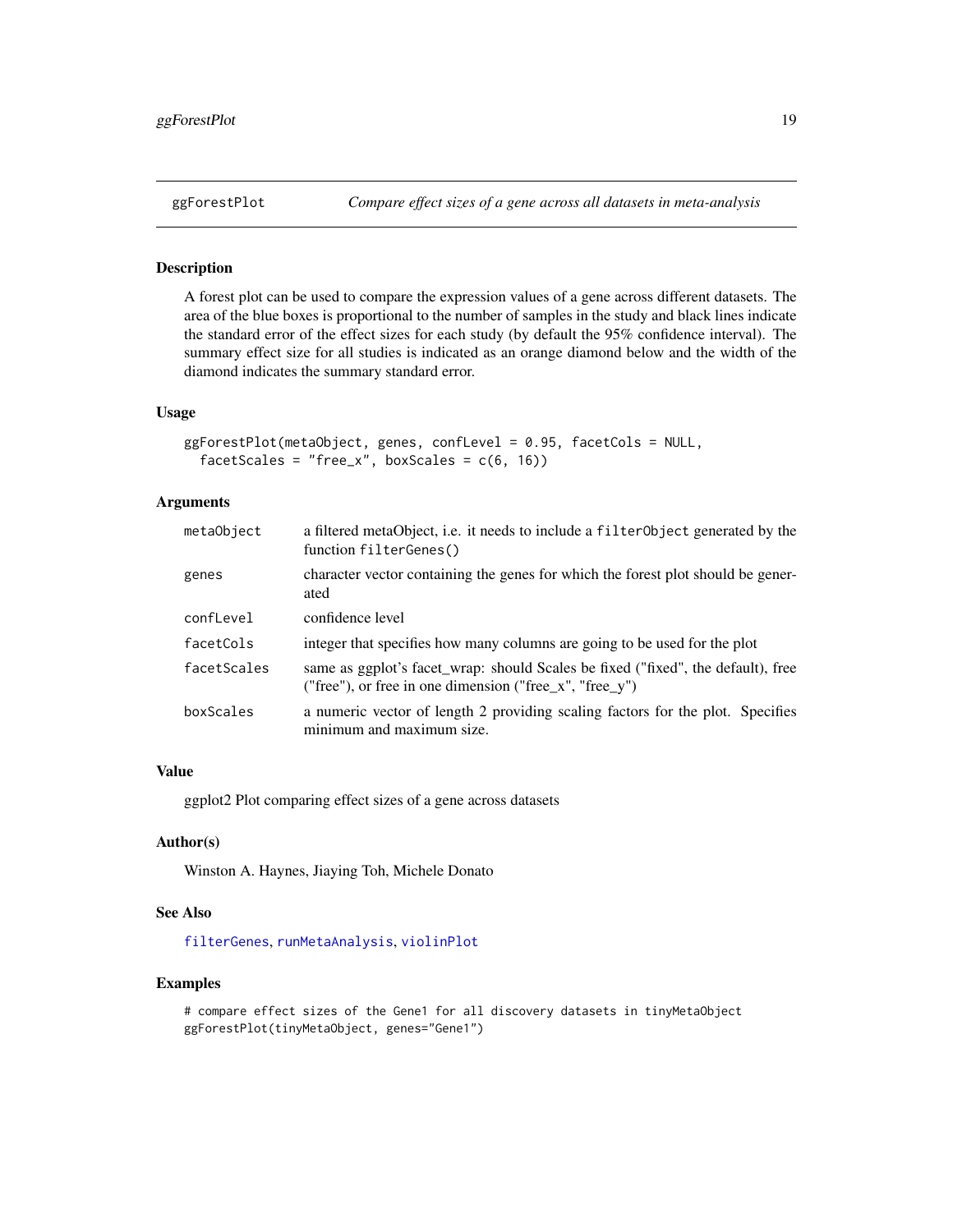<span id="page-19-0"></span>

Generates a heatmap with effect sizes for all genes which pass a filter in all measured diseases

## Usage

```
heatmapPlot(metaObject, filterObject, colorRange = c(-1, 1),
  geneOrder = FALSE, datasetOrder = FALSE, displayPooled = TRUE,
  useFormattedNames = TRUE)
```
## Arguments

| metaObject        | a Meta object which must have the \$originalData, \$metaAnalysis populated                                                                  |
|-------------------|---------------------------------------------------------------------------------------------------------------------------------------------|
| filterObject      | a MetaFilter object containing the signature genes that will be used for the<br>heatmap                                                     |
| colorRange        | a vector of length two with the minimum and maximum values for the heatmap<br>colors. (default: $c(-1,1)$ )                                 |
| gene0rder         | FALSE if the genes should be ordered by pooled effect size in this datasets.<br>Otherwise, the ordered names of the genes. (default: FALSE) |
| datasetOrder      | FALSE if the datasets should be ordered alphabetically. Otherwise, the ordered<br>names of the datasets (default: FALSE)                    |
| displayPooled     | TRUE if the pooled effect sizes should be displayed. (default: TRUE)                                                                        |
| useFormattedNames |                                                                                                                                             |
|                   | TRUE if the formatted datasetNames should be displayed. (default: TRUE)                                                                     |

## Value

Generates a heatmap with effect sizes for all genes which pass a filter

#### Author(s)

Winston A. Haynes

## Examples

heatmapPlot(tinyMetaObject, tinyMetaObject\$filterResults[[1]])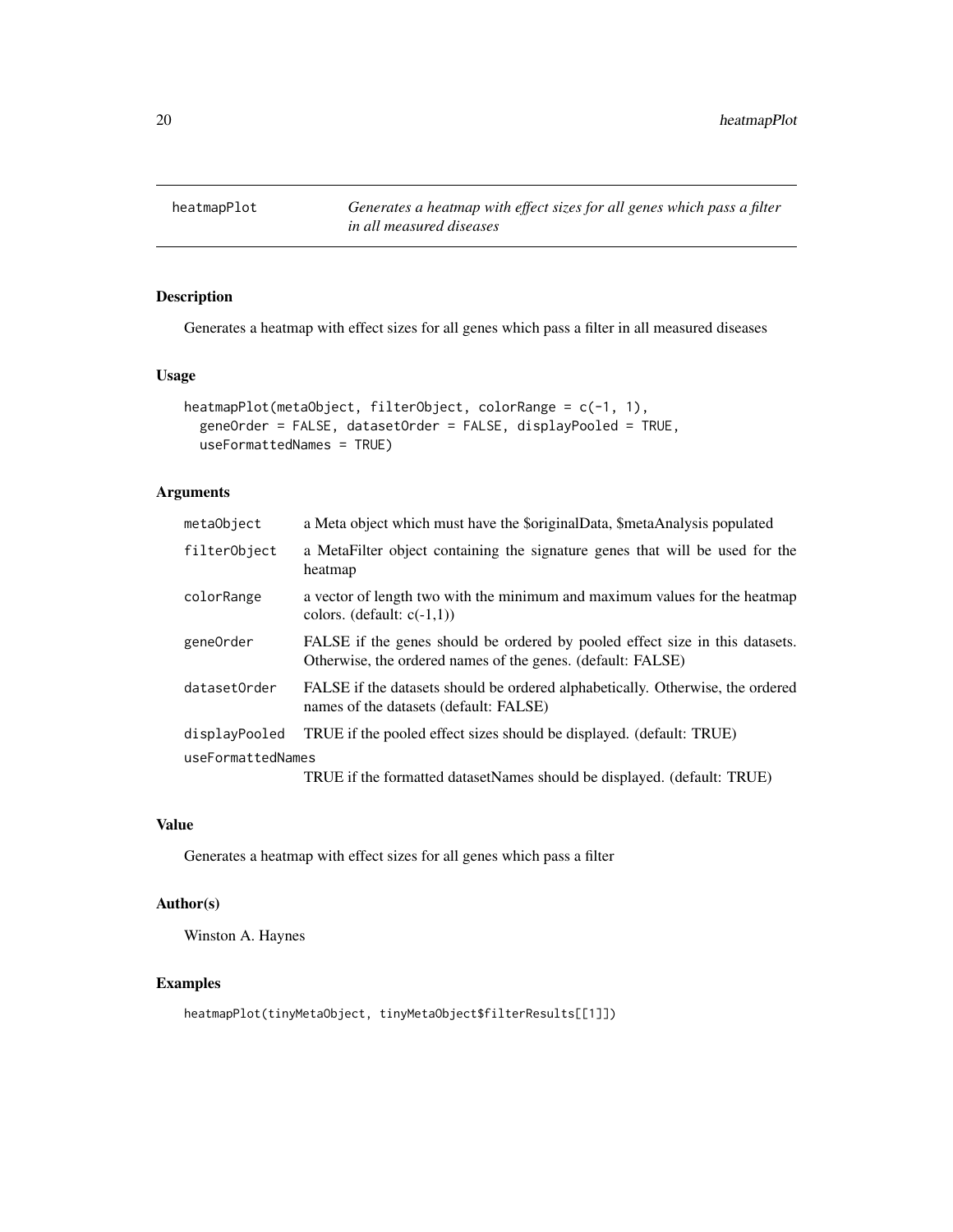<span id="page-20-0"></span>immunoStatesDecov *immunoStates deconvolution analysis on MetaIntegrator object(s)*

#### Description

immunoStates deconvolution analysis on MetaIntegrator object(s)

## Usage

```
immunoStatesDecov(metaObject)
```
## Arguments

metaObject a MetaIntegrator formatted Meta object.

#### Value

Results from immunoStates on the MetaIntegrator object are stored in \$immunoStates of the original Meta object

## Author(s)

Francesco Vallania

## Examples

```
## Not run:
# Example won't work on tinyMetaObject because it requires real gene names
# Download the needed datasets for processing.
sleData <- getGEOData(c("GSE11909","GSE50635", "GSE39088"))
# Run immunoStates
```

```
immunoStatesEstimates <- immunoStateDecov(sleData)
```
## End(Not run)

immunoStatesGenePropCorr

*Correct gene expression using cell proportions from immunoStates*

## Description

Correct gene expression using cell proportions from immunoStates

#### Usage

immunoStatesGenePropCorr(metaObject)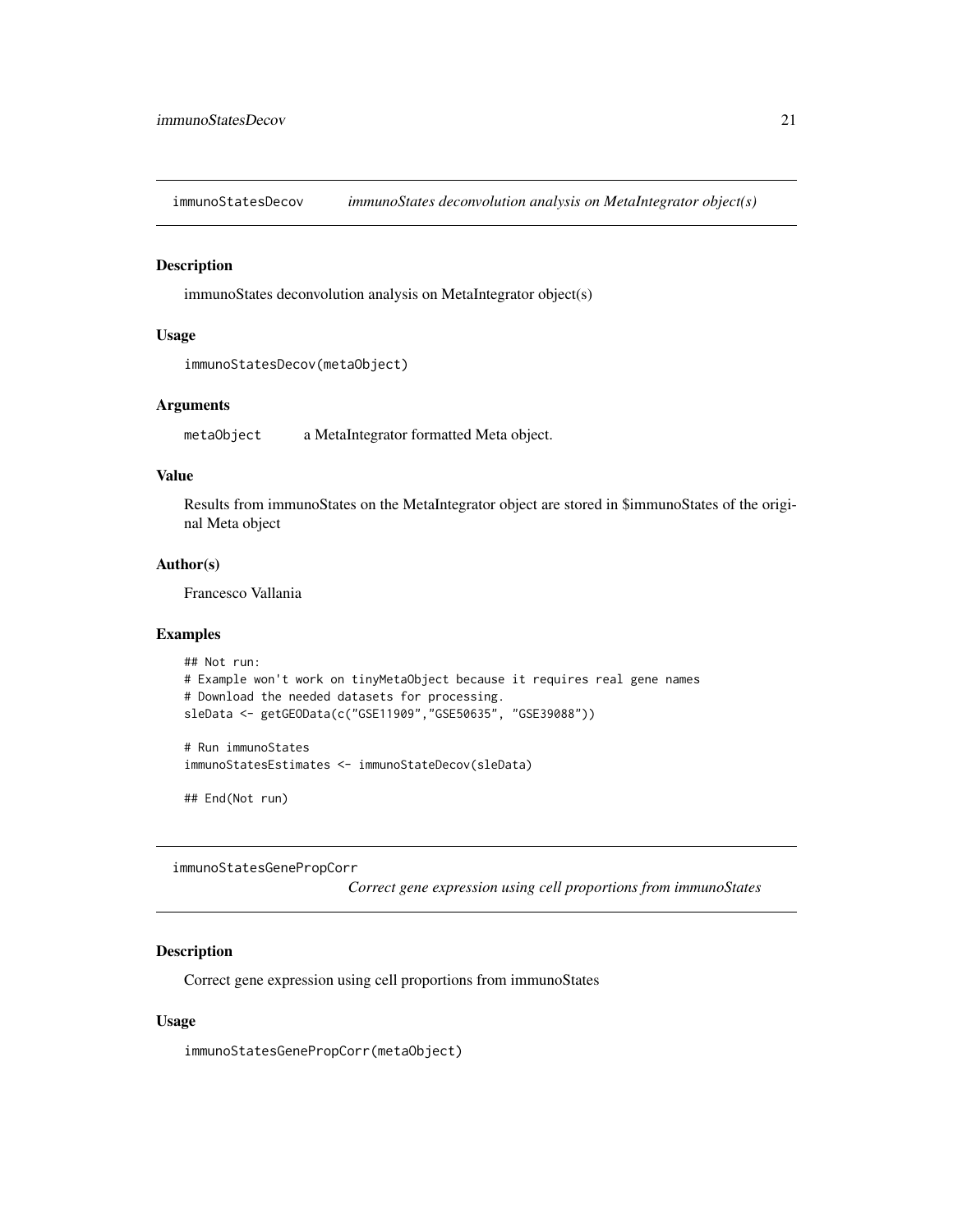#### <span id="page-21-0"></span>Arguments

metaObject a MetaIntegrator formatted Meta object.

#### Value

Results from immunoStates gene proportion correction on the MetaIntegrator object are stored in \$iScorrExp of the original Meta object

## Author(s)

Francesco Vallania copyright by Francesco Vallania

## Examples

```
## Not run:
# Example won't work on tinyMetaObject because it requires real gene names
# Download the needed datasets for processing.
sleData <- getGEOData(c("GSE11909","GSE50635", "GSE39088"))
# Run immunoStates
```

```
immunoStatesCorrected <- immunoStateGenePropCorr(sleData)
```
## End(Not run)

immunoStatesMatrix *immunoStates basis matrix*

## Description

immunoStates basis matrix

## Usage

```
data("immunoStatesMatrix")
```
immunoStatesMeta *immunoStates deconvolution analysis on MetaIntegrator object(s)*

## Description

Run immunoStates and load the results into \$originalData for running meta-analysis on the cell proportion estimates.

#### Usage

```
immunoStatesMeta(metaObject)
```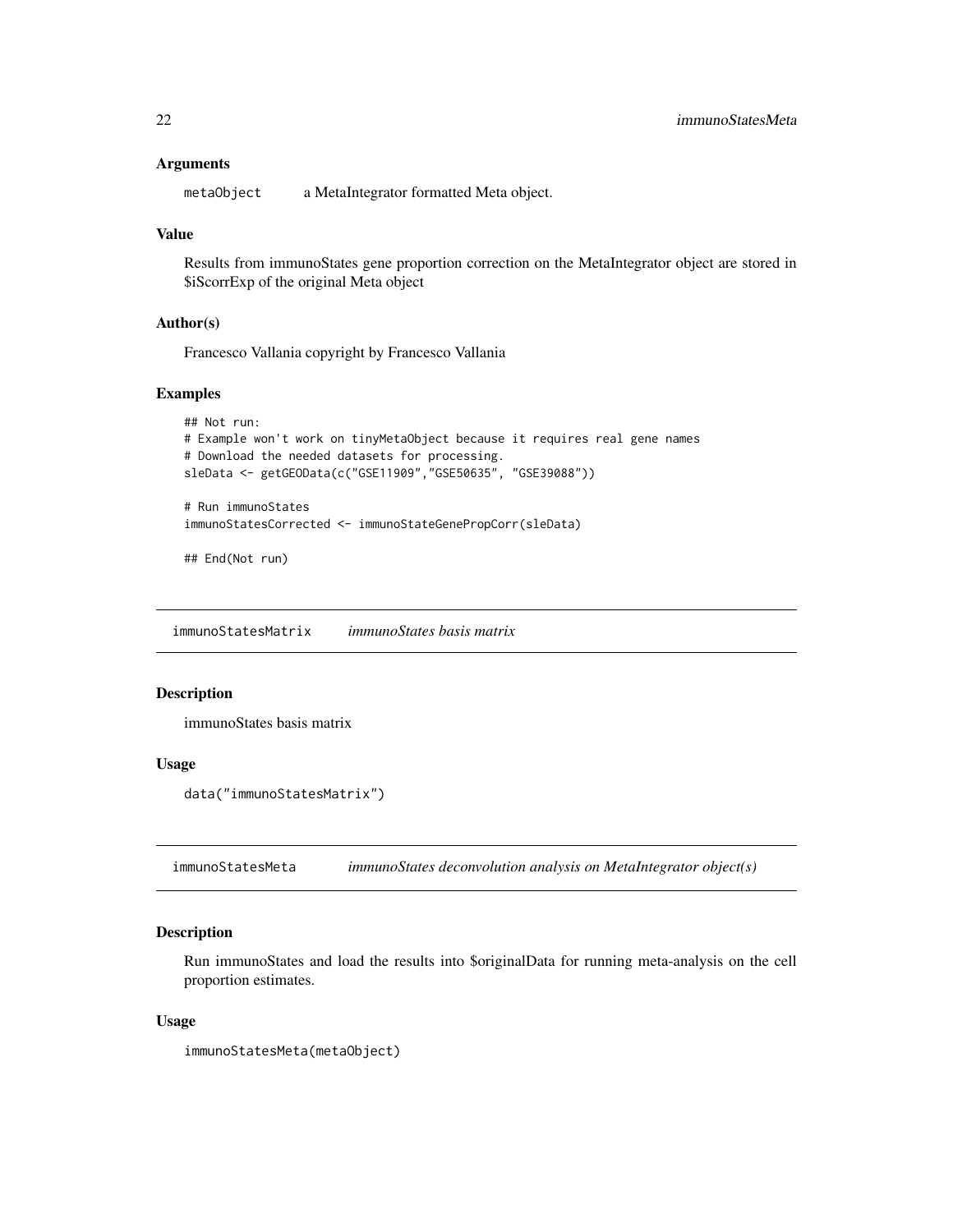## <span id="page-22-0"></span>imputeSex 23

#### Arguments

metaObject a MetaIntegrator formatted Meta object.

#### Value

Results from immunoStates stored in \$originalData

## Examples

```
## Not run:
# Example won't work on tinyMetaObject because it requires real gene names
# Download the needed datasets for processing.
sleData <- getGEOData(c("GSE11909","GSE50635", "GSE39088"))
# Run immunoStates
immunoStatesEstimates <- immunoStateMeta(sleData)
```
## End(Not run)

imputeSex *Imputes biological sex of each sample in a Dataset object*

#### Description

Imputes biological sex of each sample in a Dataset object

#### Usage

```
imputeSex(myDataset, femGenes = NULL, malGenes = NULL)
```
## Arguments

| myDataset | datasetObiect                                                                 |
|-----------|-------------------------------------------------------------------------------|
| femGenes  | vector of gene symbols of genes higher expressed in females. Defaults to NULL |
| malGenes  | vector of gene symbols of genes higher expressed in males. Defaults to NULL   |

#### Details

Imputes the sex of each sample in a Dataset object by performing K means clustering. If genes higher expressed in females (femGenes) and genes higher expressed in males (malGenes) are not supplied, then clutering is performed on a default set of known X-escape genes (Tukiainen et al. 2017 Nature) and Y-chromosome genes. Genes were chosen as a subset of the immune Sex Expression Signature (iSEXS) (Bongen et al. In Prep.)

Known X-Escape genes: "XIST","RPS4X","CD40LG","ZRSR2","EFHC2","CA5B","ZFX","EIF1AX","CA5BP1","UBA1" Y-Chromosome genes: "KDM5D","RPS4Y1","EIF1AY","USP9Y","DDX3Y","UTY","PRKY","ZFY","TMSB4Y"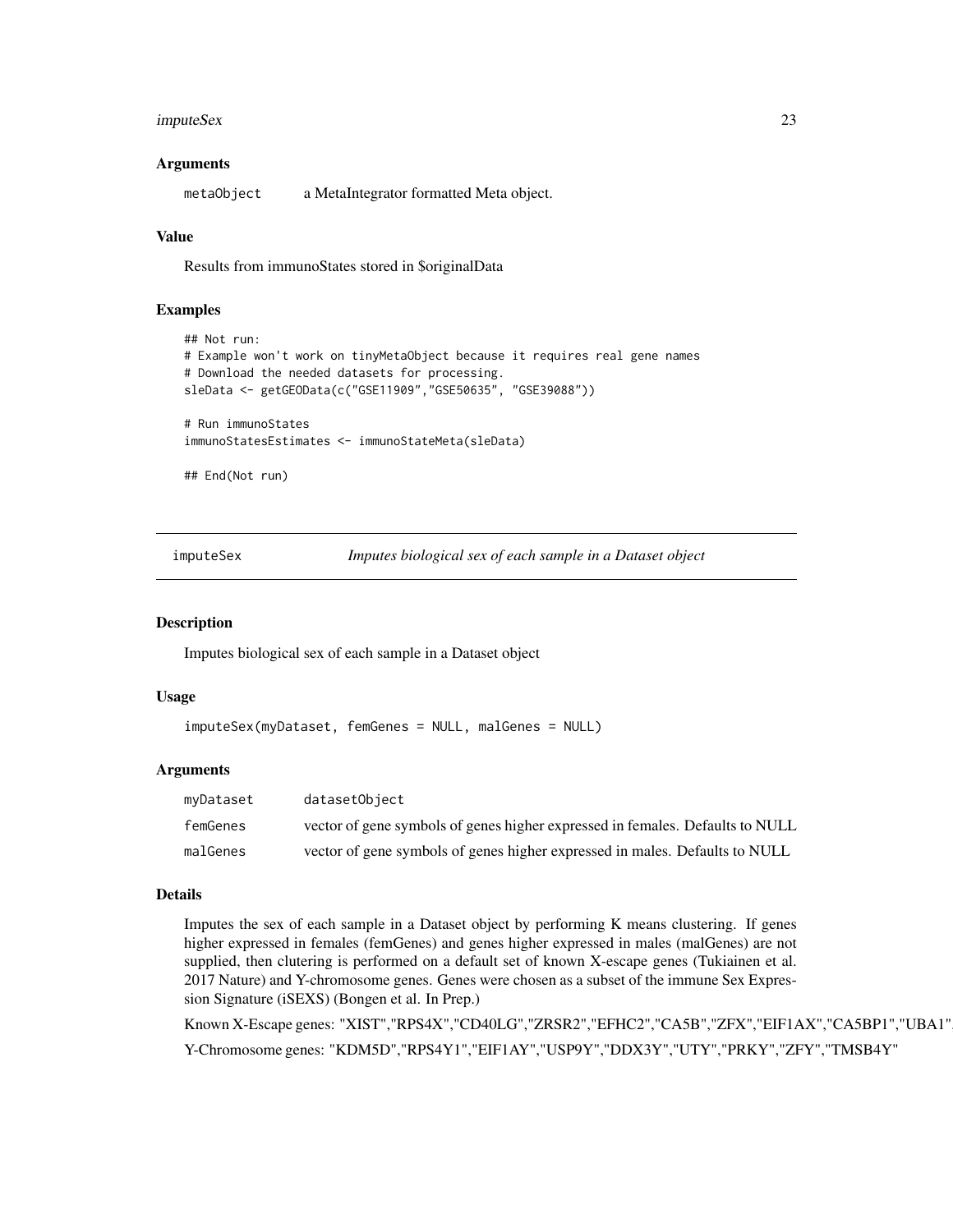a vector indicating whether each sample is classified as "male" or "female"

#### Author(s)

Erika Bongen

## Examples

```
# Add sex labels to your dataset of choice
## Not run:
myDatasets = getGEOData(c("GSE13485","GSE17156","GSE19442"))
myDatasets$originalData$GSE13485$pheno$sex = imputeSex(myDatasets$originalData$GSE13485)
myDatasets$originalData$GSE13485$pheno$sex
```
## End(Not run)

lincsBaitCorr *Run Shane's LINCS bait-based correlation on MetaIntegrator*

## Description

LINCS Bait Corr finds perturbagens similar to a set of interest, called baits. It searches within a defined sub space of relevant genes, usually a disease signature See below for an example that recreates the work we did to find the antiviral drugs

## Usage

```
lincsBaitCorr(metaObject, filterObject, dataset = "CP", baits,
  just\_clip = F, hit.number.hm = 20, hm_baits = T,
  direction = "aggravate", bait_type = NULL)
```
#### Arguments

| metaObject    | a Meta object which must have the \$originalData populated                                                                                                            |
|---------------|-----------------------------------------------------------------------------------------------------------------------------------------------------------------------|
| filterObject  | a MetaFilter object containing the signature genes that will be used for calculat-<br>ing the score                                                                   |
| dataset       | The LINCS dataset to use. One of "CP" (drugs), "SH" (shRNA), "OE" (over-<br>expression), "LIG" (ligands), "MUT" (mutants) (default: CP)                               |
| baits         | vector containing names of the baits being used (relevant drugs, shRNAs, etc.).<br>See example.                                                                       |
| just_clin     | only consider clinically relevant results (default: FALSE)                                                                                                            |
| hit.number.hm | How many hits to show in a heatmap (default: 20)                                                                                                                      |
| hm_baits      | whether or not to include the baits in the heatmap (default: FALSE)                                                                                                   |
| direction     | one of "reverse", "aggravate", or "absolute" (default: "reverse") for whether you<br>want to reverse the signature, aggravate it, or just want the top absolute hits. |

<span id="page-23-0"></span>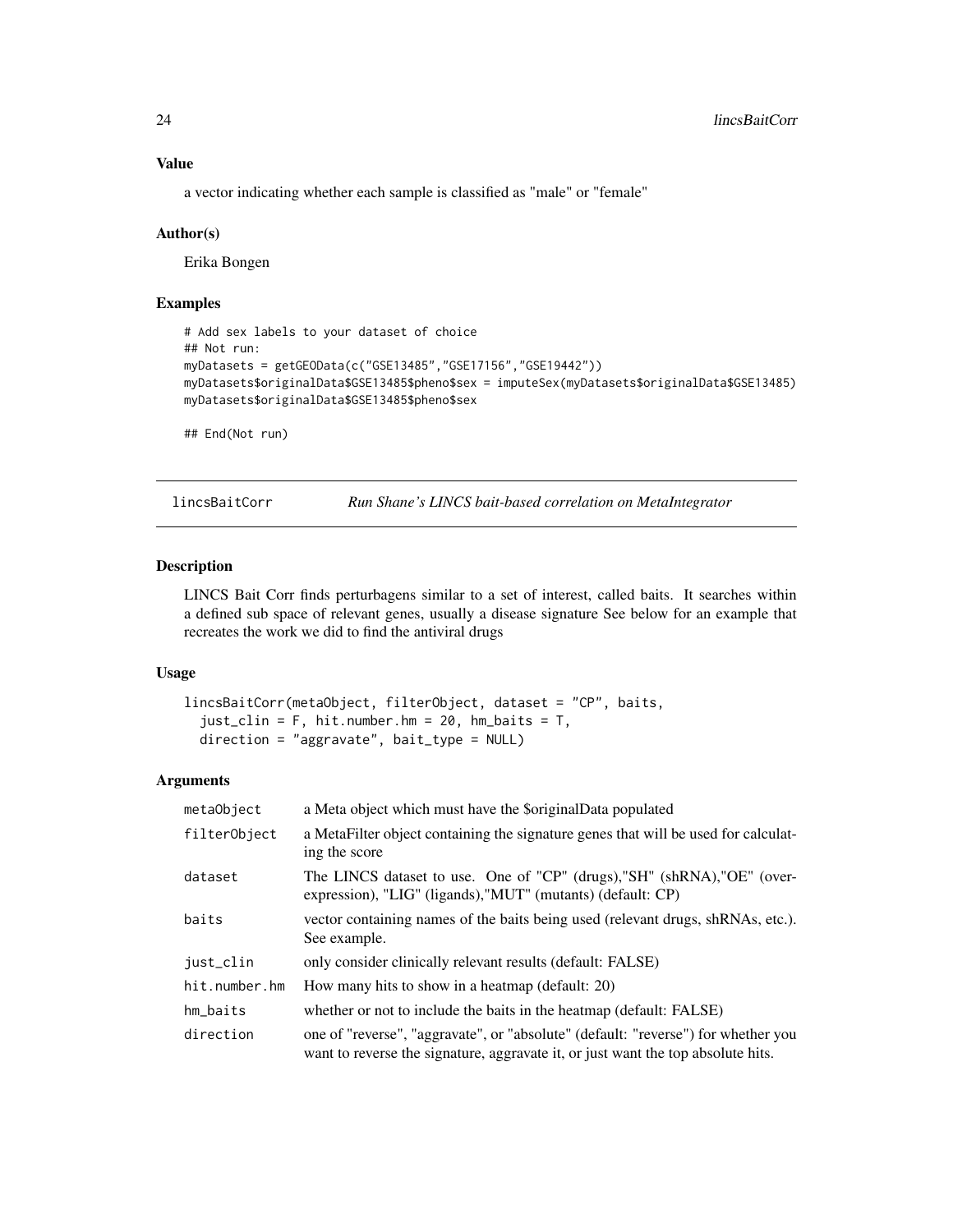```
bait_type The LINCS dataset where the baits come from. One of "CP" (drugs),"SH"
                (shRNA),"OE" (over-expression), "LIG" (ligands),"MUT" (mutants), or NULL
                (don't specify) (default:NULL)
```
## Value

The full list of correlations as well as the dataframe with the expression of the top hits. Also generates the heatmap of the top hits.

#### Examples

```
## Not run:
####### DATA SETUP ##########
# Example won't work on tinyMetaObject because it requires real gene names
# Download the needed datasets for processing.
sleData <- getGEOData(c("GSE11909","GSE50635", "GSE39088"))
#Label classes in the datasets
sleData$originalData$GSE50635 <- classFunction(sleData$originalData$GSE50635,
 column = "subject type:ch1", diseaseTerms = c("Subject RBP +", "Subject RBP -"))
sleData$originalData$GSE11909_GPL96 <- classFunction(sleData$originalData$GSE11909_GPL96,
   column = "Illness:ch1", diseaseTerms = c("SLE"))
sleData$originalData$GSE39088 <- classFunction(sleData$originalData$GSE39088,
  column= "disease state:ch1", diseaseTerms=c("SLE"))
 #Remove the GPL97 platform that was downloaded
sleData$originalData$GSE11909_GPL97 <- NULL
#Run Meta-Analysis
sleMetaAnalysis <- runMetaAnalysis(sleData, runLeaveOneOutAnalysis = F, maxCores = 1)
#Filter genes
sleMetaAnalysis <- filterGenes(sleMetaAnalysis, isLeaveOneOut = F,
   effectSizeThresh = 1, FDRThresh = 0.05)
####### END DATA SETUP ##########
#Note: these are note relevant baits for SLE, just examples
lincsBaitCorr(metaObject = sleMetaAnalysis, filterObject = sleMetaAnalysis$filterResults[[1]],
  dataset = "CP", baits = c("NICLOSAMIDE","TYRPHOSTINA9","DISULFIRAM","SU4312","RESERPINE"))
## End(Not run)
```
lincsCorrelate *Run Shane's LINCS Correlate on MetaIntegrator*

## Description

Run Shane's LINCS Correlate on MetaIntegrator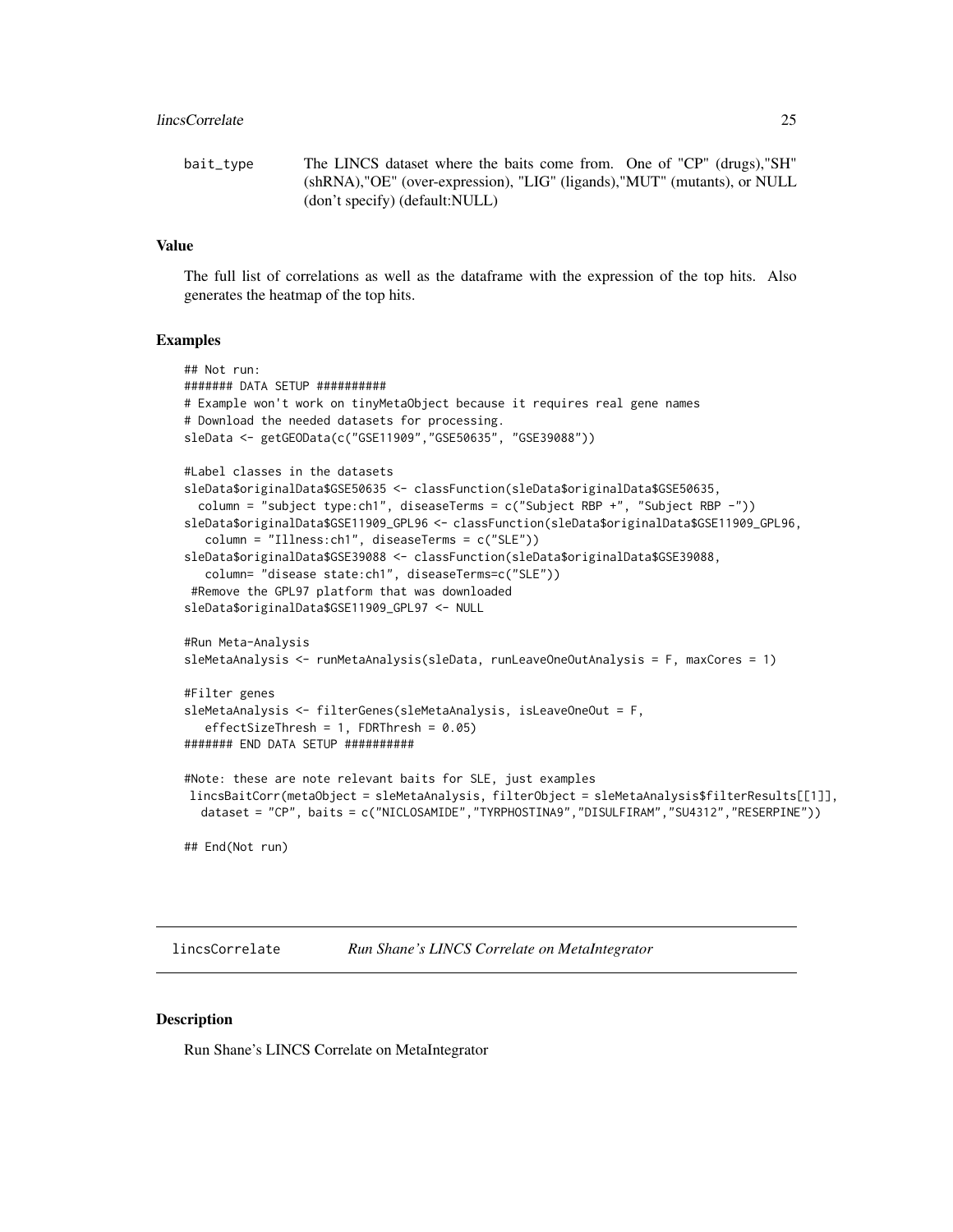#### Usage

```
lincsCorrelate(metaObject, filterObject, dataset = "CP", hit.number.hm = 20,
  direction = "reverse", cor.method = "pearson", drop.string = NULL,
  just\_clip = F, show_clin = F, gene_ann = F)
```
## Arguments

| metaObject    | a Meta object which must have the \$originalData populated                                                                                                                                                                                           |
|---------------|------------------------------------------------------------------------------------------------------------------------------------------------------------------------------------------------------------------------------------------------------|
| filterObject  | a MetaFilter object containing the signature genes that will be used for calculat-<br>ing the score                                                                                                                                                  |
| dataset       | The LINCS dataset to use. One of "CP" (drugs), "SH" (shRNA), "OE" (over-<br>expression), "LIG" (ligands), "MUT" (mutants) (default: CP)                                                                                                              |
| hit.number.hm | How many hits to show in a heatmap (default: 20)                                                                                                                                                                                                     |
| direction     | one of "reverse", "aggravate", or "absolute" (default: "reverse") for whether you<br>want to reverse the signature, aggravate it, or just want the top absolute hits.                                                                                |
| cor.method    | method to use for correlation (pearson or spearman) (default: "pearson")                                                                                                                                                                             |
| drop.string   | lets you include a string to drop drugs that contain a regular expression. Useful<br>for getting rid of screening hits. One useful option is "^BRD", which gets rid of<br>all of the Broad screening hits that aren't characterized. (default: NULL) |
| just_clin     | only consider clinically relevant results (default: FALSE)                                                                                                                                                                                           |
| show_clin     | Generate a list of clinically relevant results (default: FALSE)                                                                                                                                                                                      |
| gene_ann      | whether to annotate genes (default: FALSE)                                                                                                                                                                                                           |

## Value

The full list of correlations as well as the dataframe with the expression of the top hits. Also generates the heatmap of the top hits.

## Examples

```
## Not run:
####### DATA SETUP ##########
# Example won't work on tinyMetaObject because it requires real gene names
# Download the needed datasets for processing.
sleData <- getGEOData(c("GSE11909","GSE50635", "GSE39088"))
#Label classes in the datasets
sleData$originalData$GSE50635 <- classFunction(sleData$originalData$GSE50635,
 column = "subject type:ch1", diseaseTerms = c("Subject RBP +", "Subject RBP -"))
sleData$originalData$GSE11909_GPL96 <- classFunction(sleData$originalData$GSE11909_GPL96,
  column = "Illness:ch1", diseaseTerms = c("SLE"))
sleData$originalData$GSE39088 <- classFunction(sleData$originalData$GSE39088,
  column= "disease state:ch1", diseaseTerms=c("SLE"))
#Remove the GPL97 platform that was downloaded
sleData$originalData$GSE11909_GPL97 <- NULL
```
#Run Meta-Analysis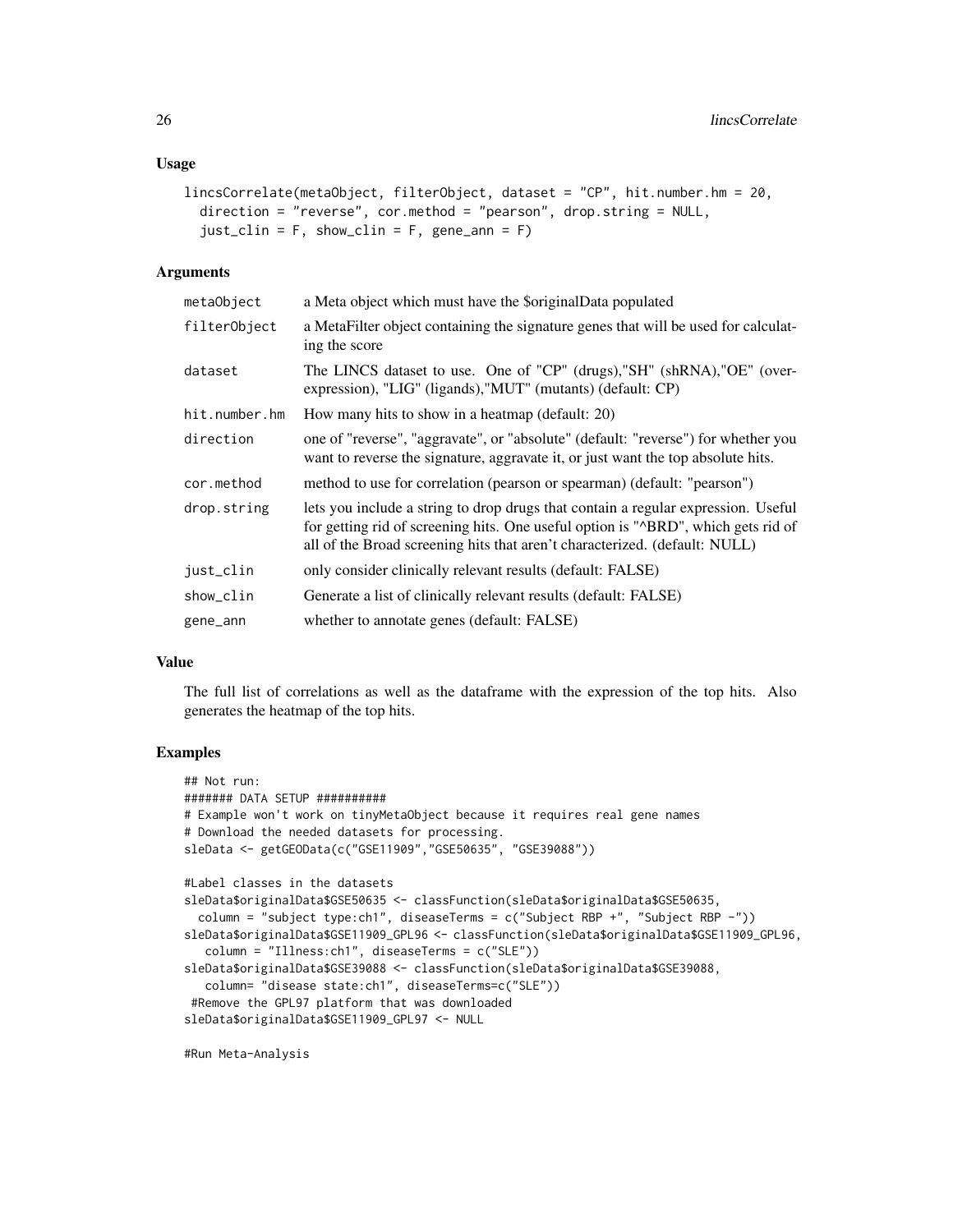#### <span id="page-26-0"></span>lincsTools 27

```
sleMetaAnalysis <- runMetaAnalysis(sleData, runLeaveOneOutAnalysis = F, maxCores = 1)
#Filter genes
sleMetaAnalysis <- filterGenes(sleMetaAnalysis, isLeaveOneOut = F,
  effectSizeThresh = 1, FDRThresh = 0.05)
####### END DATA SETUP ##########
lincsCorrelate( metaObject = sleMetaAnalysis, filterObject = sleMetaAnalysis$filterResults[[1]],
    dataset = "CP", direction = "reverse")
## End(Not run)
```

```
lincsTools Run Shane's LINCS Tools on MetaIntegrator
```
## Description

Run Shane's LINCS Tools on MetaIntegrator

## Usage

```
lincsTools(metaObject, filterObject, report.out.folder, hit.number.hm = 10,
  hit.number.tbl = 10, resize = F, reportTitle = "lincsReport")
```
## Arguments

| metaObject        | a Meta object which must have the \$originalData populated                                          |  |
|-------------------|-----------------------------------------------------------------------------------------------------|--|
| filterObject      | a MetaFilter object containing the signature genes that will be used for calculat-<br>ing the score |  |
| report.out.folder |                                                                                                     |  |
|                   | Directory where a report with all figures and tables will be generated.                             |  |
| hit.number.hm     | How many hits to show in a heatmap (default:10)                                                     |  |
|                   | hit.number.tbl How many hits to show in a displayed table (default:10)                              |  |
| resize            | Whether to resize tables in the way Purvesh prefers for figures (default: FALSE)                    |  |
| reportTitle       | file prefix for report outputs (default: "lincsReport")                                             |  |

## Value

LINCS report for the data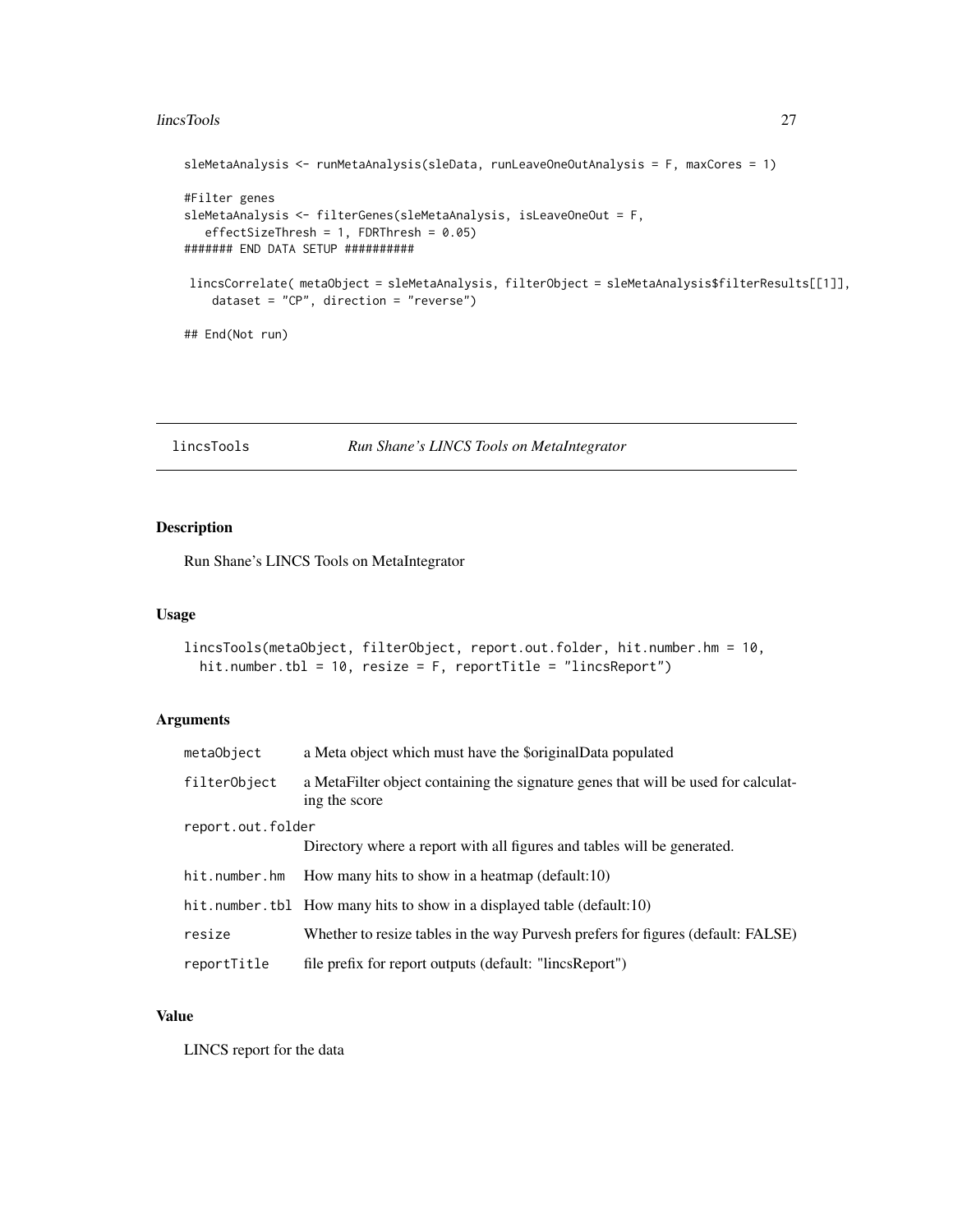## Examples

```
## Not run:
####### DATA SETUP ##########
# Example won't work on tinyMetaObject because it requires real gene names
# Download the needed datasets for processing.
sleData <- getGEOData(c("GSE11909","GSE50635", "GSE39088"))
#Label classes in the datasets
sleData$originalData$GSE50635 <- classFunction(sleData$originalData$GSE50635,
  column = "subject type:ch1", diseaseTerms = c("Subject RBP +", "Subject RBP -"))
sleData$originalData$GSE11909_GPL96 <- classFunction(sleData$originalData$GSE11909_GPL96,
   column = "Illness:ch1", diseaseTerms = c("SLE"))
sleData$originalData$GSE39088 <- classFunction(sleData$originalData$GSE39088,
   column= "disease state:ch1", diseaseTerms=c("SLE"))
 #Remove the GPL97 platform that was downloaded
sleData$originalData$GSE11909_GPL97 <- NULL
#Run Meta-Analysis
sleMetaAnalysis <- runMetaAnalysis(sleData, runLeaveOneOutAnalysis = F, maxCores = 1)
#Filter genes
sleMetaAnalysis <- filterGenes(sleMetaAnalysis, isLeaveOneOut = F,
   effectSizeThresh = 1, FDRThresh = 0.05)
####### END DATA SETUP ##########
# Run immunoStates
lincsTools(influenzaMeta, influenzaMeta$filterResults$FDR0.05_es0_nStudies4_looaTRUE_hetero0)
## End(Not run)
```
manhattanPlot *Generates a Manhattan plot with effect size FDR as y-axis*

#### Description

Generates a Manhattan plot with effect size FDR as y-axis

#### Usage

```
manhattanPlot(metaObject)
```
#### Arguments

metaObject a Meta object which must have meta-analysis run

## Value

Generates a Manhattan plot with effect size FDR as y-axis

<span id="page-27-0"></span>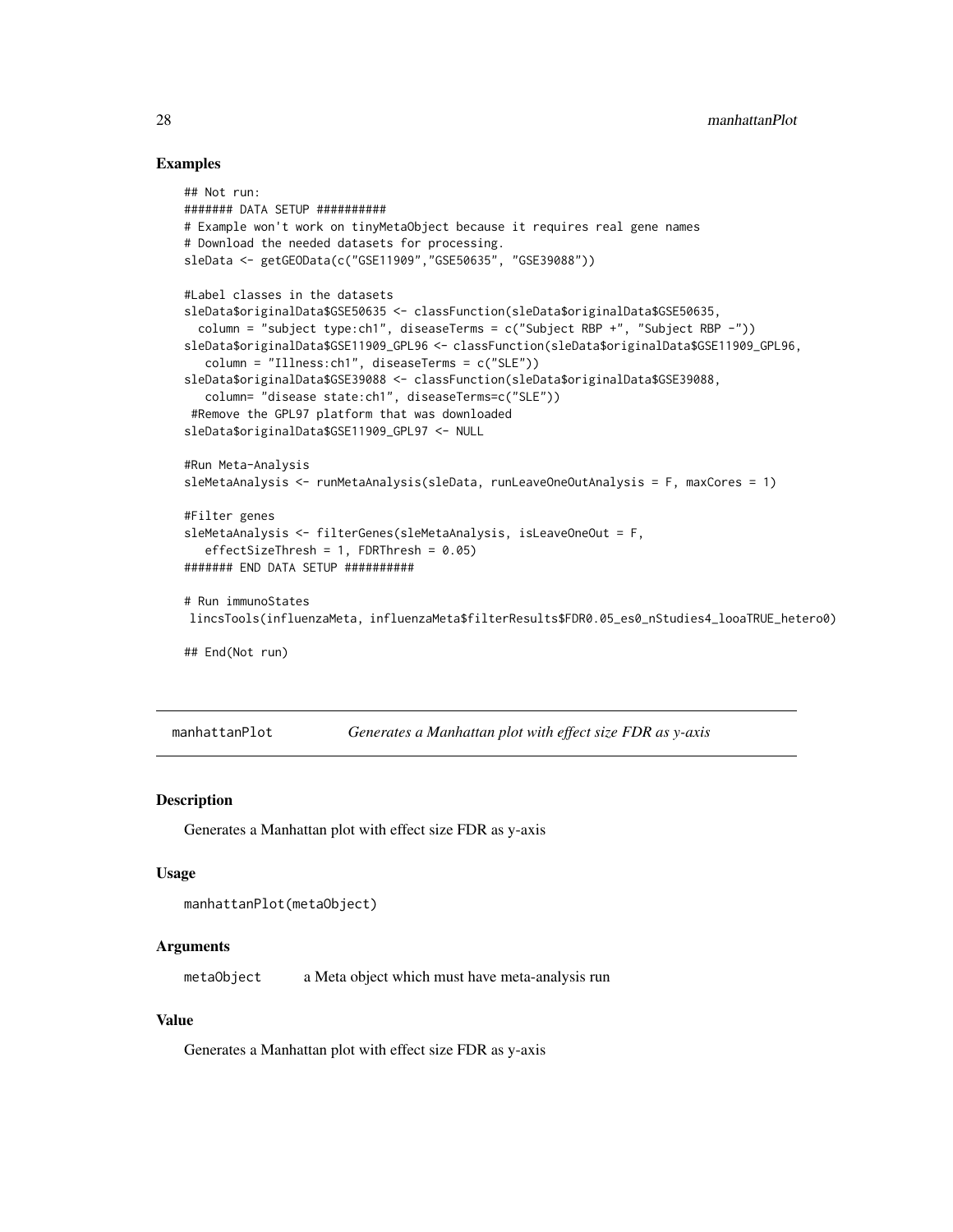#### <span id="page-28-0"></span>MetaIntegrator 29

#### Author(s)

Winston A. Haynes

MetaIntegrator *MetaIntegrator package for meta-analysis of gene expression data*

#### Description

The package comprises several analysis and plot functions to perform integrated multi-cohort analysis of gene expression data (meta-analysis).

> Package: metaIntegrator\_public Type: Package Version: 1.0 Date: 2015-02-25 License: LGPL

For detailed documentation of functions and use cases read: vignette(MetaIntegrator).

## Details

The advent of the gene expression microarray has allowed for a rapid increase in gene expression studies. There is now a wealth of publicly available gene expression data available for re-analysis. An obvious next step to increase statistical power in detecting changes in gene expression associated with some condition is to aggregate data from multiple studies.

The MetaIntegrator package will perform a DerSimonian & Laird random-effects meta-analysis for each gene (not probeset) between all target studies between cases and controls; it also performs a Fischer's sum-of-logs method on the same data, and requires that a gene is significant by both methods. The resulting p-values are False discovery rate (FDR) corrected to q-values, and will evaluate the hypothesis of whether each gene is differentially expressed between cases and controls across all studies included in the analysis.

The resulting list of genes with significantly different expression between cases and controls can be used for multiple purposes, such as (1) a new diagnostic or prognostic test for the disease of interest, (2) a better understanding of the underlying biology, (3) identification of therapeutic targets, and multiple other applications.

Our lab has already used these methods in a wide variety of diseases, including organ transplant reject, lung cancer, neurodegenerative disease, and sepsis (Khatri et al., J Exp Med 2013; Chen et al, Cancer Res 2014; Li et al., Acta Neur Comm 2014; Sweeney et al, Sci Trans Med 2015).

#### Author(s)

Winston A. Haynes, Francesco Vallania, Aurelie Tomczak, Timothy E. Sweeney, Erika Bongen, Purvesh Khatri

Maintainer: Winston A. Haynes <hayneswa@stanford.edu>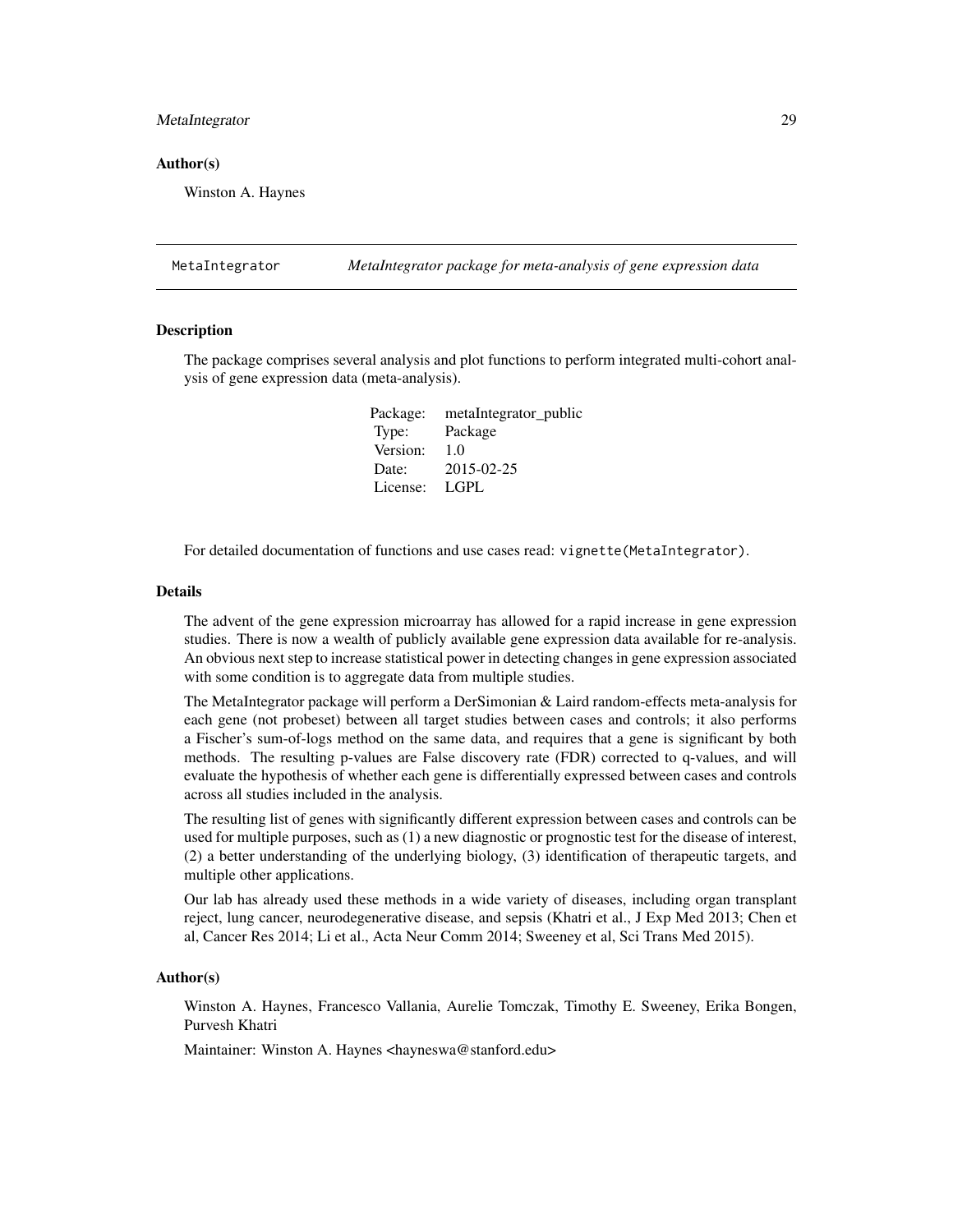#### References

Sweeney et al., Science Translational Medicine, 2015 Khatri P et al. J Exp. Med. 2013

## See Also

vignette(MetaIntegrator)

## Examples

```
## Not run:
#Run a meta analysis.
# maxCores is set to 1 for package guideline compliance.
# For personal purposes, leave parameter un-set.
runMetaAnalysis(tinyMetaObject, maxCores=1)
#### a standard meta-analysis would follow this work flow: ####
# make input metaObjects from individual GEO datasetObjects
metaObject = list()metaObject$originalData <- tinyMetaObject$originalData
# make test datasetObject
datasetObject1 <- tinyMetaObject$originalData$Whole.Blood.Study.1
# run the meta-analysis
metaObject <- runMetaAnalysis(metaObject, maxCores=1)
# select significant genes (default parameter)
metaObject <- filterGenes(metaObject)
# print a meta-analysis result summary for selected genes
summarizeFilterResults(metaObject, getMostRecentFilter(metaObject))
# use selected genes to generate a violin plot
violinPlot(metaObject$filterResults$FDR0.05_es0_nStudies1_looaTRUE_hetero0, datasetObject1,
labelColumn = 'group')
# use selected genes to generate a ROC plot
rocPlot(metaObject$filterResults$FDR0.05_es0_nStudies1_looaTRUE_hetero0, datasetObject1)
# generate a forest plot for a gene of interest with forestPlot(metaObject, geneName)
forestPlot(metaObject, "Gene27")
## End(Not run)
```
<span id="page-29-1"></span>multiplePRCPlot *Generate a plot with multiple PRC curves*

<span id="page-29-0"></span>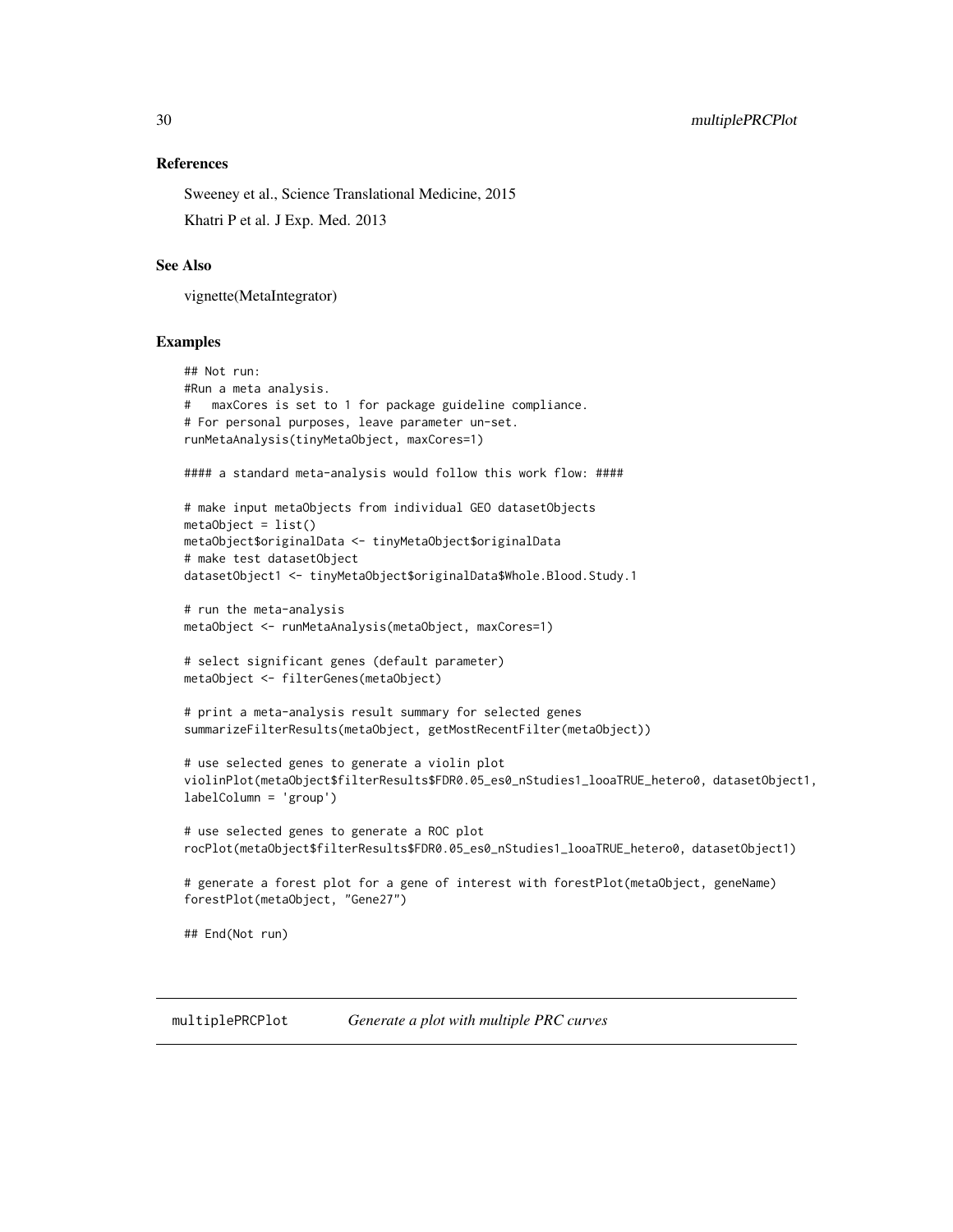<span id="page-30-0"></span>for each dataset in the metaObject, prcPlot will return a ggplot of a Precision-Recall curve (and return the AUPRC) that describes how well a gene signature (as defined in a filterObject) classifies groups in a dataset (in the form of a datasetObject).

## Usage

```
multiplePRCPlot(metaObject, filterObject, title = NULL, legend.names = NULL,
  curveColors = NULL, size = 22)
```
#### Arguments

| metaObject   | a metaObject which must have metaObject\$originalData populated with a<br>list of dataset Objects that will be used for discovery |
|--------------|-----------------------------------------------------------------------------------------------------------------------------------|
| filterObject | a metaFilter object containing the signature genes that will be used for calculat-<br>ing the score                               |
| title        | title of the plot                                                                                                                 |
| legend.names | the name listed for each dataset in the legend (default: the dataset Object \$formatted Name<br>for each dataset)                 |
| curveColors  | <i>Graphical:</i> vector of colors for the PRC curves                                                                             |
| size         | use this to easily increase or decrease the size of all the text in the plot                                                      |
|              |                                                                                                                                   |

## Details

Each PRC plot evaluates the ability of a given gene set to separate two classes. As opposed to ROC curves, PRC curves are more sensitive to class imbalances. The gene set is evaluated as a Z-score of the difference in means between the positive genes and the negative genes (see calculateScore).

## Value

Returns a ggplot PRC plot for all datasets

## Author(s)

Aditya Rao, Andrew Bo Liu

## See Also

[prcPlot](#page-33-1), [multipleROCPlot](#page-31-1)

## Examples

```
multiplePRCPlot(tinyMetaObject, filterObject =
   tinyMetaObject$filterResults$pValueFDR0.05_es0_nStudies1_looaTRUE_hetero0)
```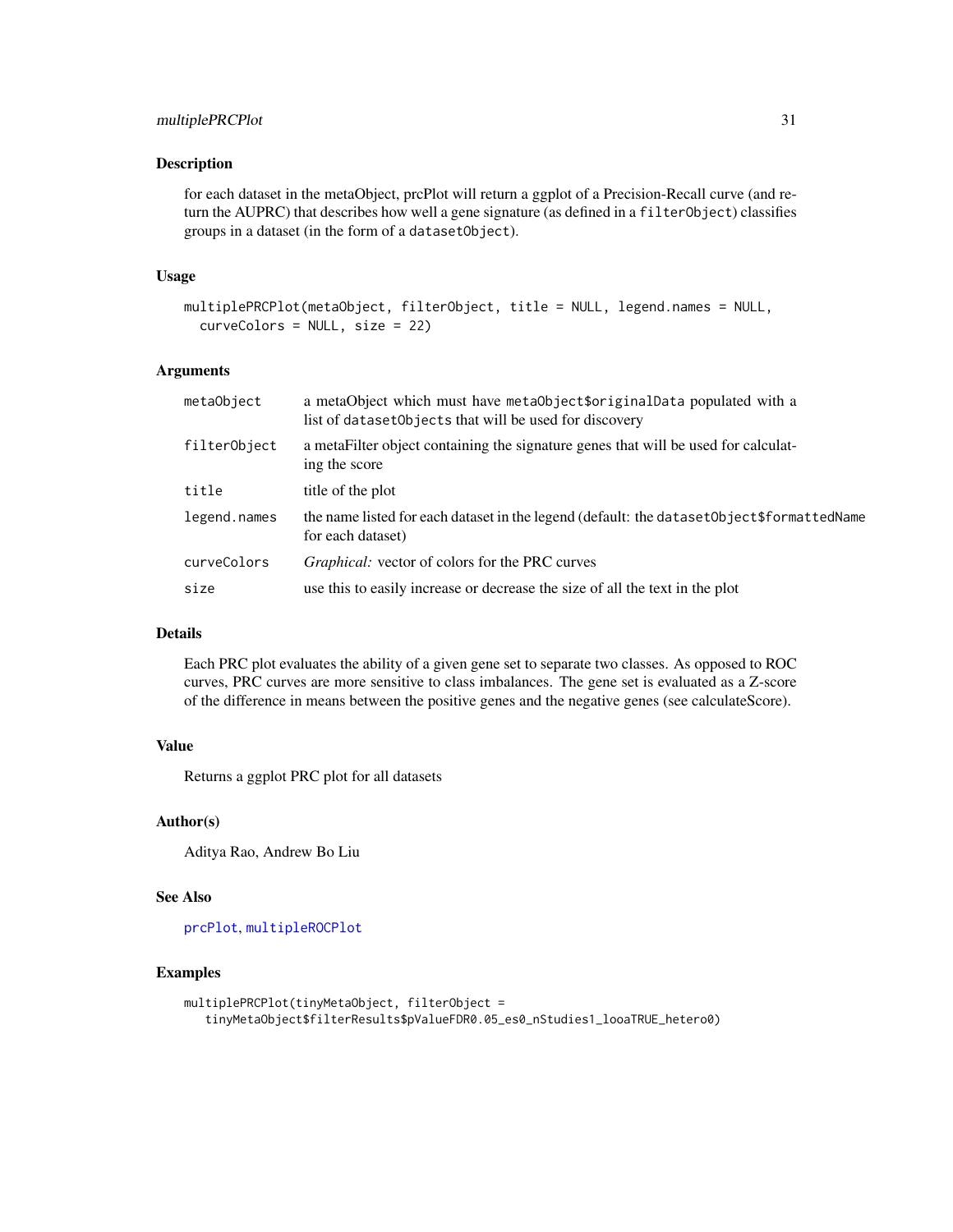<span id="page-31-1"></span><span id="page-31-0"></span>

Generate a plot with multiple ROC curves

#### Usage

```
multipleROCPlot(metaObject, filterObject, title = "title", size = 16)
```
## Arguments

| metaObject   | a Meta object which must have the \$originalData populated                                          |
|--------------|-----------------------------------------------------------------------------------------------------|
| filterObject | a MetaFilter object containing the signature genes that will be used for calculat-<br>ing the score |
| title        | title of the plot                                                                                   |
| size         | use this to easily increase or decrease the size of all the text in the plot                        |

## Value

Generates an ROC plot for all datasets

#### Examples

```
multipleROCPlot(tinyMetaObject, filterObject =
   tinyMetaObject$filterResults$pValueFDR0.05_es0_nStudies1_looaTRUE_hetero0)
```
pooledROCPlot *Generate a plot with a pooled ROC curve*

## Description

Given a metaObject with \$originalData populated, this function calculates and plots a "pooled" ROC curve that represents the average of all the individual ROC curves. This version of the function is for use with MetaIntegrator.

#### Usage

```
pooledROCPlot(metaObject, filterObject, points = 1000, weighting = TRUE,
  title = NULL, size = 14, rounding = 3, smoothed = FALSE,
  auc1.thresh = 0.99, bootReps = 1000, minPoints = 5, numCores = 1,
 method = "random")
```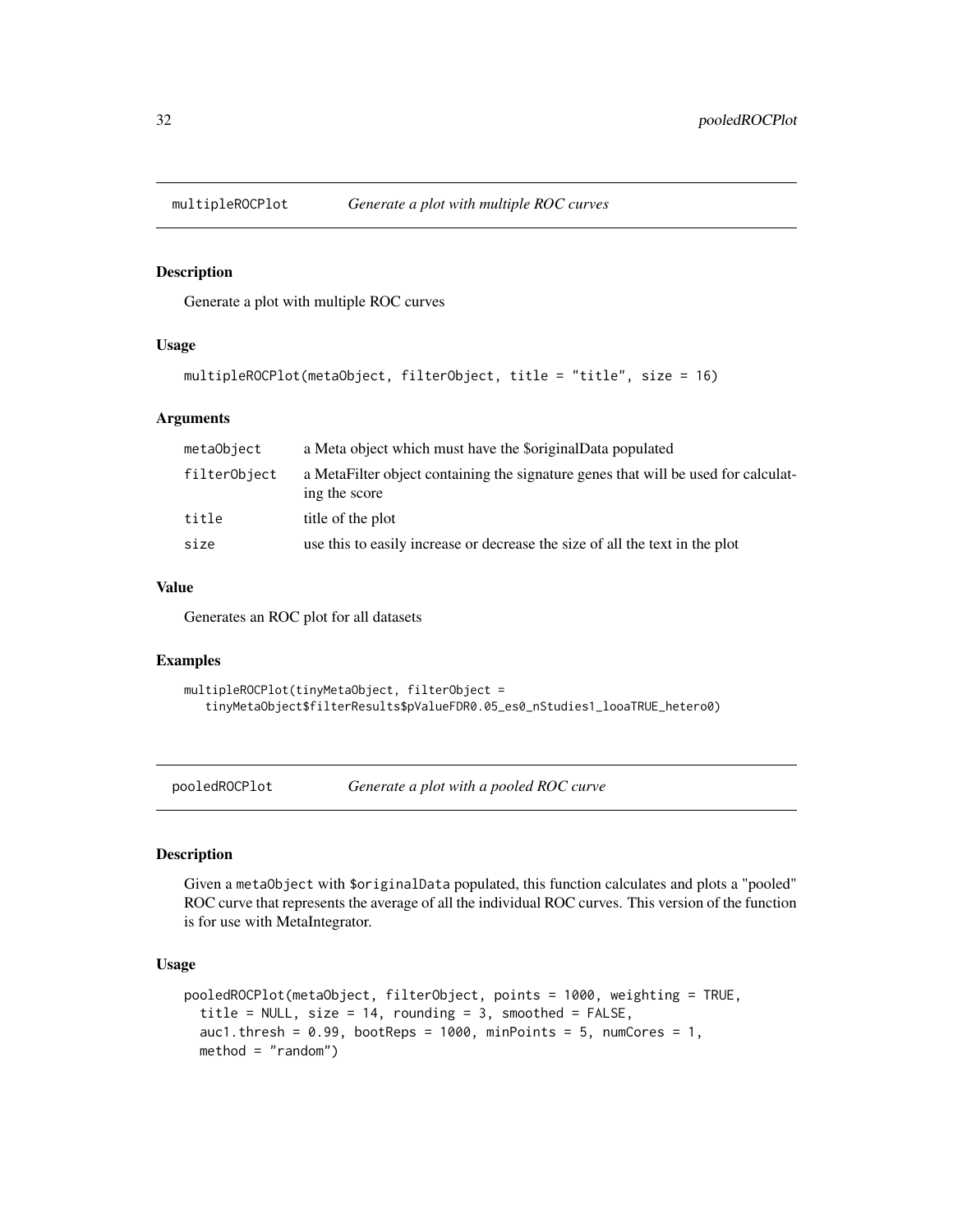#### pooledROCPlot 33

#### **Arguments**

| metaObject   | a metaObject which must have metaObject\$originalData populated with a<br>list of dataset Objects that will be used for discovery |
|--------------|-----------------------------------------------------------------------------------------------------------------------------------|
| filterObject | a metaFilter object containing the signature genes that will be used for calculat-<br>ing the score                               |
| points       | number of points to simulate for the approximated ROC curves during the linear<br>interpolation (default: 1000)                   |
| weighting    | when calculating the mean AUC, if weighting=TRUE then the weighted mean<br>AUC is calculated (default: TRUE)                      |
| title        | title of the plot                                                                                                                 |
| size         | size of the text/legend/etc (default: 14)                                                                                         |
| rounding     | how many digits to round the AUC and CI to (default: 3)                                                                           |
| smoothed     | if TRUE, then a smoothed ROC curve is estimated using a modified version of<br>the Kester and Buntinx Method                      |
| auc1.thresh  | (if smoothed=TRUE) if the AUC of a dataset is above this threshold, then it is<br>treated as if the AUC were 1 (default: 0.99)    |
| bootReps     | (if smoothed=TRUE) number of bootstrap iterations (default: 1000)                                                                 |
| minPoints    | (if smoothed=TRUE) minimum number of points required for bootstrap to be<br>used (default: 5)                                     |
| numCores     | (if smoothed=TRUE) number of CPUs to use if parallel computing is desired<br>(default: 1)                                         |
| method       | (if smoothed=TRUE) method used to compute summary meta-statistics (de-<br>fault: "random")                                        |

#### Details

To make sure the input is correctly formatted, the input metaObject should be checked with checkDataObject(metaObject, "Meta", "Pre-Analysis") before starting the meta-analysis.

By default, this average ROC curve is calculated by first using linear interpolation to create approximated versions of each given ROC curve that all have the same set of FPR values. A pooled ROC curve is then calculated by taking the weighted mean of the corresponding TPR values (weighting corresponds to the number of samples in each dataset). This pooled curve is represented as a black curve. In addition, the weighted standard deviation is calculated for each TPR, which is represented by a grey area on the plot. The pooled AUC is calculated by using the trapezoid method on the pooled ROC curve, and the 95% confidence interval of the pooled AUC is calculated using the pooled standard error of the individual ROC curves.

If smoothed=TRUE, then a smoothed version of the pooled ROC curve will be plotted instead, with the surrounding gray area representing the weighted standard deviation of the pooled ROC curve. The statistics for this smoothed curve are based on the Kester and Buntinx Method, from (Kester and Buntinx, *Med Decis Making*, 2000). Methods have been added by Tim Sweeney (2015) for better estimates in cases with low numbers of tpr/fpr values. Methods have also been added by Aditya Rao (2018) to predict the curve's alpha parameter for a given beta parameter and AUC, as well as to calculate the weighted standard deviation of the given ROC curves.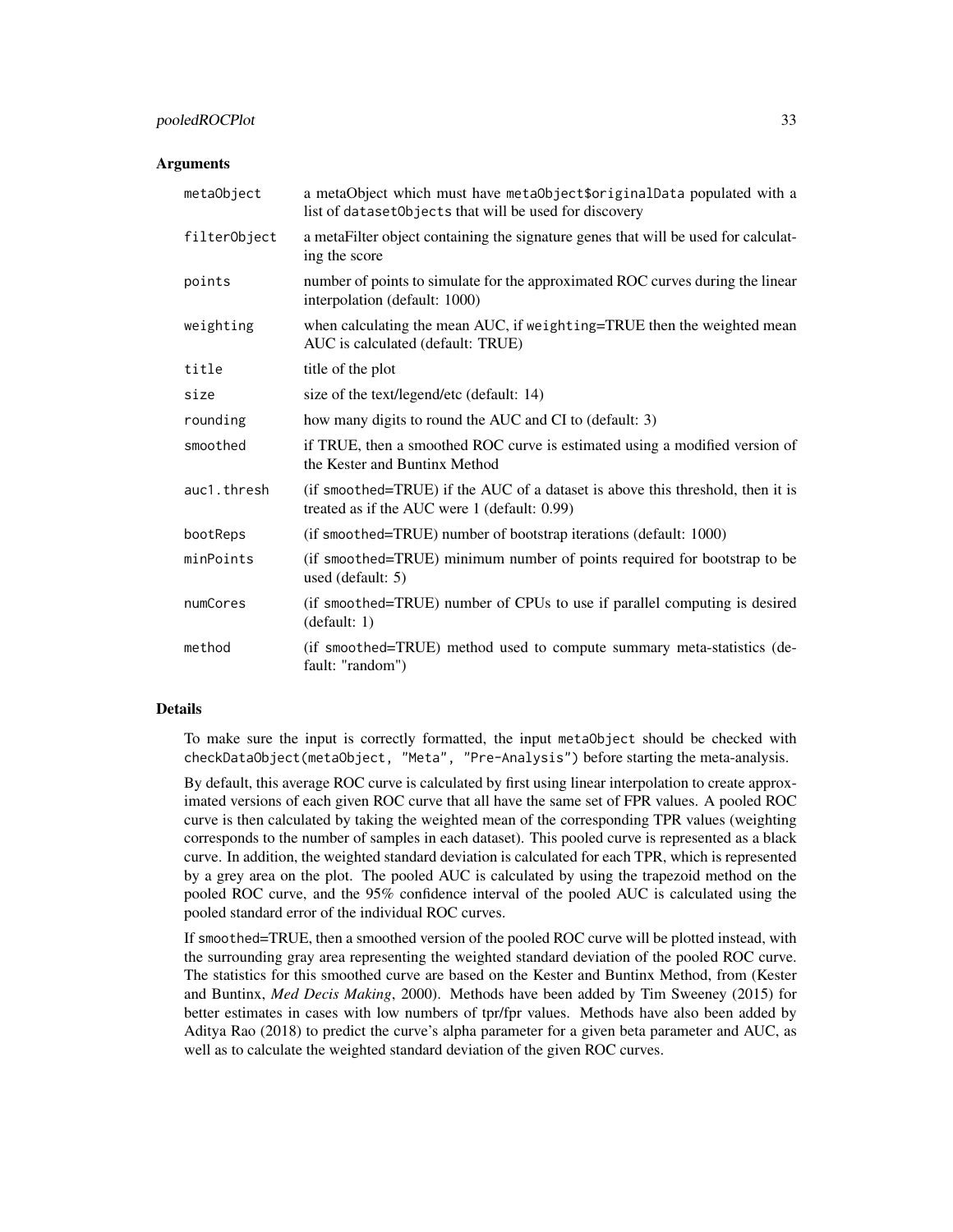## <span id="page-33-0"></span>Value

Generates a plot with each individual ROC curve as well as the pooled ROC curve

#### Author(s)

Aditya Rao (with help from Hayley Warsinske and Francesco Vallania, original idea from Madeleine Scott, and some code adapted from Tim Sweeney)

## References

Kester and Buntinx, *Med Decis Making*, 2000

#### See Also

[summaryROCPlot](#page-40-1)

#### Examples

```
pooledROCPlot(tinyMetaObject, filterObject =
   tinyMetaObject$filterResults$pValueFDR0.05_es0_nStudies1_looaTRUE_hetero0)
```
<span id="page-33-1"></span>prcPlot *Plot the PRC Curve for a Dataset*

## Description

prcPlot will plot a Precision-Recall curve (and return the AUPRC) that describes how well a gene signature (as defined in a filterObject) classifies groups in a dataset (in the form of a datasetObject).

## Usage

```
prcPlot(filterObject, datasetObject, title = datasetObject$formattedName,
  subtitle = NULL, textSize = NULL, rounding = 3, curveColors = "red",
  legend = TRUE, PRC.lty = 1, PRC.lwd = 1, backgroundColor = "gray93",
  grid.marks = 0.1, grid.color = "white", grid.lty = 1, grid.lwd = 0.9,
  legend.lty = 0, cex.main = 1, cex.subtitle = 0.9)
```
## **Arguments**

| filterObject  | a metaFilter object containing the signature genes that will be used for calculat-<br>ing the score                                                                                |
|---------------|------------------------------------------------------------------------------------------------------------------------------------------------------------------------------------|
| datasetObject | a Dataset object for group comparison in the PRC plot. (At least, must have a<br>\$expr of probe-level data, \$keys of probe: gene mappings, and \$class of two-<br>class labels.) |
| title         | title of the plot (default: datasetObject\$formattedName)                                                                                                                          |
| subtitle      | subtitle of the figure                                                                                                                                                             |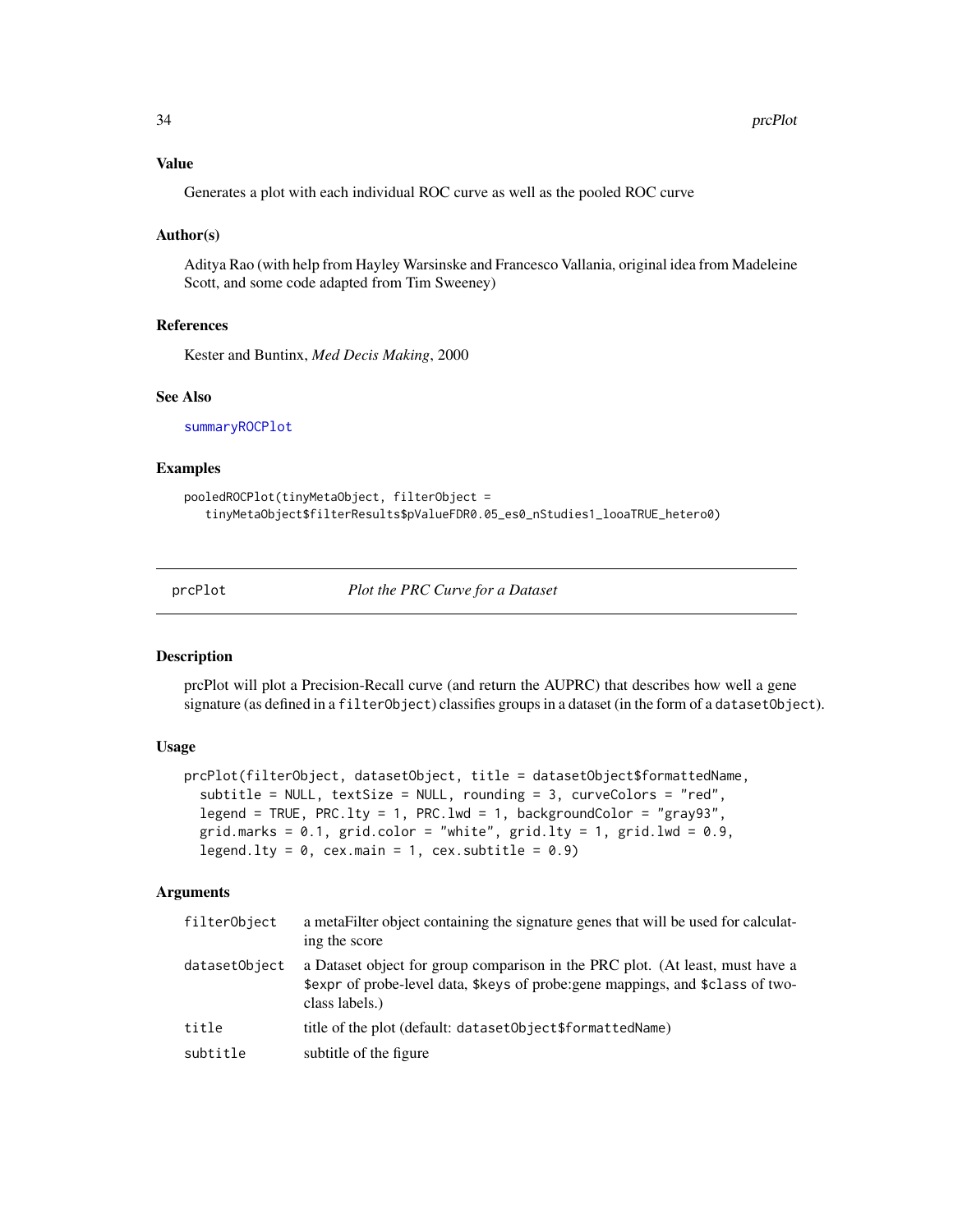#### <span id="page-34-0"></span>prcPlot 35

| textSize        | use this to easily increase or decrease the size of all the text in the plot |
|-----------------|------------------------------------------------------------------------------|
| rounding        | how many digits to round the AUPRC and CI to (default: 3)                    |
| curveColors     | <i>Graphical:</i> the color for the PRC curves (default: "red")              |
| legend          | Graphical: if TRUE, a legend will be included                                |
| PRC.lty         | Graphical: PRC curve line type                                               |
| PRC. 1wd        | <i>Graphical:</i> PRC curve line width                                       |
| backgroundColor |                                                                              |
|                 | Graphical: background color of the plot                                      |
| grid.marks      | <i>Graphical:</i> increment between grid lines                               |
| grid.color      | <i>Graphical:</i> grid line color                                            |
| grid.lty        | <i>Graphical:</i> grid line type                                             |
| grid.lwd        | <i>Graphical:</i> grid line width                                            |
| legend.lty      | <i>Graphical:</i> legend style (0 is no box, 1 is boxed legend)              |
| cex.main        | <i>Graphical:</i> title size                                                 |
| cex.subtitle    | <i>Graphical:</i> subtitle size                                              |

## Details

Evaluates the ability of a given gene set to separate two classes. As opposed to ROC curves, PRC curves are more sensitive to class imbalances. The gene set is evaluated as a Z-score of the difference in means between the positive genes and the negative genes (see calculateScore).

## Value

Returns a standard PRC plot, plus AUPRC with 95% CI (calculated with the trapezoid method).

## Author(s)

Aditya Rao & Jiaying Toh

## See Also

[multiplePRCPlot](#page-29-1), [rocPlot](#page-36-1)

## Examples

prcPlot(tinyMetaObject\$filterResults[[1]], tinyMetaObject\$originalData[[1]])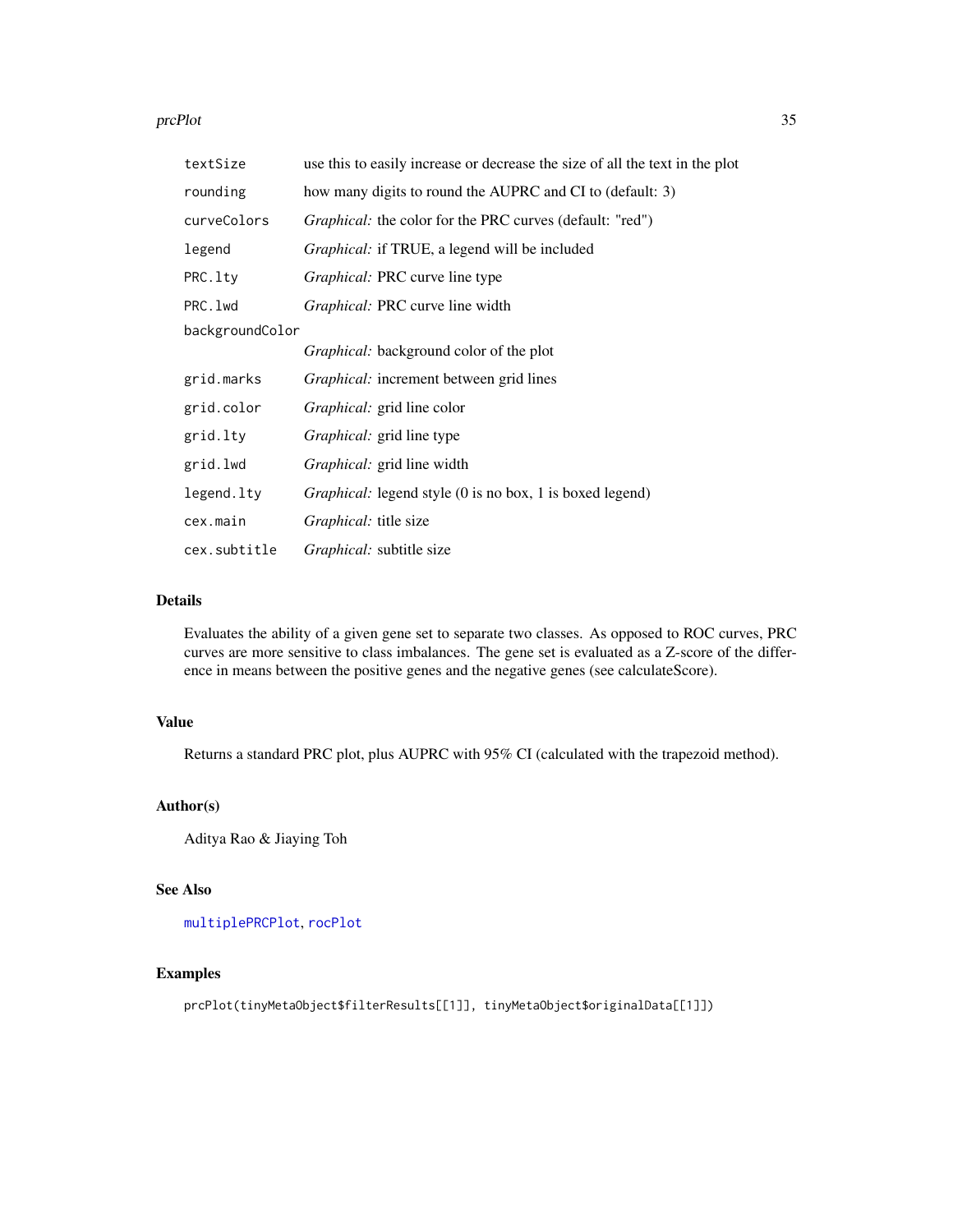<span id="page-35-0"></span>regressionPlot *Generate a plot which draws a regression line between the Meta Score and a continuous variable phenotype.*

## Description

Generate a plot which draws a regression line between the Meta Score and a continuous variable phenotype.

## Usage

```
regressionPlot(filterObject, datasetObject,
 continuousVariableColumn = "continuous",
 formattedVariableName = "Continuous Variable", corMethod = "pearson",
 correlationCorner = "bottomRight")
```
## Arguments

| filterObject             | a MetaFilter object containing the signature genes that will be used for the z-<br>score calculation                              |
|--------------------------|-----------------------------------------------------------------------------------------------------------------------------------|
| datasetObject            | a Dataset object (typically independent validation dataset) for comparison in a<br>regression plot                                |
| continuousVariableColumn |                                                                                                                                   |
|                          | the label of the column in \$pheno that specifies the continuous variable to com-<br>pare (default: 'continuous Variable Column') |
| formattedVariableName    |                                                                                                                                   |
|                          | label which will be used on the x-axis on the plot                                                                                |
| corMethod                | method which will be passed to contest                                                                                            |
| correlationCorner        |                                                                                                                                   |
|                          | one of topLeft, topRight, bottomLeft, bottomRight (default: bottomRight)                                                          |

## Value

Returns a regression plot as ggplot2 plot object

#### Author(s)

Winston A. Haynes

## Examples

```
regressionPlot(tinyMetaObject$filterResults[[1]],
               tinyMetaObject$originalData$Whole.Blood.Study.1,
               continuousVariableColumn="age",
               formattedVariableName="Age")
```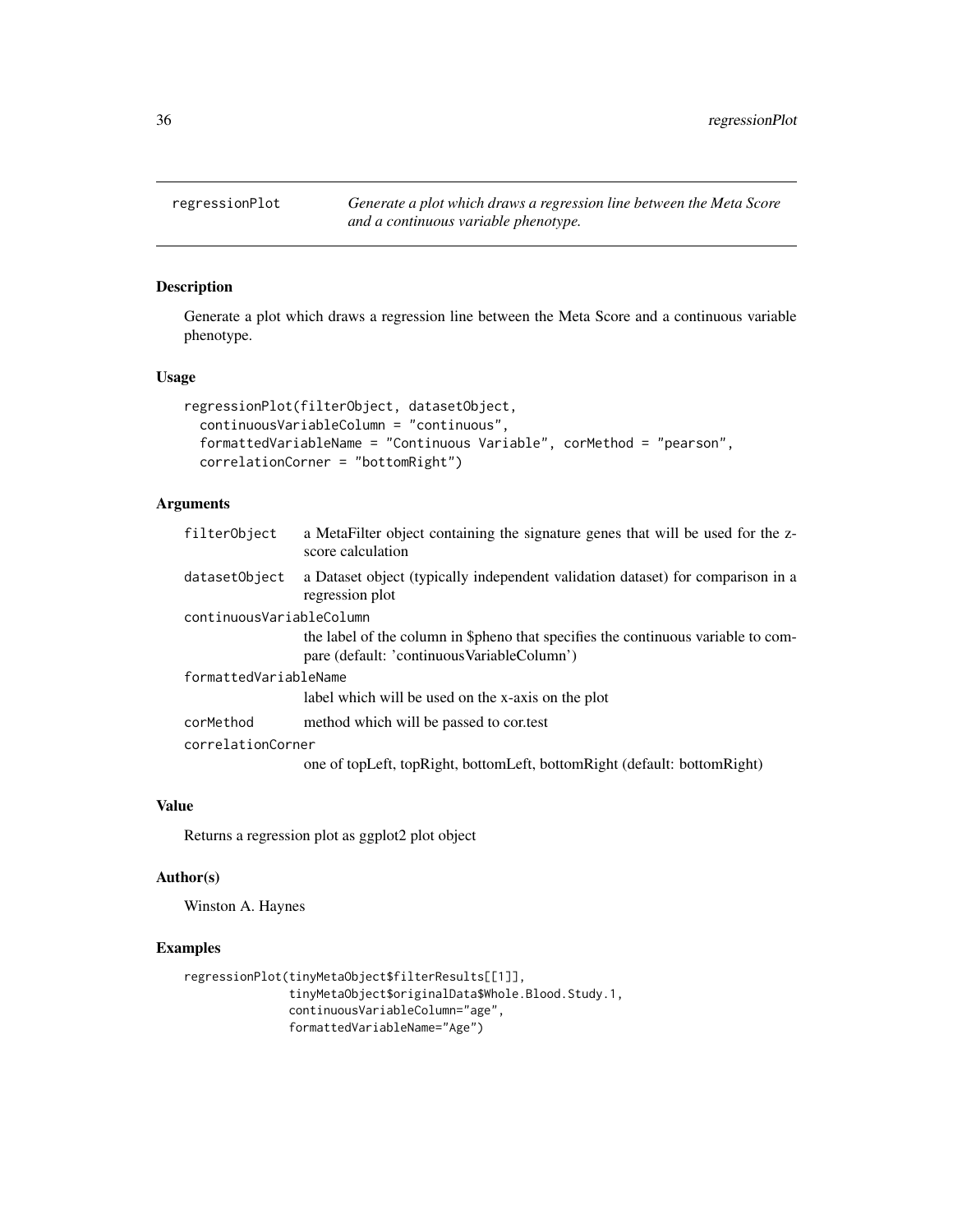<span id="page-36-1"></span><span id="page-36-0"></span>

rocPlot will plot an ROC curve (and return the AUC) that describes how well a gene signature (as defined in a filterObject) classifies groups in a dataset (in the form of a datasetObject).

#### Usage

```
rocPlot(filterObject, datasetObject, title = datasetObject$formattedName)
```
## Arguments

| filterObject  | a MetaFilter object containing the signature genes that will be used for calcula-<br>tion of the ROC plot.                                                                         |
|---------------|------------------------------------------------------------------------------------------------------------------------------------------------------------------------------------|
| datasetObject | a Dataset object for group comparison in the ROC plot. (At least, must have a<br>\$expr of probe-level data, \$keys of probe: gene mappings, and \$class of two-<br>class labels.) |
| title         | Title for the ROC plot.                                                                                                                                                            |

## Details

Evaluates the ability of a given gene set to separate two classes. The gene set is evaluated as a Z-score of the difference in means between the positive genes and the negative genes (see calculateScore). Returns a standard ROC plot, plus AUC with 95% CI (calculated according to Hanley method).

## Value

Returns a ggplot2 plot object

## Author(s)

Timothy E. Sweeney

## See Also

[calculateScore](#page-5-1), [calculateROC](#page-4-1)

## Examples

rocPlot(tinyMetaObject\$filterResults[[1]], tinyMetaObject\$originalData[[1]])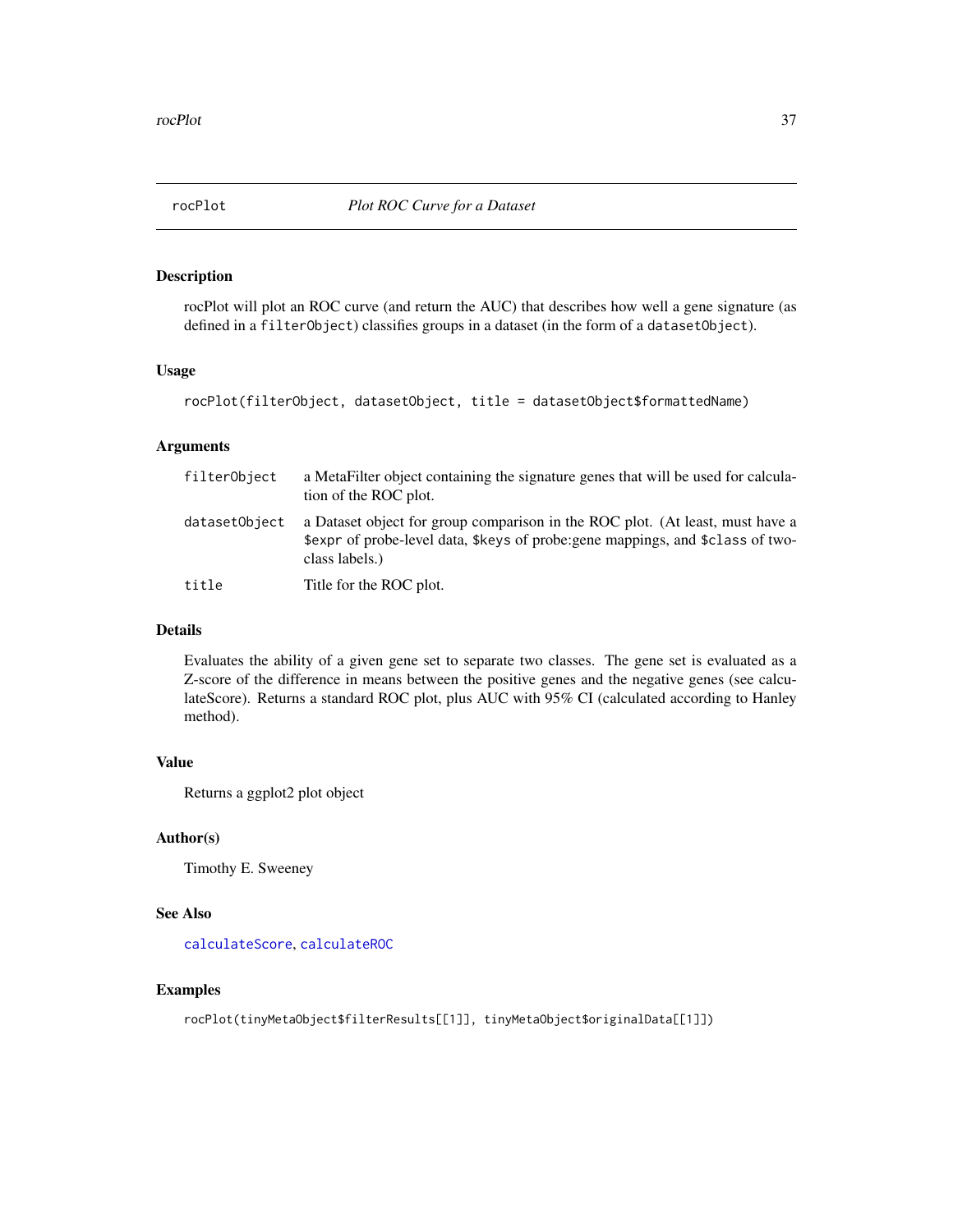<span id="page-37-1"></span><span id="page-37-0"></span>

Given a metaObject with \$originalData populated this function will run the meta-analysis algorithm. It returns a modified version of the metaObject with the meta-analysis results written into metaObject\$metaAnalysis and the results of the leave-one-out analysis into metaObject\$leaveOneOutAnalysis

#### Usage

```
runMetaAnalysis(metaObject, runLeaveOneOutAnalysis= TRUE, maxCores=Inf)
```
## Arguments

| metaObject             | a metaObject which must have metaObject\$originalData populated with a<br>list of dataset Objects that will be used for discovery |
|------------------------|-----------------------------------------------------------------------------------------------------------------------------------|
| runLeaveOneOutAnalysis |                                                                                                                                   |
|                        | TRUE to run leave one out analysis, FALSE otherwise (default: TRUE)                                                               |
| maxCores               | maximum number of cores to use during analysis (default: Inf)                                                                     |

## Details

To make sure the input is correctly formatted, the input metaObject should be checked with checkDataObject(metaObject, "Meta", "Pre-Analysis") before starting the meta-analysis.

#### Value

modified version of the metaObject with \$metaAnalysis and \$leaveOneOutAnalysis populated

## Author(s)

Francesco Vallania

## See Also

[checkDataObject](#page-7-1)

## Examples

```
#Run a meta analysis.
# maxCores is set to 1 for package guideline compliance.
# For personal purposes, leave parameter un-set.
runMetaAnalysis(tinyMetaObject, maxCores=1)
```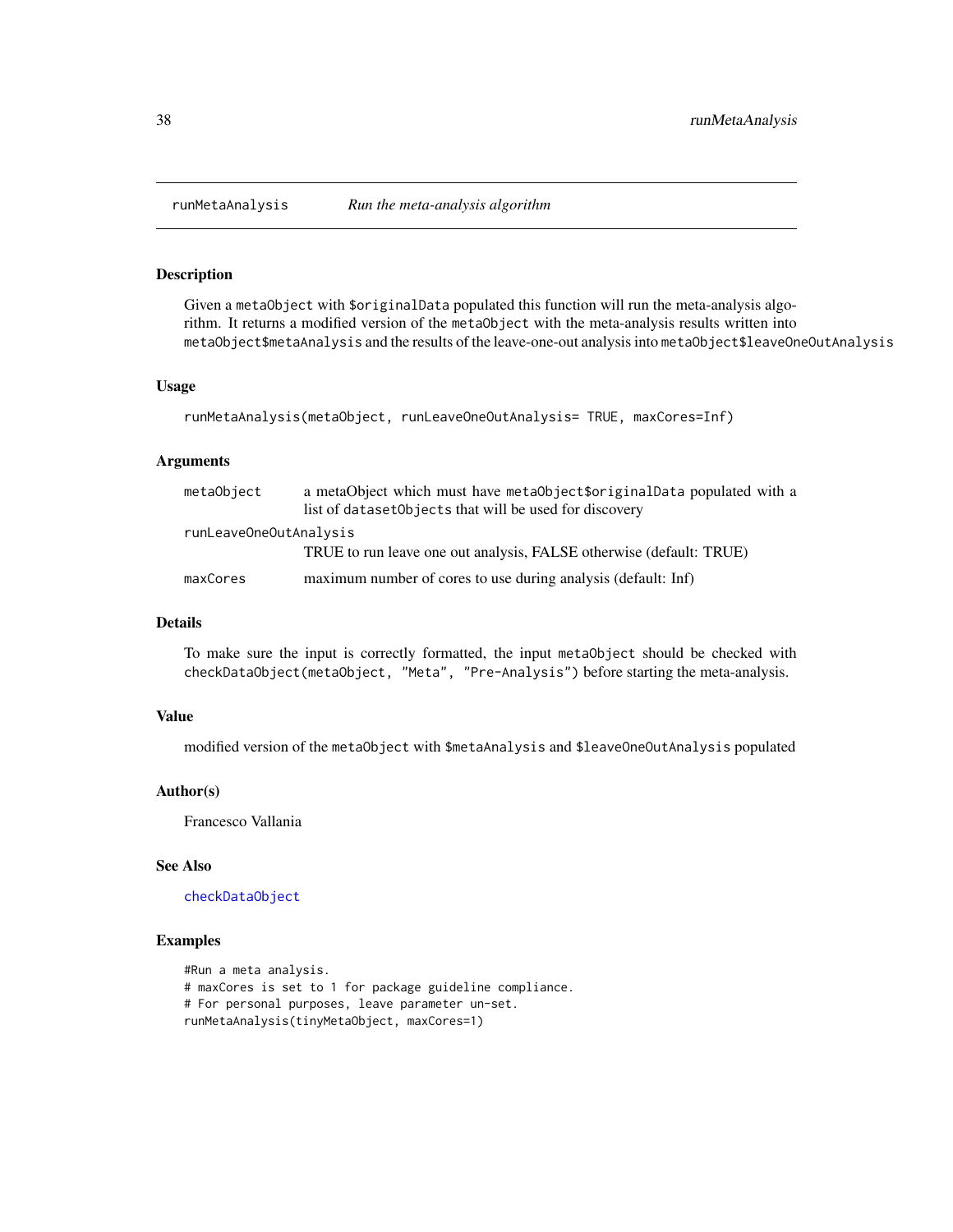<span id="page-38-0"></span>subsetOriginalData *Subset samples for a particular dataset*

## Description

Subset samples for a particular dataset

#### Usage

```
subsetOriginalData(datasetObject, keepMe)
```
## Arguments

|        | dataset0bject the Dataset object to subset                                       |
|--------|----------------------------------------------------------------------------------|
| keepMe | either a binary vector for whether each sample should be in the subset or a list |
|        | of names of samples to be in the subset                                          |

## Details

Subsets all relevant slots within the Dataset object to include only the desired samples.

## Value

returns a Dataset object that has been subsetted to the desired samples

## Author(s)

Winston A. Haynes

#### Examples

```
subsetObject <- subsetOriginalData(tinyMetaObject$originalData$Whole.Blood.Study.1,
  keepMe= c("Sample 1", "Sample 13", "Sample 43"))
```
summarizeFilterResults

*Summarize the filtered analysis results*

## Description

Given a metaObject and the name of the filterObject of interest, this function will print a summary style message about genes that passed the filtering step using the function filterGenes() and return a dataFrame that contains the \$pooledResults information for each gene which passed the filter.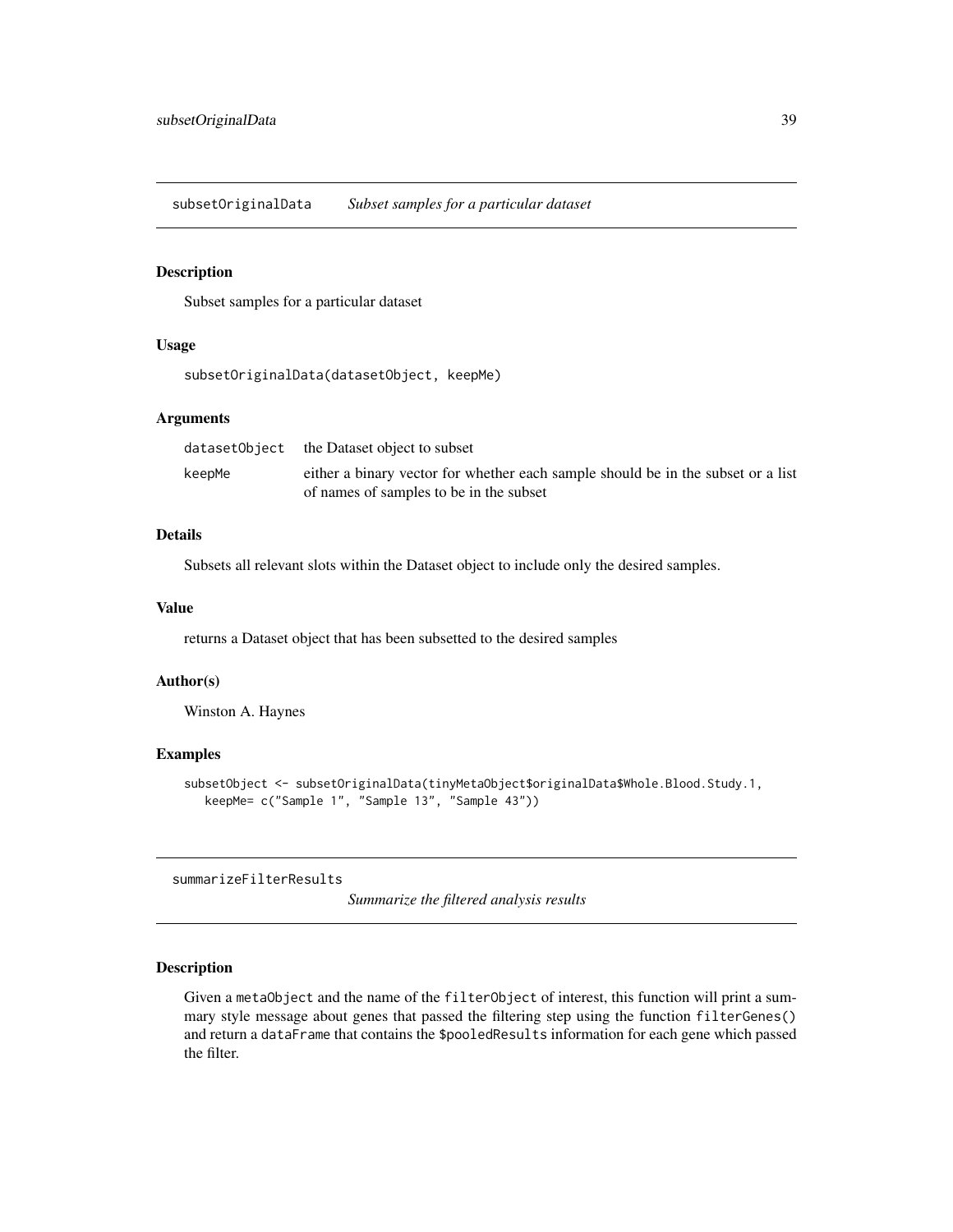#### Usage

```
summarizeFilterResults(metaObject, metaFilterLabel)
```
#### Arguments

```
metaObject the metaObject that contains the filterObject of interest
metaFilterLabel
```
the name of a filterObject generated with the function filterGenes()

## Value

Data frame, which contains \$pooledResults information for each gene which passed the filter

## Author(s)

Francesco Vallania

## See Also

[filterGenes](#page-11-1)

## Examples

```
# filter genes with default settings
# false discovery rate cutoff of 5 percent and WITH leave-one-out analysis
testMetaObject <- filterGenes(tinyMetaObject)
summarizeFilterResults(testMetaObject, getMostRecentFilter(testMetaObject))
```
summaryROCCalc *Calculate the summaryROC statistics*

## Description

Calculate the summaryROC statistics

## Usage

```
summaryROCCalc(metaObject, filterObject, bootstrapReps = 500)
```
## Arguments

| metaObject    | a Meta object which must have the \$originalData populated                                          |
|---------------|-----------------------------------------------------------------------------------------------------|
| filterObject  | a MetaFilter object containing the signature genes that will be used for calculat-<br>ing the score |
| bootstrapReps | number of bootstrap simulations to run for confidence interval on summary ROC                       |

<span id="page-39-0"></span>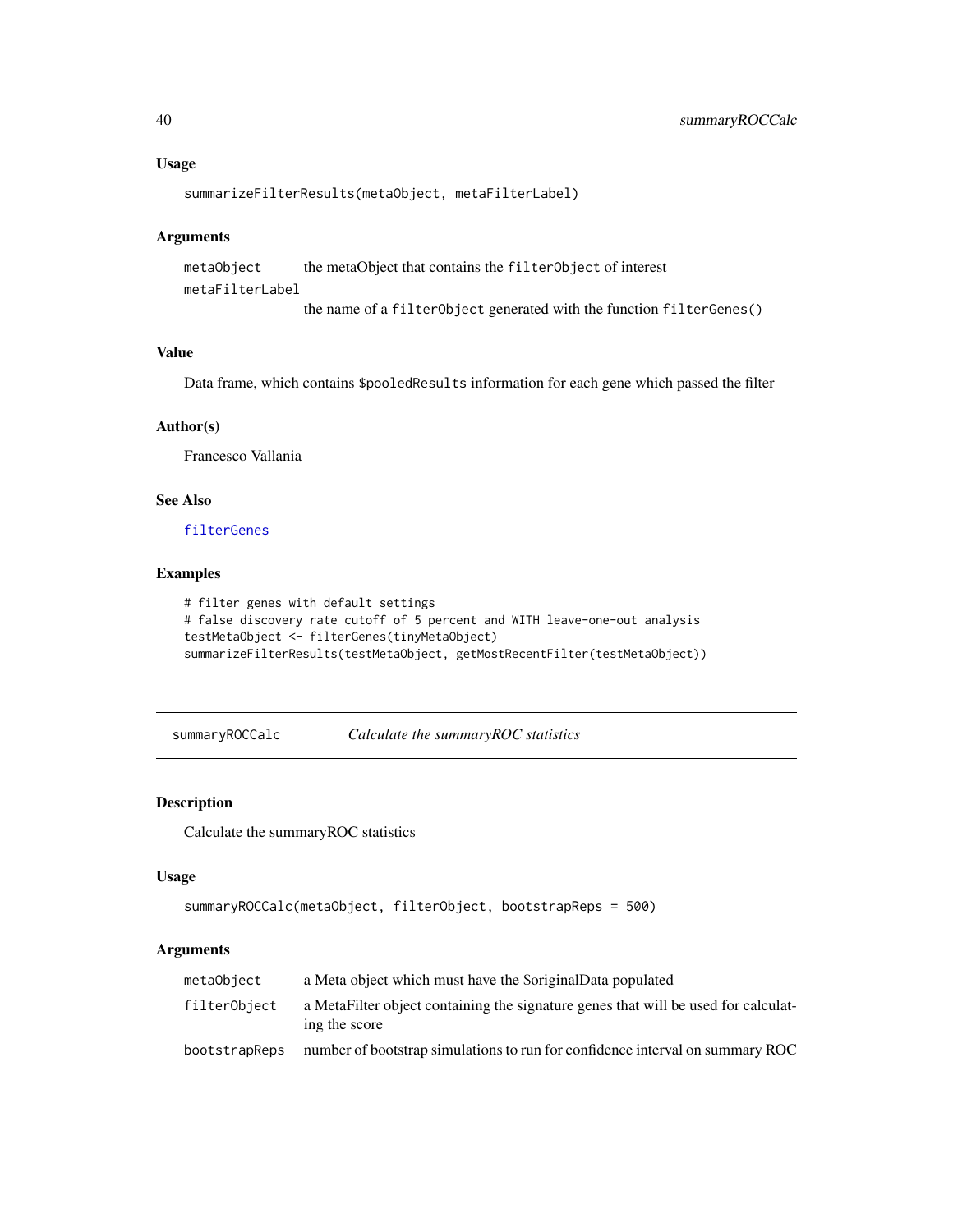## <span id="page-40-0"></span>summaryROCPlot 41

## Value

Summary AUC statistics

#### Examples

```
## Not run:
summaryROCCalc(tinyMetaObject, filterObject =
  tinyMetaObject$filterResults$pValueFDR0.05_es0_nStudies1_looaTRUE_hetero0)
```
## End(Not run)

<span id="page-40-1"></span>summaryROCPlot *Generate a plot with a summary ROC curve*

## Description

Generate a plot with a summary ROC curve

## Usage

```
summaryROCPlot(metaObject, filterObject, bootstrapReps = 500,
 orderByAUC = TRUE, alphaBetaPlots = TRUE)
```
## Arguments

| metaObject    | a Meta object which must have the \$originalData populated                                          |
|---------------|-----------------------------------------------------------------------------------------------------|
| filterObject  | a MetaFilter object containing the signature genes that will be used for calculat-<br>ing the score |
| bootstrapReps | number of bootstrap simulations to run for confidence interval on summary ROC                       |
| orderByAUC    | if TRUE, then order legend by summary AUC. Otherwise, use default ordering.                         |
|               | alphaBetaPlots if TRUE, then draw forest plots of alpha and beta. If false, suppress plotting.      |

#### Value

Generates a ROC plot for all datasets

## Examples

```
## Not run:
summaryROCPlot(tinyMetaObject,filterObject =
  tinyMetaObject$filterResults$pValueFDR0.05_es0_nStudies1_looaTRUE_hetero0)
```
## End(Not run)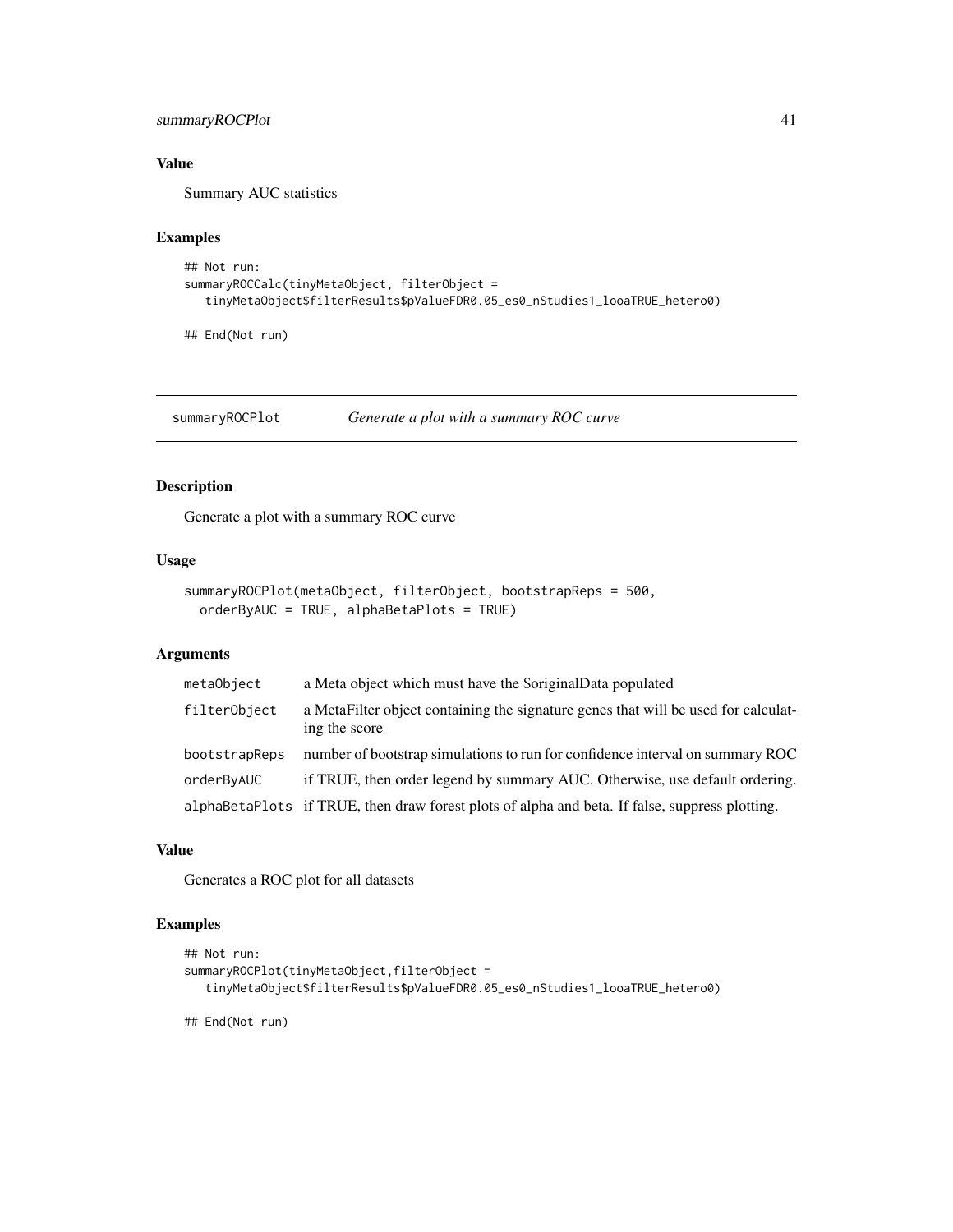<span id="page-41-0"></span>tinyMetaObject *A Tiny MetaObject*

## Description

This is a minimal working example of a MetaObject. This object is primarily used for example function calls and visualizations

#### Author(s)

Winston A. Haynes

ucsc\_genbank\_table *UCSC genbank table cache*

#### Description

Cached data to prevent cumbersome database connections.

ucsc\_refseq\_table *UCSC refseq table cache*

#### Description

Cached data to prevent cumbersome database connections.

<span id="page-41-1"></span>violinPlot *Compare groups within a single dataset in a violin plot*

## Description

Given a filterObject and a datasetObject this function will use the selected genes of the filterObject to calculate and compare the z-scores of the groups (e.g. cases vs. controls) from the datasetObject by generating a violin plot. A violin plot is similar to a box plot, except the width of each violin is proportional to the density of points. violinPlot() is commonly used to validate a gene signature in an independent dataset.

#### Usage

```
violinPlot(filterObject, datasetObject, labelColumn = "label",
  comparisonMethod = "wilcox.test", pairwiseComparisons = TRUE,
  autoLineBreak = TRUE)
```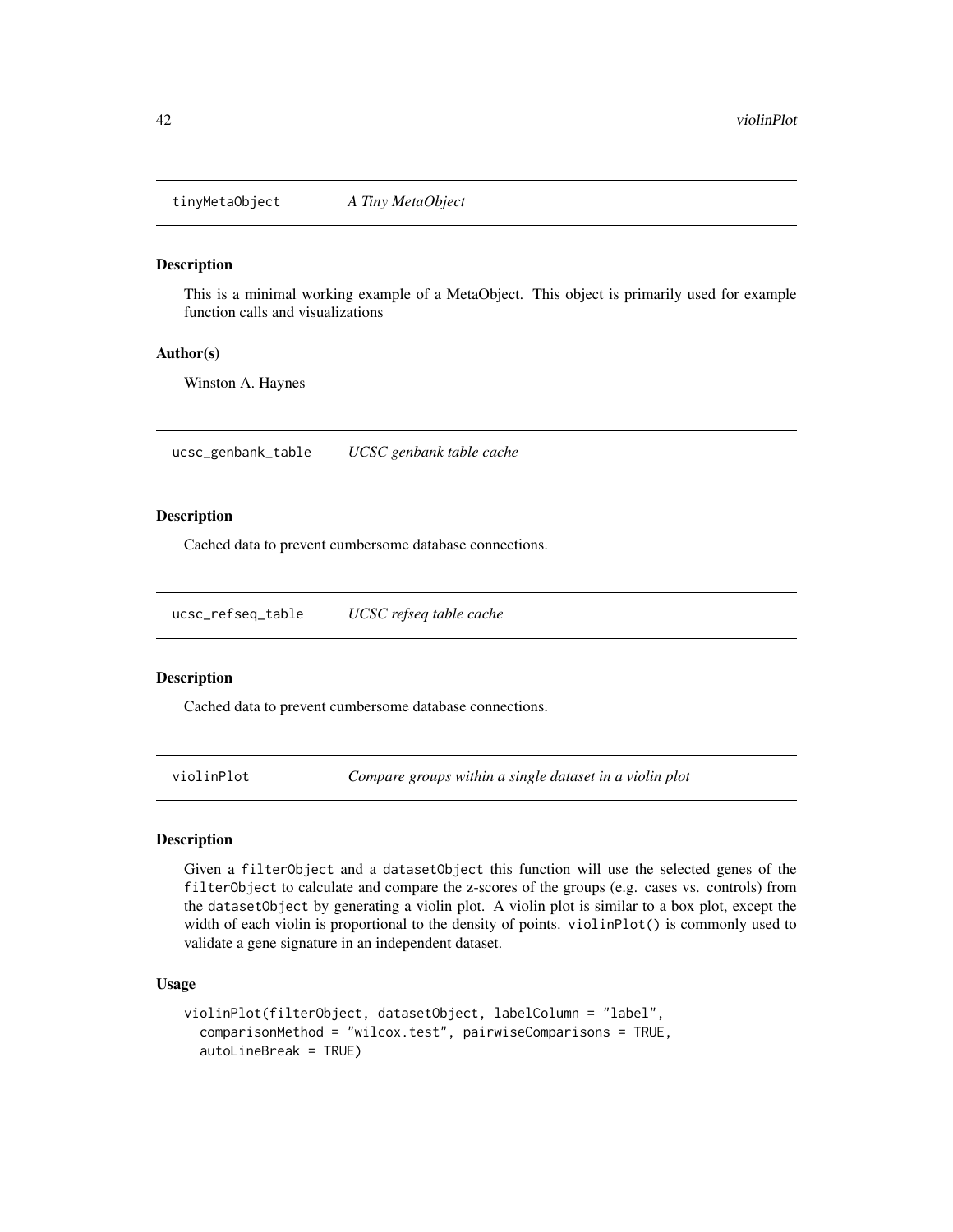#### <span id="page-42-0"></span>violinPlot 43

## Arguments

| filterObject        | a MetaFilter object containing the signature genes that will be used for the z-<br>score calculation                                                   |
|---------------------|--------------------------------------------------------------------------------------------------------------------------------------------------------|
| datasetObject       | a Dataset object (typically independent validation dataset) for group comparison<br>in a violin plot                                                   |
| labelColumn         | the label of the column in \$pheno that specifies the groups to compare, typically<br>case or control (default: 'label')                               |
| comparisonMethod    |                                                                                                                                                        |
|                     | statistical test that will be used (default="wilcox.test"). Other options include<br>"t.test".                                                         |
| pairwiseComparisons |                                                                                                                                                        |
|                     | if TRUE, perform pairwise statistical comparisons against the first factor level.<br>If FALSE, perform global statistical comparisons (default: TRUE). |
| autoLineBreak       | if TRUE, insert line breaks into labels on plots. If FALSE, don't insert line<br>breaks (default: TRUE)                                                |

## Details

The z-score is based off of the geometric mean of expression. As such, negative expression values are not allowed. A dataset is thus always scaled by its minimum value  $+1$ , such that the lowest value = 1. Any individual NANs or NAs are also set to 1. If a dataset does not have any information on a given gene, the entire gene is simply left out of the score.

## Value

Returns a violin plot as ggplot2 plot object

## Author(s)

Winston A. Haynes

## See Also

[filterGenes](#page-11-1), [runMetaAnalysis](#page-37-1)

#### Examples

```
violinPlot(tinyMetaObject$filterResults$pValueFDR0.05_es0_nStudies1_looaTRUE_hetero0,
   tinyMetaObject$originalData$Whole.Blood.Study.1,
    labelColumn="group")
```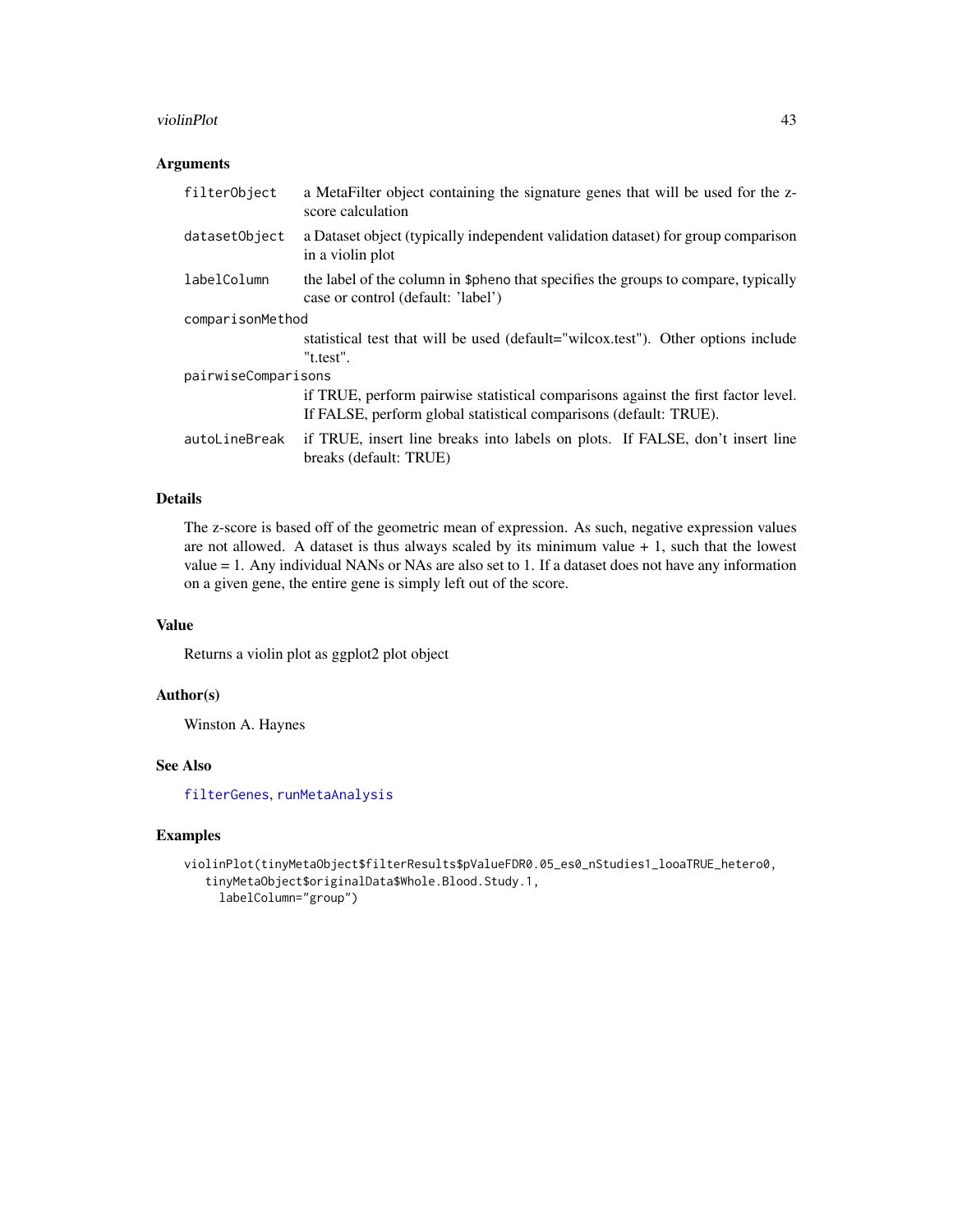# <span id="page-43-0"></span>**Index**

∗Topic MetaIntegrator MetaIntegrator, [29](#page-28-0) ∗Topic attribute getMostRecentFilter, [17](#page-16-0) ∗Topic classify calculateROC, [5](#page-4-0) ∗Topic classif filterGenes, [12](#page-11-0) ∗Topic debugging checkDataObject, [8](#page-7-0) ∗Topic graphs forestPlot, [13](#page-12-0) ggForestPlot, [19](#page-18-0) rocPlot, [37](#page-36-0) violinPlot, [42](#page-41-0) ∗Topic graph regressionPlot, [36](#page-35-0) ∗Topic hplot forestPlot, [13](#page-12-0) ggForestPlot, [19](#page-18-0) violinPlot, [42](#page-41-0) ∗Topic methods filterGenes, [12](#page-11-0) runMetaAnalysis, [38](#page-37-0) summarizeFilterResults, [39](#page-38-0) ∗Topic optimize backwardSearch, [3](#page-2-0) forwardSearch, [14](#page-13-0) ∗Topic utilities checkDataObject, [8](#page-7-0) getMostRecentFilter, [17](#page-16-0) summarizeFilterResults, [39](#page-38-0) backwardSearch, [3,](#page-2-0) *[15](#page-14-0)*

calcMetaPower, [4](#page-3-0) calculateROC, [5,](#page-4-0) *[37](#page-36-0)* calculateScore, *[6](#page-5-0)*, [6,](#page-5-0) *[37](#page-36-0)* checkDataObject, [8,](#page-7-0) *[13](#page-12-0)*, *[38](#page-37-0)* classFunction, [9](#page-8-0)

cleanUpPheno, [10](#page-9-0) coconutMetaIntegrator, [11](#page-10-0) ens\_ensgID\_table, [11](#page-10-0) ens\_entrez\_table, [11](#page-10-0) filterGenes, *[7](#page-6-0)*, [12,](#page-11-0) *[14](#page-13-0)*, *[19](#page-18-0)*, *[40](#page-39-0)*, *[43](#page-42-0)* forestPlot, [13](#page-12-0) forwardSearch, *[4](#page-3-0)*, [14](#page-13-0) geneSymbolCorrection, [16](#page-15-0) getGEOData, [16](#page-15-0) getMostRecentFilter, [17](#page-16-0) getSampleLevelGeneData, [18](#page-17-0) ggForestPlot, [19](#page-18-0) heatmapPlot, [20](#page-19-0) immunoStatesDecov, [21](#page-20-0) immunoStatesGenePropCorr, [21](#page-20-0) immunoStatesMatrix, [22](#page-21-0) immunoStatesMeta, [22](#page-21-0) imputeSex, [23](#page-22-0) lincsBaitCorr, [24](#page-23-0) lincsCorrelate, [25](#page-24-0) lincsTools, [27](#page-26-0) manhattanPlot, [28](#page-27-0) MetaIntegrator, [29](#page-28-0) multiplePRCPlot, [30,](#page-29-0) *[35](#page-34-0)* multipleROCPlot, *[31](#page-30-0)*, [32](#page-31-0) pooledROCPlot, [32](#page-31-0) prcPlot, *[31](#page-30-0)*, [34](#page-33-0) regressionPlot, [36](#page-35-0) rocPlot, *[6](#page-5-0)*, *[35](#page-34-0)*, [37](#page-36-0) runMetaAnalysis, *[14](#page-13-0)*, *[19](#page-18-0)*, [38,](#page-37-0) *[43](#page-42-0)*

subsetOriginalData, [39](#page-38-0)